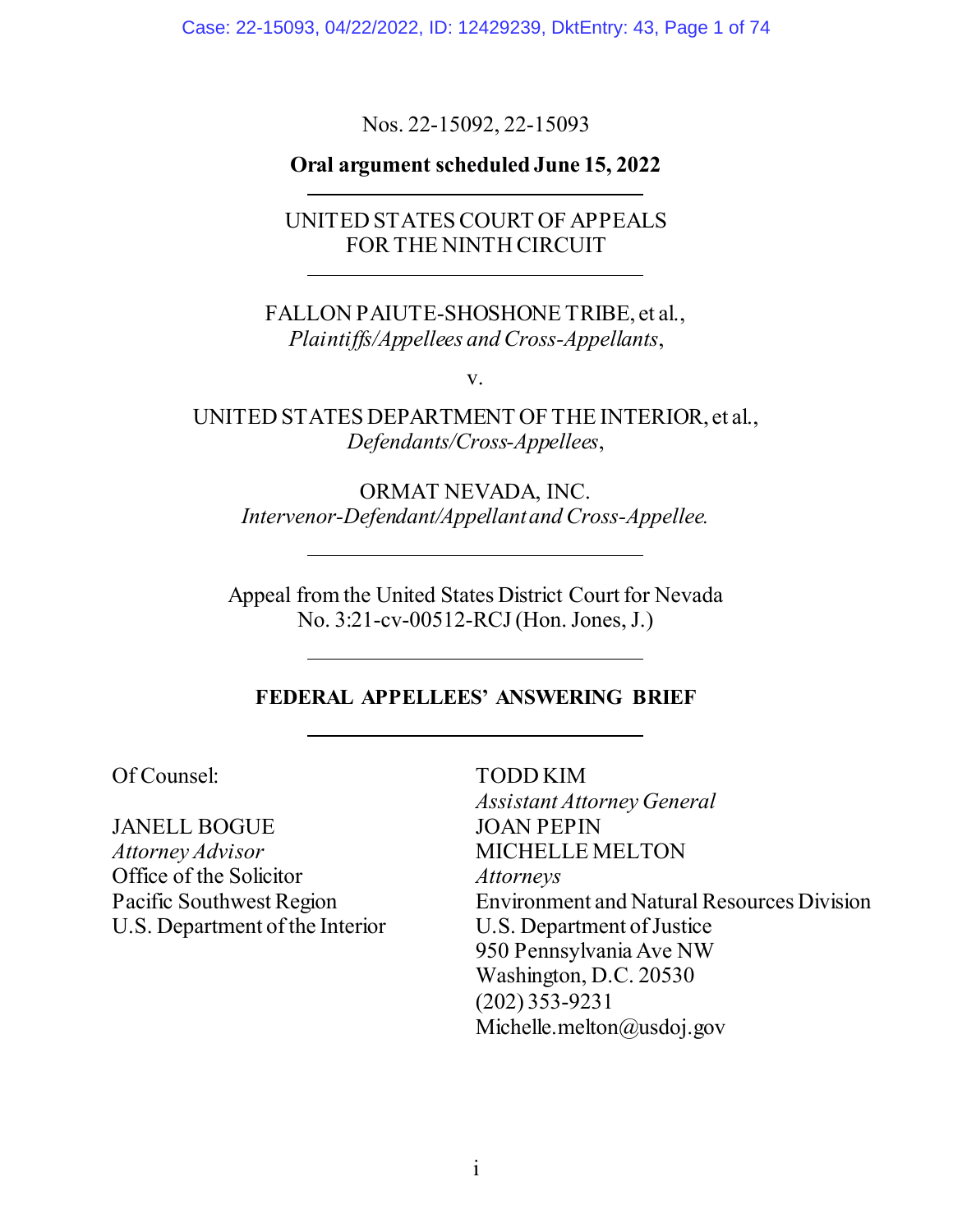# **TABLE OF CONTENTS**

|    | A.              |    |                                                                                                                |
|----|-----------------|----|----------------------------------------------------------------------------------------------------------------|
|    |                 | 1. | Geothermal Development on Public Lands4                                                                        |
|    |                 | 2. |                                                                                                                |
|    |                 | 3. |                                                                                                                |
|    | <b>B.</b>       |    |                                                                                                                |
|    | $\mathcal{C}$ . |    |                                                                                                                |
|    | D.              |    |                                                                                                                |
|    |                 |    |                                                                                                                |
|    |                 |    |                                                                                                                |
|    |                 |    | 25                                                                                                             |
| I. |                 |    | Plaintiffs failed to establish a likelihood of success on the<br>25                                            |
|    | A.              |    | BLM was not required to prepare an EIS because it<br>reasonably concluded that the project will not have<br>25 |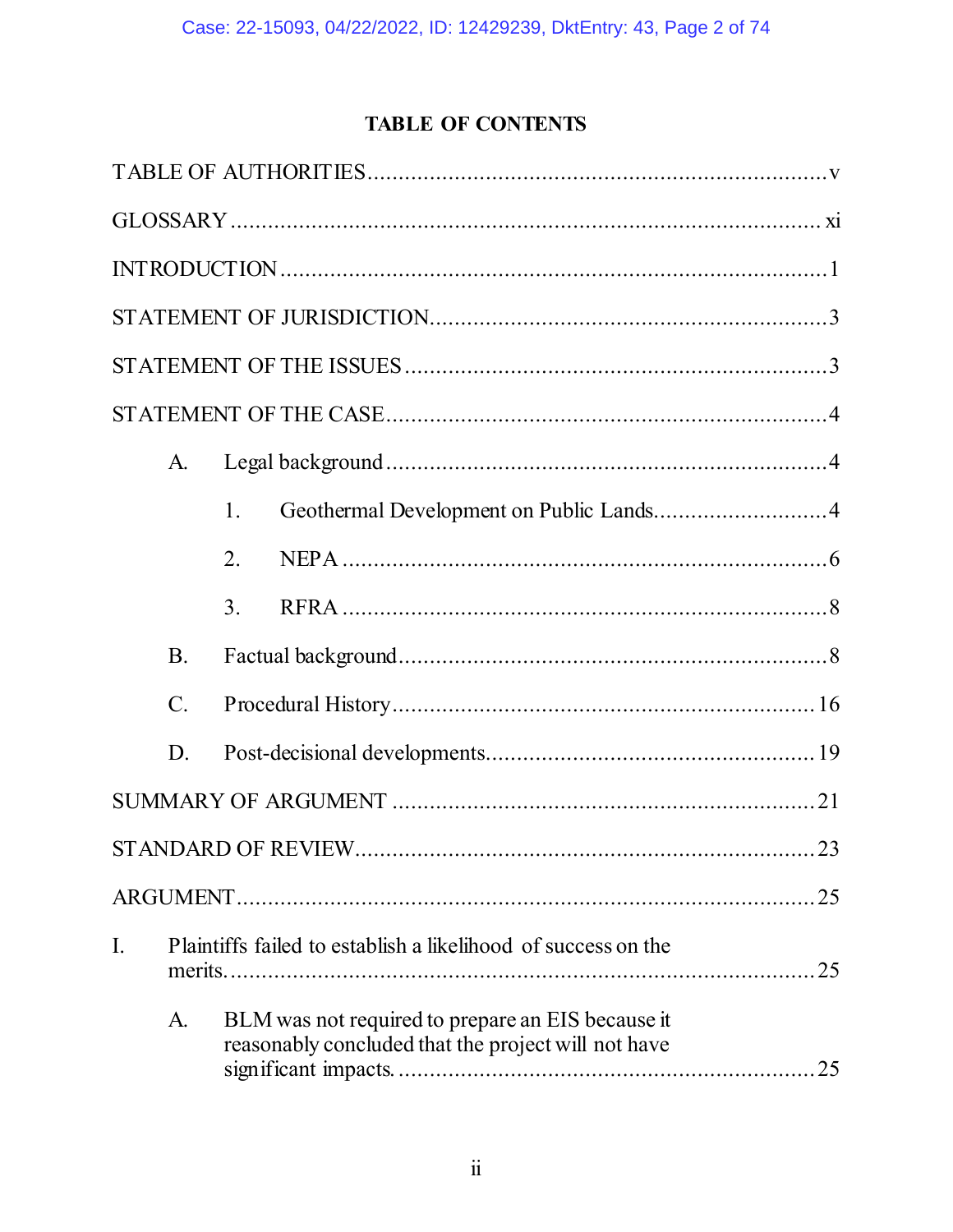|    |           | 1. | The available data, coupled with the ARMMP and<br>stepwise implementation, informed BLM's<br>reasonable conclusion that the project will not  |
|----|-----------|----|-----------------------------------------------------------------------------------------------------------------------------------------------|
|    |           | 2. | BLM's FONSI was based on robust baseline data30                                                                                               |
|    |           | 3. | BLM took an appropriately hard look at the                                                                                                    |
|    |           | 4. | The disagreements over the project do not<br>constitute a "controversy" requiring preparation of<br>an EIS, nor does the ARMMP entail unknown |
|    | <b>B.</b> |    | BLM's EA took a hard look at the project's potential                                                                                          |
|    |           | 1. | BLM took a hard look at the possibility that the                                                                                              |
|    |           | 2. | BLM took a hard look at and mitigated the<br>project's visual and aesthetic impacts on the Tribe42                                            |
|    | C.        |    | BLM complied with all laws, regulations, and policies                                                                                         |
|    |           | 1. |                                                                                                                                               |
|    |           | 2. | BLM considered the FPST's input and accordingly<br>its decision was not arbitrary and capricious 48                                           |
|    | D.        |    |                                                                                                                                               |
| Π. |           |    | The remaining <i>Winter</i> factors counsel against an injunction54                                                                           |
|    | A.        |    | The district court correctly concluded Plaintiffs have not<br>demonstrated irreparable harm from project operations55                         |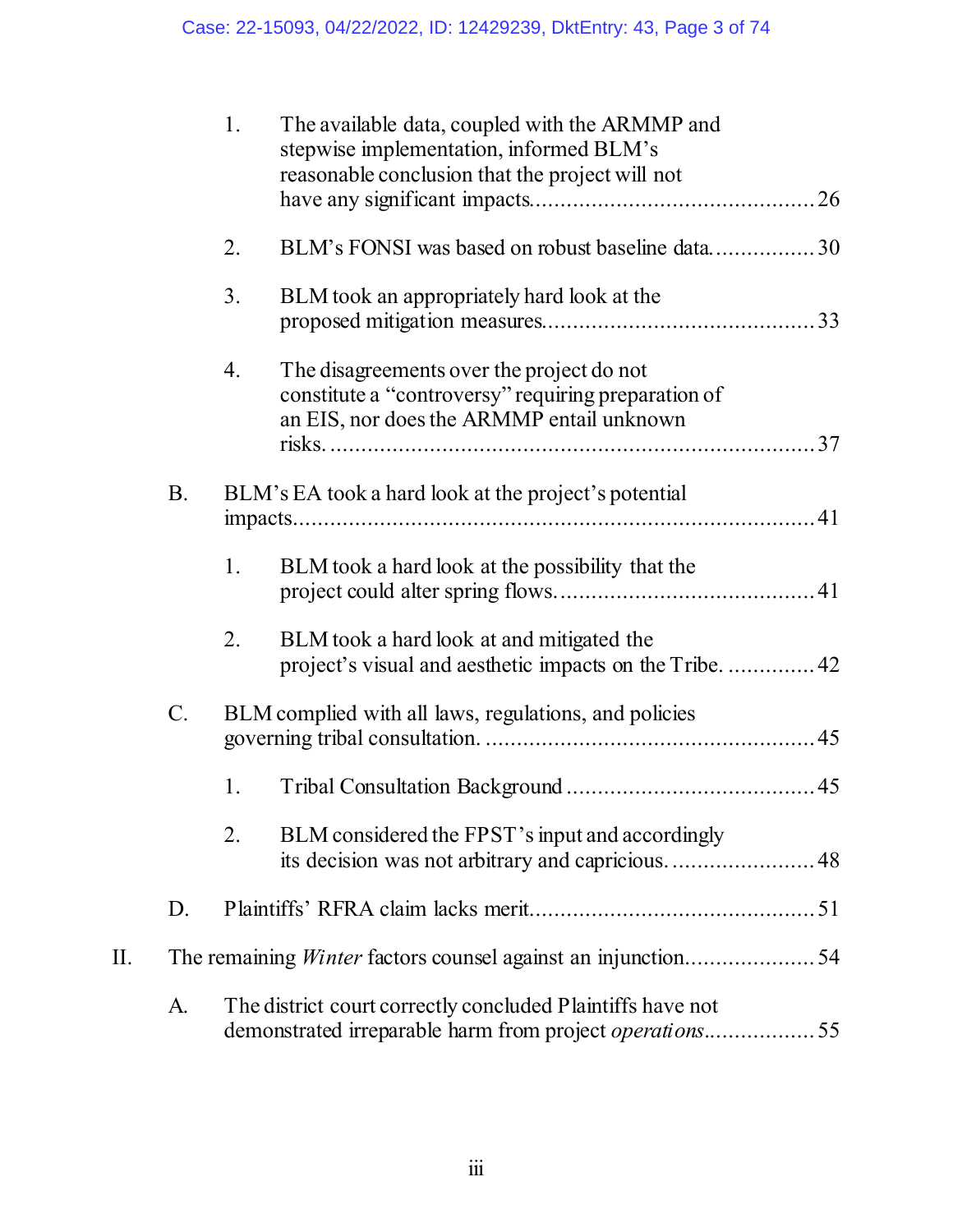| <b>B.</b> | The district court did not abuse its discretion concluding<br>that, after 90 days, the equities weigh against an |  |
|-----------|------------------------------------------------------------------------------------------------------------------|--|
|           |                                                                                                                  |  |
|           |                                                                                                                  |  |
|           | <b>CERTIFICATE OF COMPLIANCE</b>                                                                                 |  |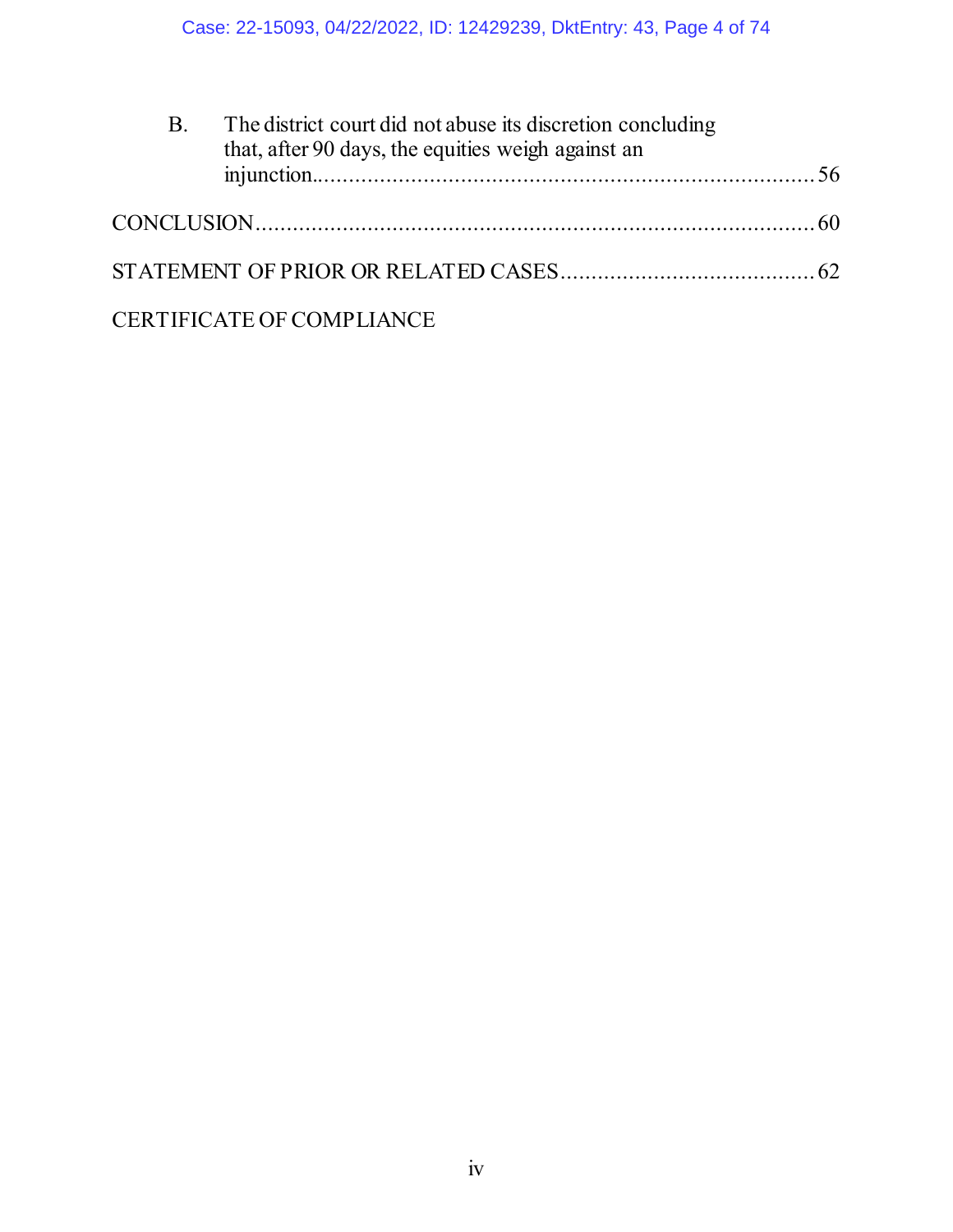# **TABLE OF AUTHORITIES**

## **Cases**

<span id="page-4-0"></span>

| Akiak Native Community v. U.S. Postal Service,                      |  |
|---------------------------------------------------------------------|--|
| Alaska Survival v. Surface Transp. Bd.,                             |  |
| Alliance for Wild Rockies v. Cottrell,                              |  |
| American Wild Horse Campaign v. Bernhardt,                          |  |
| California Trout v. Schaefer,                                       |  |
| CTIA v. City of Berkeley,                                           |  |
| Center for Biological Diversity v. Kempthorne,                      |  |
| Cutter v. Wilkinson,                                                |  |
| Davis v. Pension Benefit Guarauntee Corp.,                          |  |
| Edge v. City of Everett,                                            |  |
| Edmo v. Corizon, Inc.,                                              |  |
| Environmental Protection Infomation Center. v. U.S. Forest Service, |  |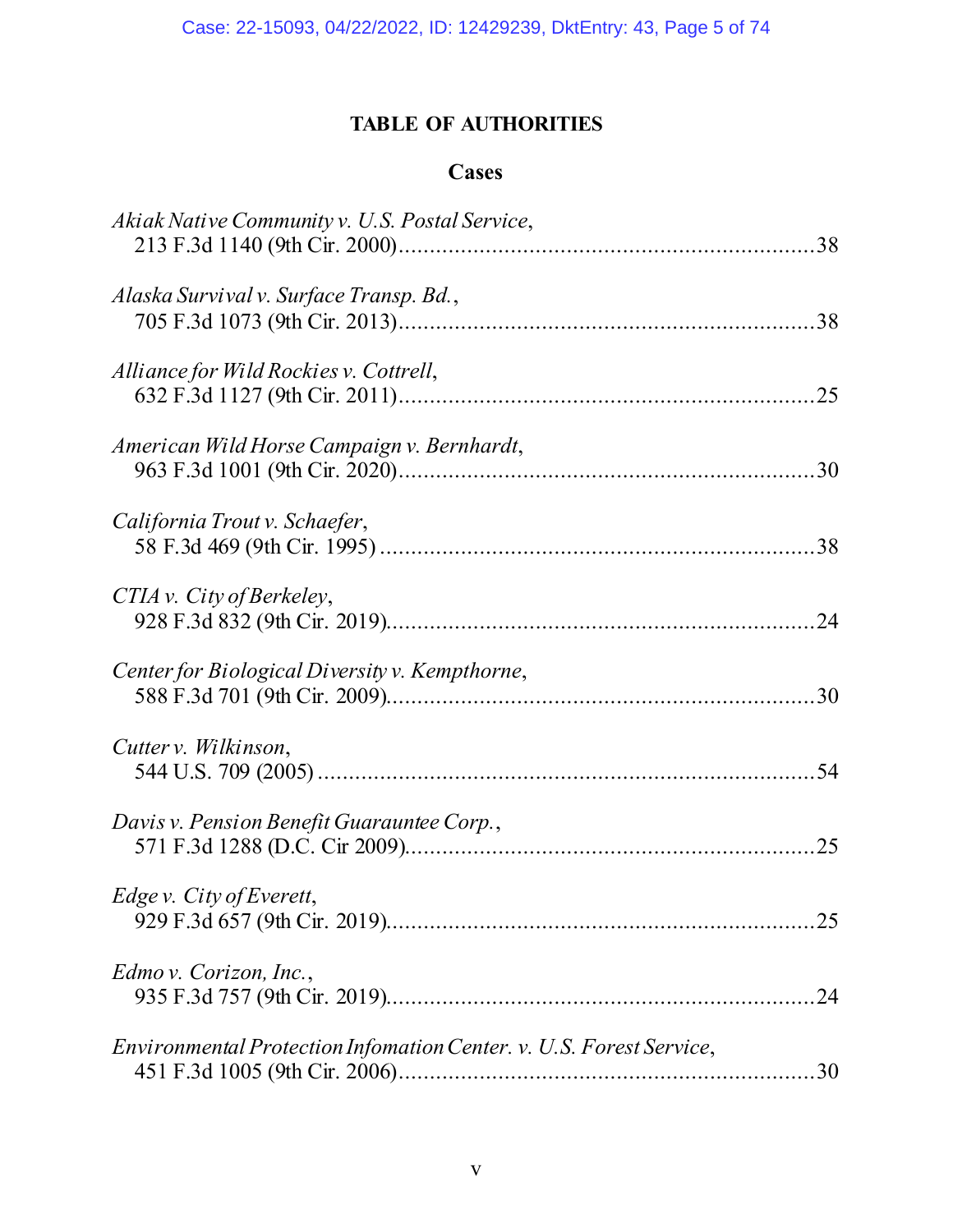| Feldman v. Arizona Secretary of State's Office,              |
|--------------------------------------------------------------|
| Friends of the Payette v. Horseshoe Bend Hydroelectric Co.,  |
| Geo-Energy Partners-1983 Ltd. v. Salazar,                    |
| Great Basin Resource Watch v. Bureau of Land Management,     |
| Hernandez v. Sessions,                                       |
| Lyng v. Northwest Indian Cemetery Protective Ass'n,          |
| Managed Pharmacy Care v. Sebelius,                           |
| Monsanto Co. v. Geertson Seed Farms,                         |
| Motor Vehicle Mfrs. Ass'n v. State Farm Mut. Auto. Ins. Co., |
| Munaf v. Geren,                                              |
| Native Ecosystems Council v. Dombeck,                        |
| National Mining Ass'n v. Zinke,                              |
| National Parks & Conservation Ass'n v. Babbitt,              |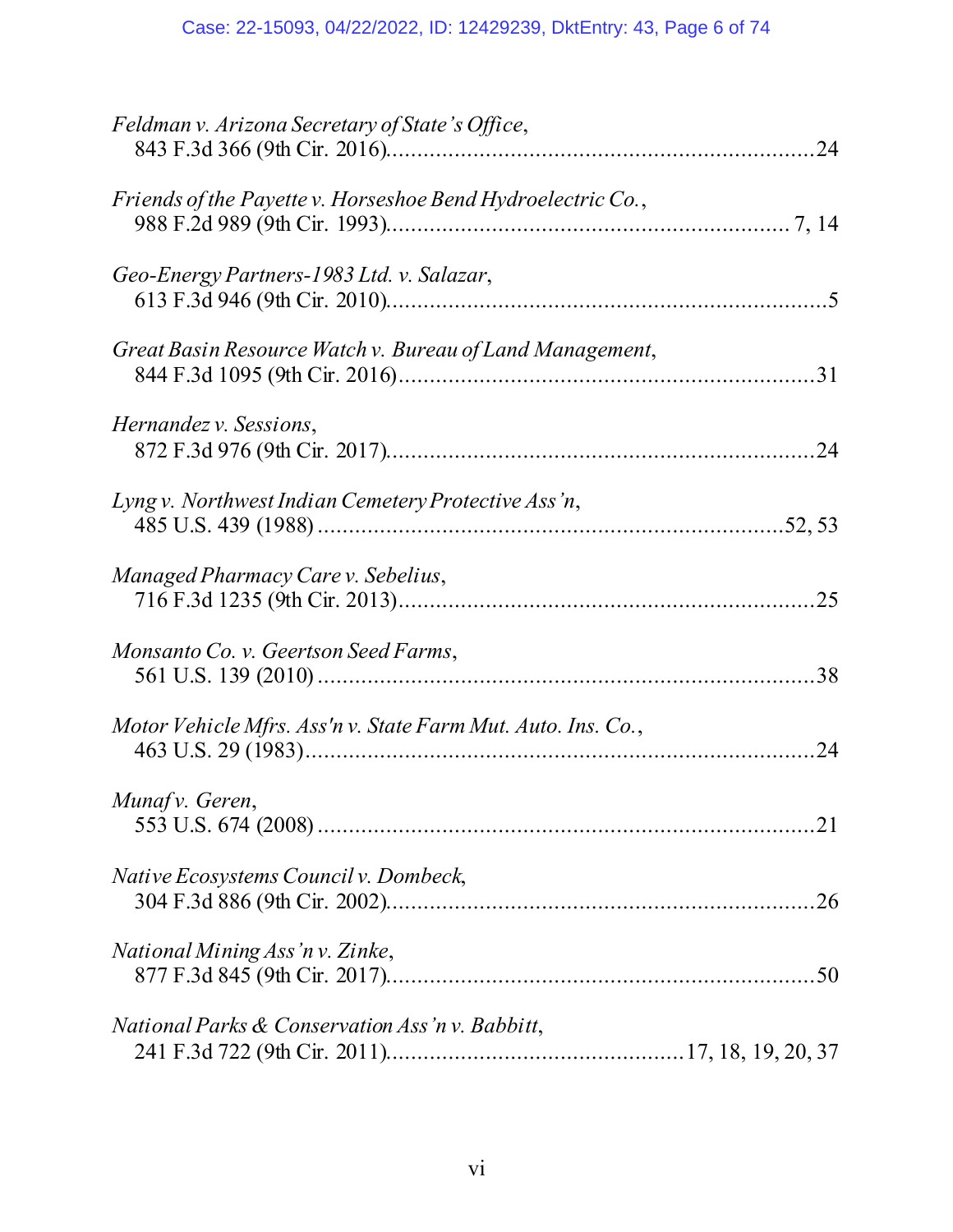| Navajo Nation v. U.S. Forest Service,                                       |
|-----------------------------------------------------------------------------|
| Northwest Environmental Defense Center v. Bonneville Power Admin.,          |
| Okanogan Highlands Alliance v. Williams,                                    |
| Robertson v. Methow Valley Citizens Council,                                |
| Rufo v. Inmates of Suffolk County Jail,                                     |
| San Luis & Delta-Mendota Water Authority v. Jewell,                         |
| Save the Yaak Committeev. Block,                                            |
| Shell Offshore, Inc. v. Greenpeace, Inc.,                                   |
| Snoqualmie Indian Tribe v. Federal Electricity Regulatory Comm'n,           |
| South Fork Band Council of W. Shoshone of Nevada v. U.S. Dep't of Interior, |
| United States v. Gypsum Co.,                                                |
| <i>Walczak v. EPL Prolong, Inc.,</i>                                        |
| Wetlands Action Network v. U.S. Army Corps of Engineers,                    |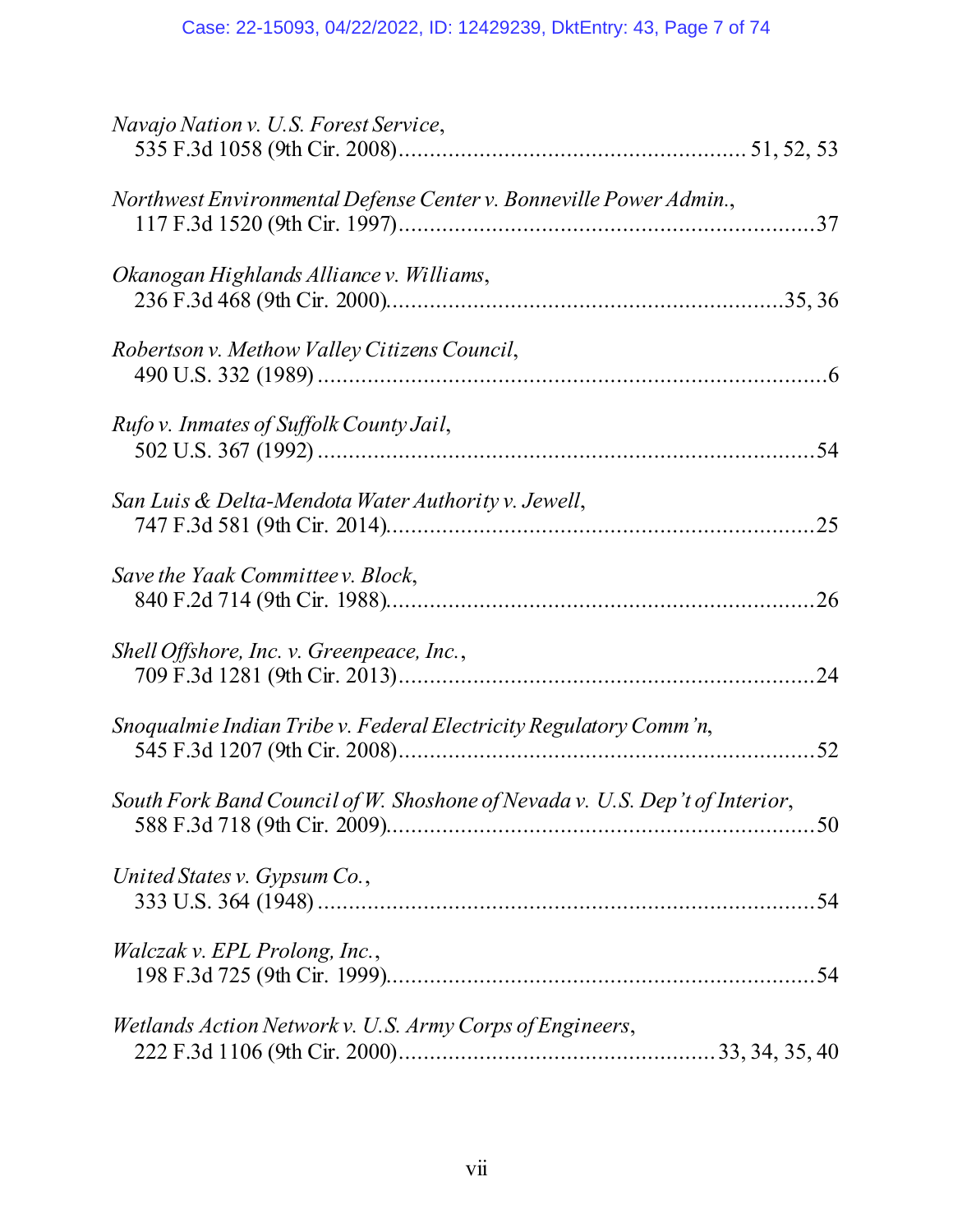| Winter v. Natural Resources Defense Council, |  |
|----------------------------------------------|--|
| <b>Statutes</b>                              |  |
|                                              |  |
|                                              |  |
|                                              |  |
|                                              |  |
|                                              |  |
|                                              |  |
|                                              |  |
|                                              |  |
|                                              |  |
|                                              |  |
|                                              |  |
|                                              |  |
|                                              |  |
|                                              |  |
|                                              |  |
|                                              |  |
|                                              |  |

# **Rules**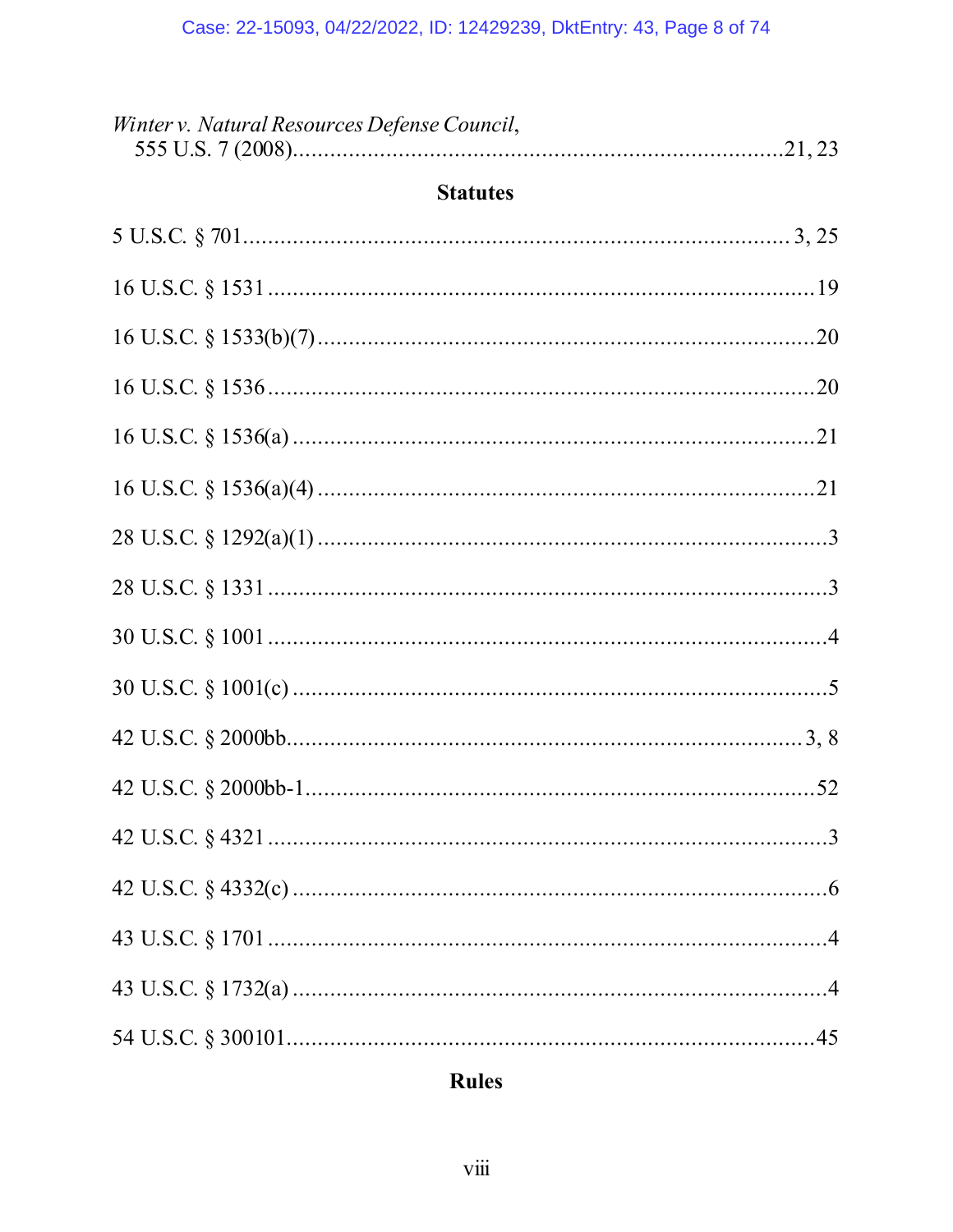| <b>Regulations</b> |  |
|--------------------|--|
|                    |  |
|                    |  |
|                    |  |
|                    |  |
|                    |  |
|                    |  |
|                    |  |
|                    |  |
|                    |  |
|                    |  |
|                    |  |
|                    |  |
|                    |  |
|                    |  |
|                    |  |
|                    |  |
|                    |  |
|                    |  |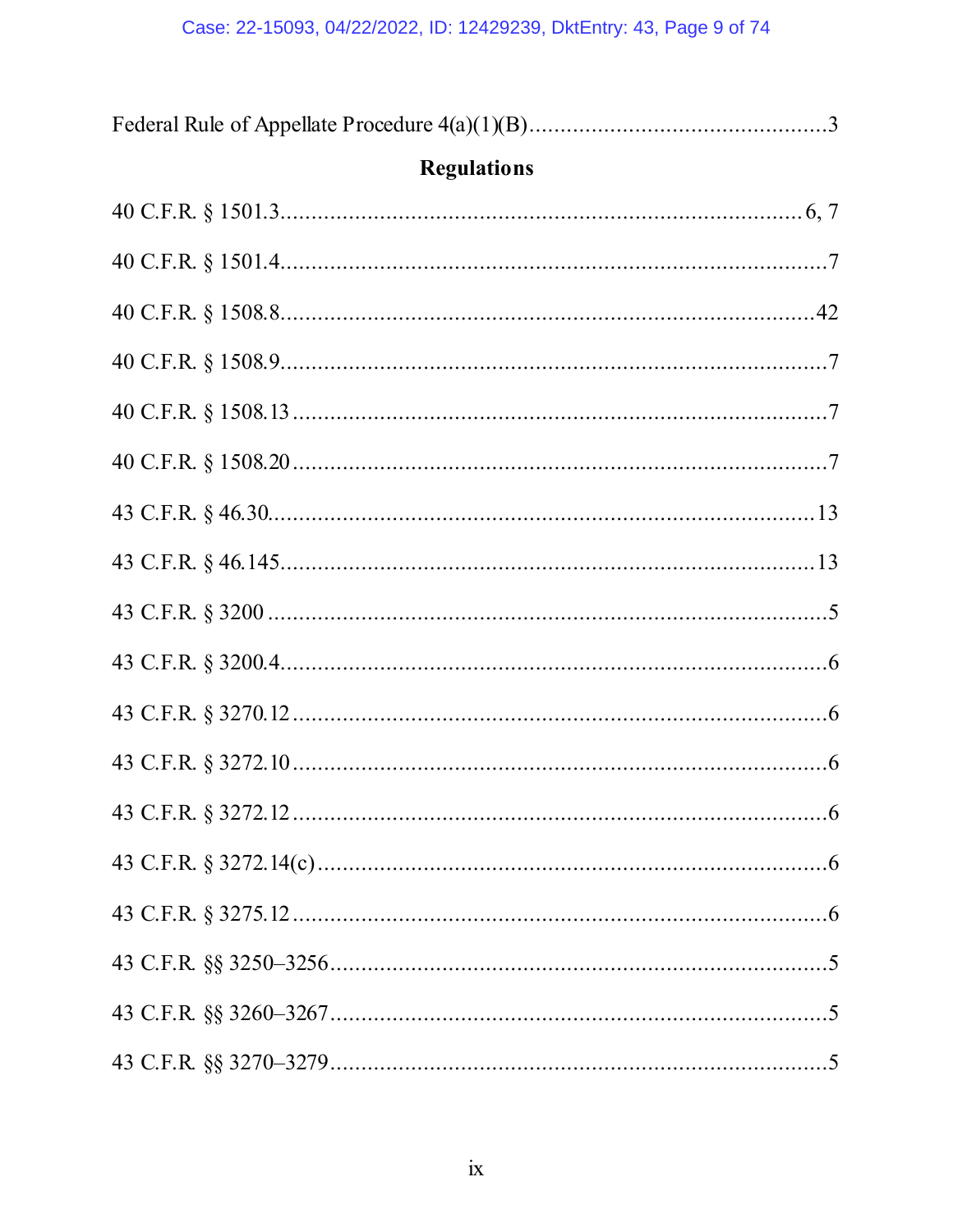## Case: 22-15093, 04/22/2022, ID: 12429239, DktEntry: 43, Page 10 of 74

# **Other Authorities**

<span id="page-9-0"></span>

| Council on Environmental Quality <i>Guidance on Appropriate Use of</i> |  |
|------------------------------------------------------------------------|--|
| Mitigation and Monitoring and Clarifying the Appropriate Use           |  |
|                                                                        |  |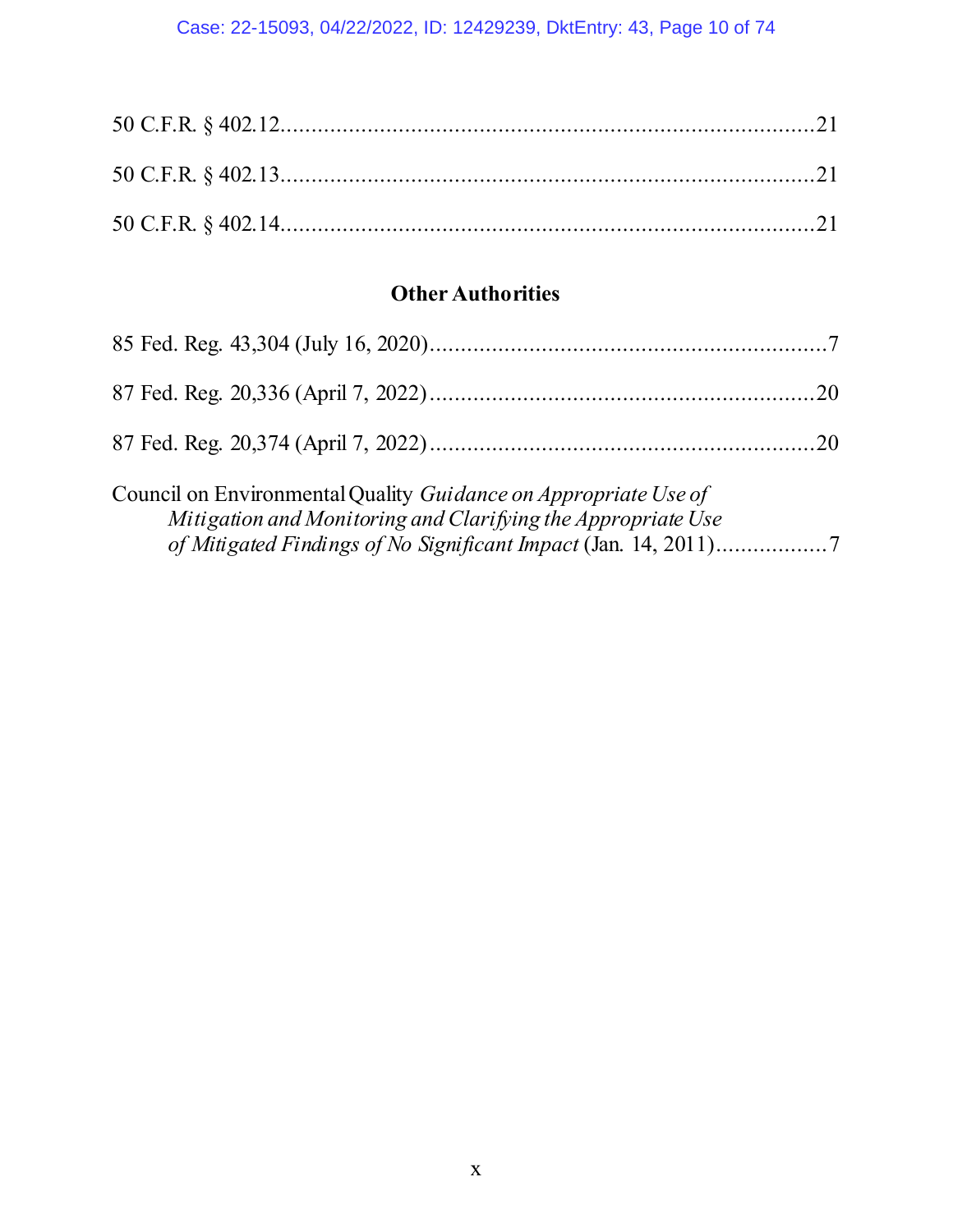# **GLOSSARY**

| APA          | <b>Administrative Procedure Act</b>                     |
|--------------|---------------------------------------------------------|
| <b>ARMMP</b> | <b>Aquatic Resources Monitoring and Mitigation Plan</b> |
| <b>BLM</b>   | <b>Bureau of Land Management</b>                        |
| <b>DVT</b>   | Dixie Valley Toad                                       |
| EA           | <b>Environmental Assessment</b>                         |
| EIS          | <b>Environmental Impact Statement</b>                   |
| <b>ESA</b>   | <b>Endangered Species Act</b>                           |
| <b>FONSI</b> | Finding of No Significant Impact                        |
| <b>FWS</b>   | U.S. Fish and Wildlife Service                          |
| <b>GSA</b>   | Geothermal Steam Act                                    |
| <b>MOA</b>   | Memorandum of Agreement                                 |
| <b>MOU</b>   | Memorandum of Understanding                             |
| <b>NEPA</b>  | National Environmental Policy Act                       |
| <b>NHPA</b>  | <b>National Historic Preservation Act</b>               |
| <b>RDEA</b>  | <b>Revised Draft Environmental Assessment</b>           |
| <b>RFRA</b>  | Religious Freedom Restoration Act                       |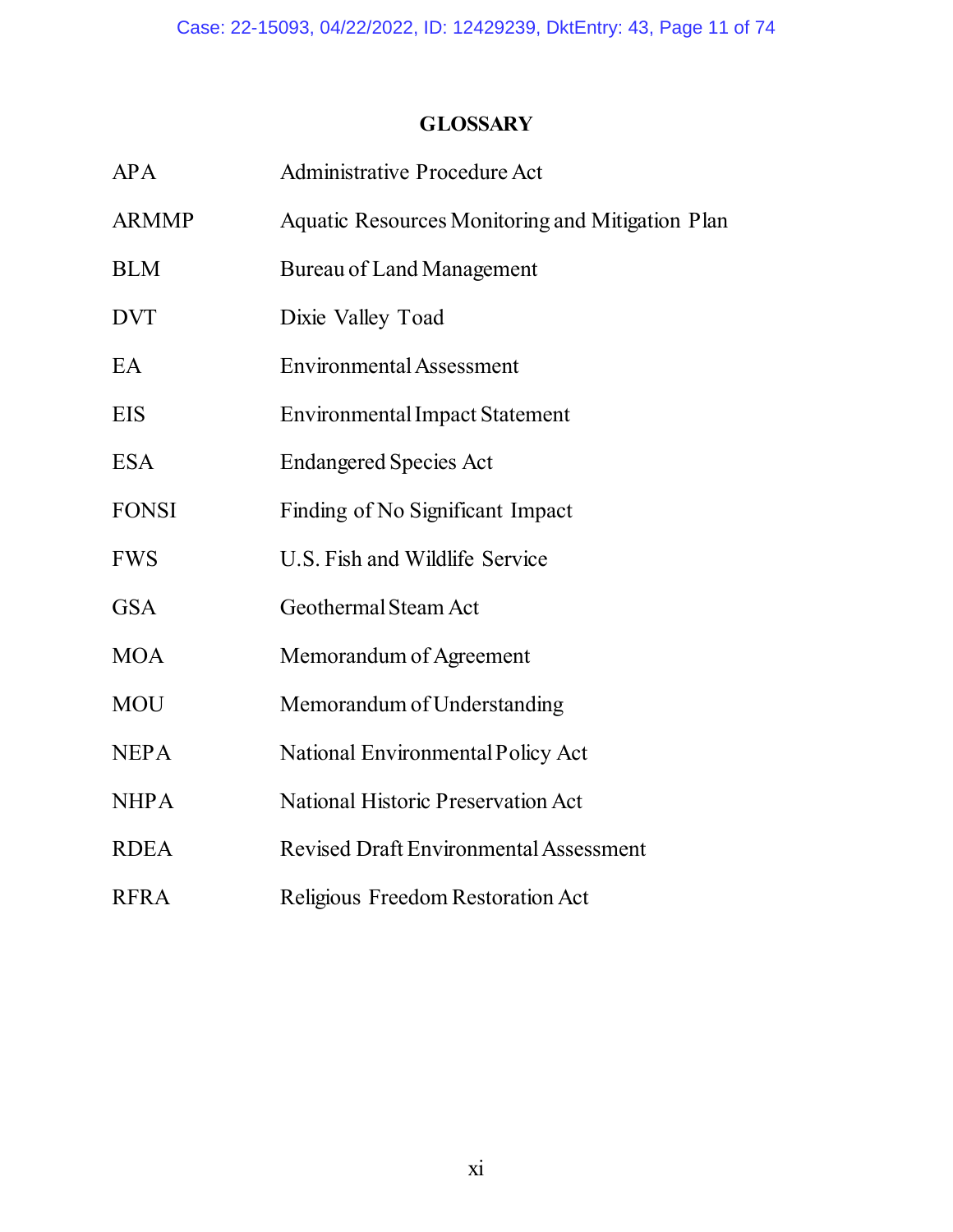#### **INTRODUCTION**

<span id="page-11-0"></span>In November 2021, following more than a decade of tribal consultation and four years of environmental review (including two rounds of public comment), the Bureau of Land Management (BLM) authorized ORNI 32, LLC, a subsidiary of Ormat Nevada, Inc. (collectively, Ormat), to construct and operate two geothermal power plants on federal lands in Nevada's Dixie Valley (the project). Once construction is complete and operations begin, the project will circulate hot water between a deep geologic reservoir and two above-ground facilities to generate zero-emissions electricity available for dispatch 24 hours a day, 7 days a week.

Before BLM's approval, the Fallon Paiute-Shoshone Tribe (FPST or the Tribe) and the Center for Biological Diversity (CBD) voiced concern about the project. Although BLM determined, based on its analysis of all existing data, including drilling logs and the results of a 46-day flow test simulating operations, that the project would not have any significant impacts, the agency nonetheless modified the project in response to these concerns. To ensure geothermal operations would not materially alter the flow, chemistry, or temperature of the nearby Dixie Valley hot springs, a site important to the Tribe's religious practice and the only known habitat for the Dixie Valley Toad (DVT), BLM, in cooperation with partner agencies and Ormat, developed a comprehensive monitoring and mitigation plan. The plan established extensive monitoring requirements to alert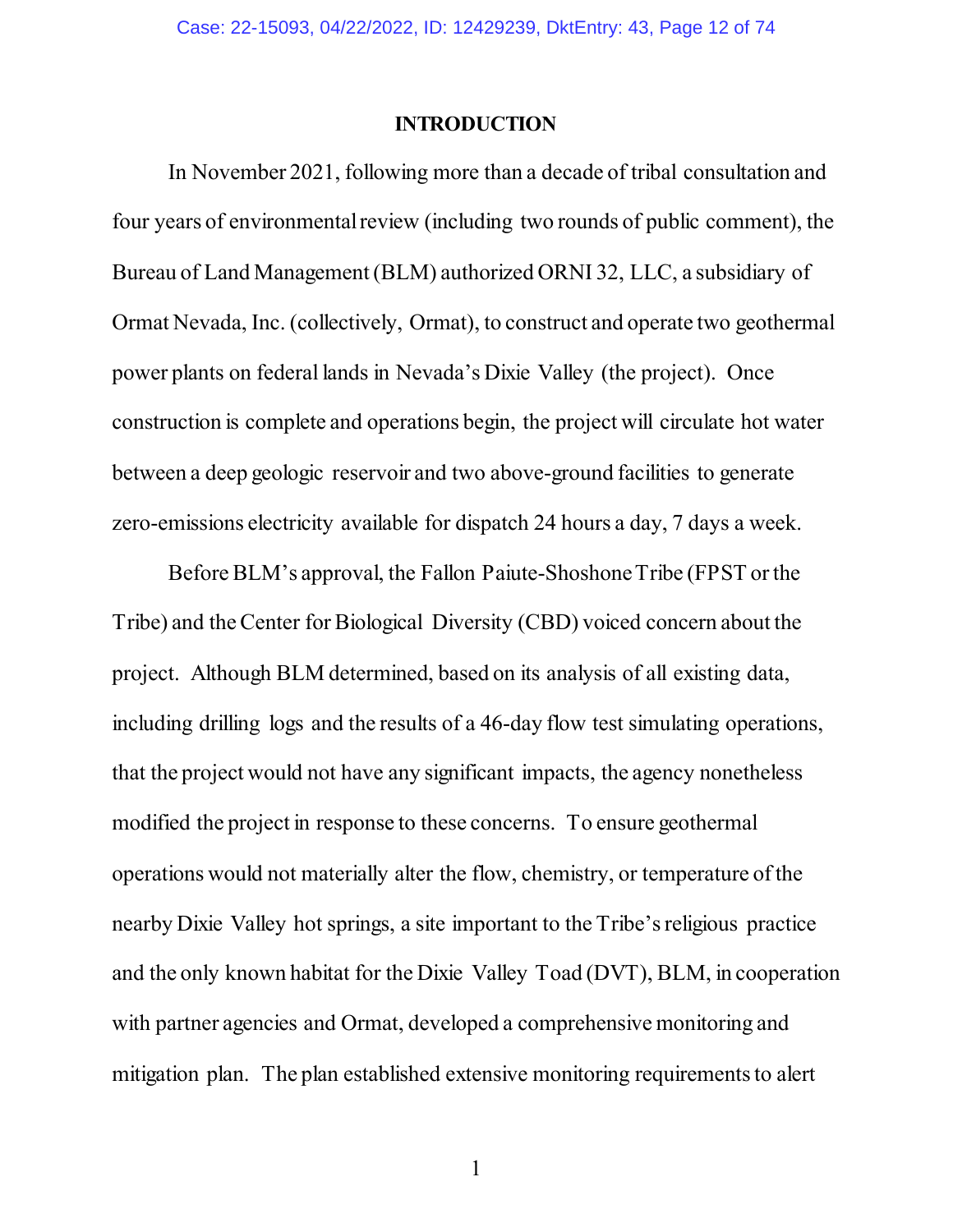#### Case: 22-15093, 04/22/2022, ID: 12429239, DktEntry: 43, Page 13 of 74

Ormat and BLM to changes in the riparian ecosystem and defined corrective measures BLM could require Ormat to take, including modifying or even halting operations, in the unexpected event any changes exceeded conservative, predefined thresholds. To address the Tribe's concerns about the project's effects on its religious practice, BLM accommodated every request FPST made short of abandoning the project. It also required Ormat to make substantial changes to the project to minimize the visual and auditory impacts of construction and operations on the Tribe; accordingly, Ormat adjusted the facility's siting, relocated the power line necessary to connect the facilities to the electric grid, and took other design and operational steps to minimize the project's noise and light impacts.

Despite BLM's good faith efforts to address their concerns, CBD and FPST remain opposed to the project. They jointly brought suit against BLM and sought a preliminary injunction to halt the project's construction during the pendency of the litigation. The district court held that Plaintiffs had not satisfied their burden of demonstrating that they were likely to succeed on the merits, and refused to enjoin the project beyond 90 days because, afterthat period, the harms to Ormat and the public interest outweighed any harms to Plaintiffs. The district court did not abuse its discretion in weighing the equities and crafting an appropriately limited injunction. This Court should therefore affirm.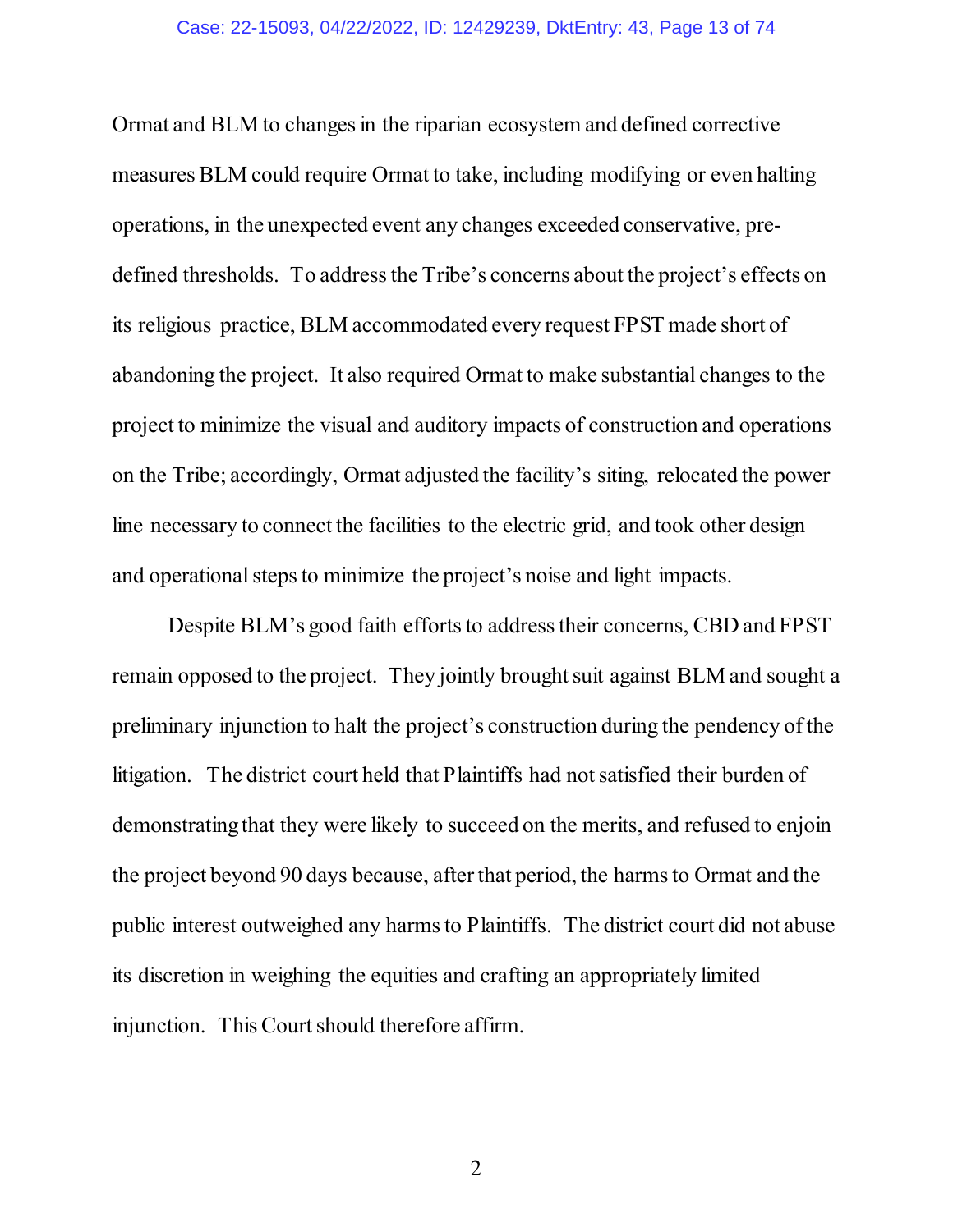#### **STATEMENT OF JURISDICTION**

<span id="page-13-0"></span>The district court had subject matter jurisdiction under 28 U.S.C. §1331 because Plaintiffs' claims arose under the National Environmental Policy Act (NEPA), 42 U.S.C. § 4321 *et seq.*; the Administrative Procedure Act (APA), 5 U.S.C. § 701 *et seq.*, and the Religious Freedom Restoration Act (RFRA), 42 U.S.C. § 2000bb *et seq.* 2-SER-540.

On January 4, 2022, the district court entered an order granting Plaintiffs' motion for a preliminary injunction for 90 days and denying the injunction beyond that period. 1-ER-2. Intervenor-Defendant Ormat appealed on January 20, 2022. 5-ER-976. Plaintiffs CBD/FPST filed a notice of cross-appeal on January 21, 2022. 3-SER-592. Their appeal is timely under Federal Rule of Appellate Procedure  $4(a)(1)(B)$ .

This Court has jurisdiction under 28 U.S.C. § 1292(a)(1).

#### **STATEMENT OF THE ISSUES**

<span id="page-13-1"></span>The overarching issue is whether the district court abused its discretion in denying CBD/FPST a preliminary injunction beyond 90 days. That issue subsumes the following issues:

1. Whether the district court correctly concluded that Plaintiffs failed to demonstrate they are likely to succeed on the merits of their NEPA claims?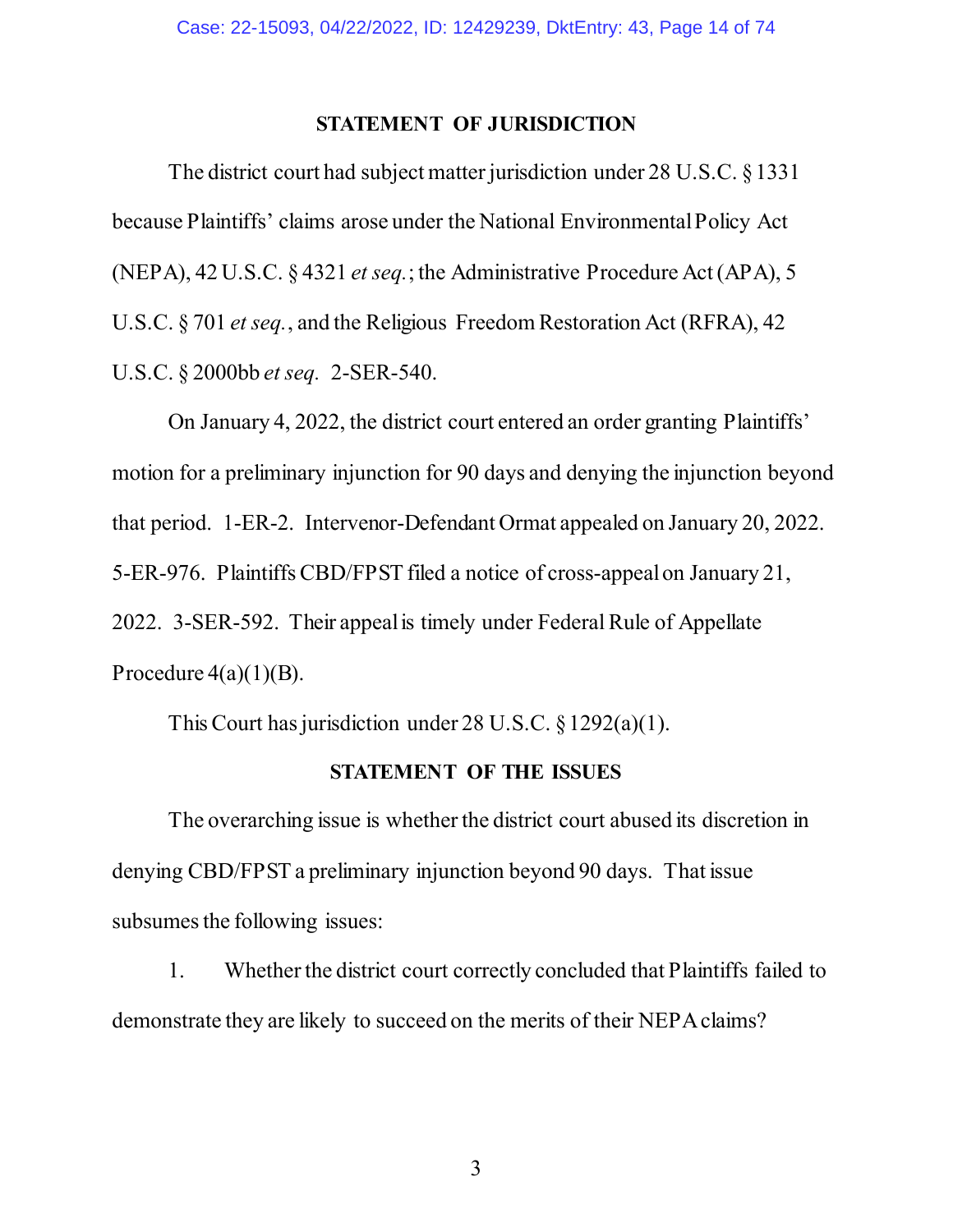#### Case: 22-15093, 04/22/2022, ID: 12429239, DktEntry: 43, Page 15 of 74

2. Whether the district court correctly concluded that Plaintiffs failed to demonstrate they are likely to succeed on the merits of their APA claim?

3. Whether the district court correctly concluded that Plaintiffs have failed to demonstrate FPST is likely to succeed on the merits of its Religious Freedom Restoration Act claim?

4. Whether the district court abused its discretion in concluding that, after 90 days, the balance of the equities and public interest disfavor an injunction?

### **STATEMENT OF THE CASE**

#### <span id="page-14-1"></span><span id="page-14-0"></span>**A. Legal background**

### **1. Geothermal Development on Public Lands**

<span id="page-14-2"></span>BLM administers about one-tenth of the U.S. land base, including 700 million acres of land in the Western United States. The Federal Land Policy and Management Act (FLPMA) directs BLM to manage these public lands for "multiple use and sustained yield," including the development of natural resources and the conservation of environmental, ecological, and recreational values. 43 U.S.C. § 1732(a); *see also id.* § 1701(a)(1)-(8). FLPMArequires BLM to prepare regional land use plans that set forth the allowable uses in that area, and these plans establish goals and objectives for the management of particular areas and tracts of land. *Id.* § 1712(a). Pursuant to the Geothermal Steam Act (GSA), 30 U.S.C. § 1001 *et seq.*, these goals may include the development of geothermal resources.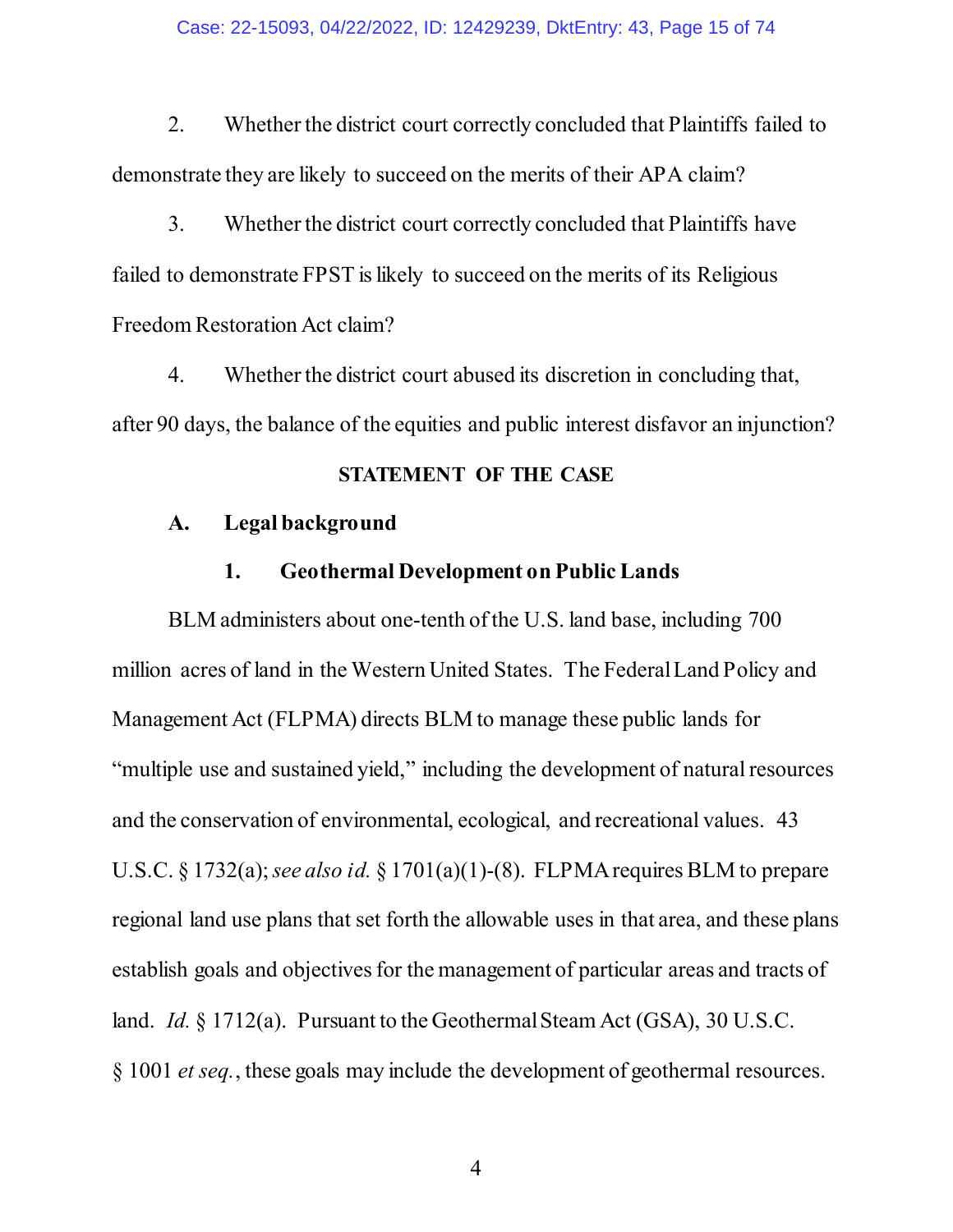Congress enacted the GSA "to promote the development of geothermal leases on federal lands." *Geo-Energy Partners-1983 Ltd. v. Salazar*, 613 F.3d 946, 949 (9th Cir. 2010). The GSAprovides a framework for developing and managing geothermal resources<sup>[1](#page-15-0)</sup> on federal lands and directs the Secretary of the Interior to promulgate regulations governing the management and development of geothermal resources on the millions of acres of federal land in the western United States available for geothermal leasing. The Secretary has delegated authority for managing geothermal leases on all federal land to BLM.

The GSA and BLM'simplementing regulations, 43 C.F.R. § 3200 *et seq*., govern all stages of the geothermal development process, from leasing through exploration, commercial use (or "utilization" in the GSA's parlance), and closeout and reclamation. Separate requirements, including permitting requirements, apply to geothermal exploration, drilling, and utilization. *See* 43 C.F.R*.* §§ 3250–3256 (exploration); *id.* §§ 3260–3267 (drilling); *id.* §§ 3270–3279 (utilization). After a geothermal lessee has completed exploration and drilling operations, determined the resource can support commercial use (e.g., an electricity generation facility that uses the geothermal resource as the fuel source), and decided to move forward with

 $\ddot{\phantom{a}}$ 

<span id="page-15-0"></span><sup>&</sup>lt;sup>1</sup> Geothermal resources are "(i) all products of geothermal processes, embracing indigenous steam, hot water and hot brines; (ii) steam and other gases, hot water and hot brines resulting from water, gas, or other fluids artificially introduced into geothermal formations; (iii) heat or other associated energy found in geothermal formations; and (iv) any byproduct derived from them."  $30$  U.S.C. § 1001(c).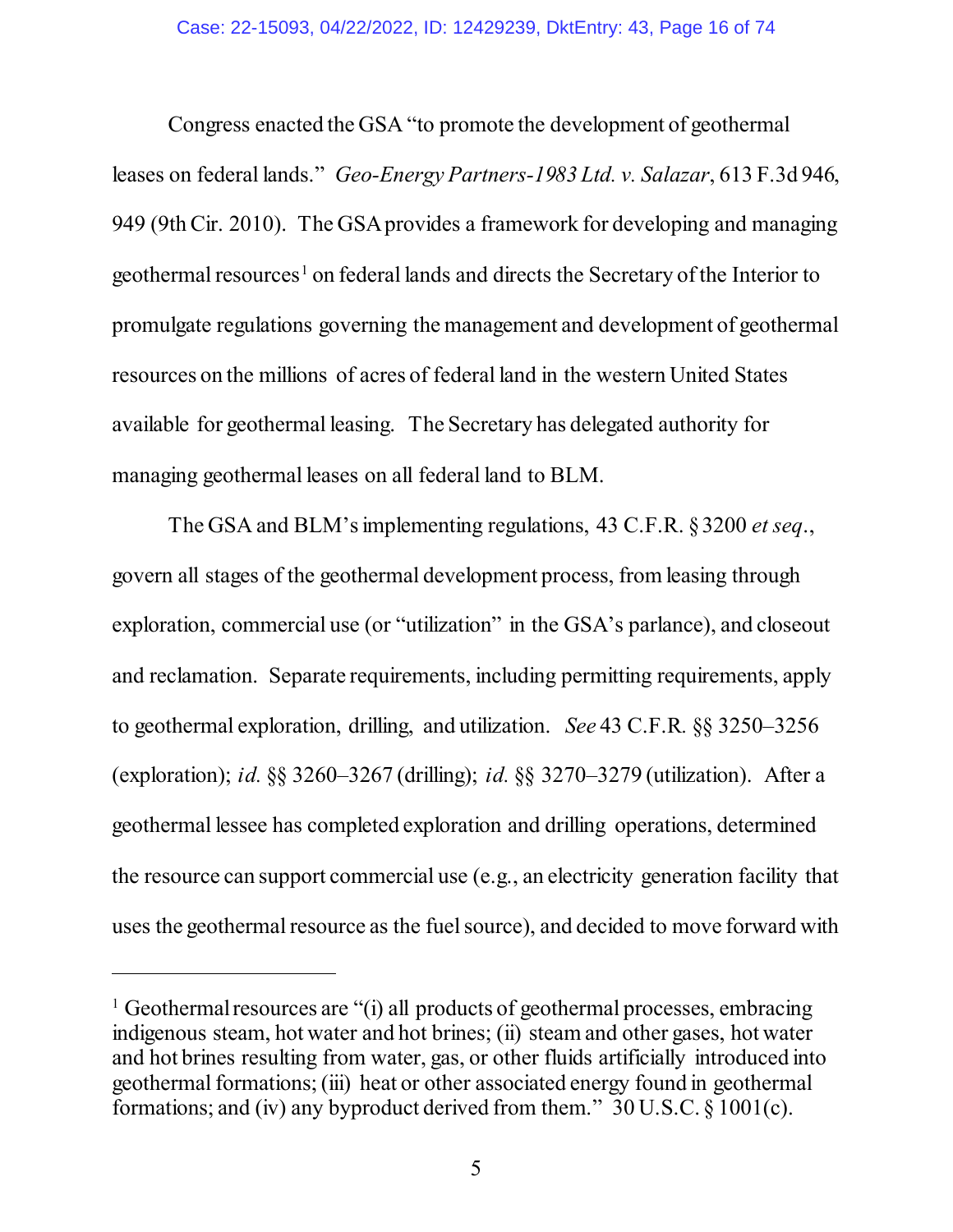#### Case: 22-15093, 04/22/2022, ID: 12429239, DktEntry: 43, Page 17 of 74

commercial production, it must submit to BLM a utilization plan for approval. The utilization plan must fully describe the facility, including measures for environmental protection and mitigation to protect fish and wildlife and protect cultural and visual resources. *See* 43 C.F.R. §3272.10; *id.* § 3272.12. BLM approves geothermal utilization plans and facility construction permits subject to the terms of its regulations and any additional conditions of approval it considers necessary. 43 C.F.R. § 3270.12; *id.* §3272.14(c). Operators are also required to comply with their lease stipulations and all applicable federal, state, and local laws and regulations, including those related to sanitation, water quality, wildlife, safety, and reclamation. 43 C.F.R. § 3200.4; *id.* § 3275.12.

#### **2. NEPA**

<span id="page-16-0"></span>NEPArequires federal agencies to examine the environmental effects of proposed federal actions and prepare an environmental impact statement (EIS) for any proposed action that will have a significant effect on the environment. 42 U.S.C. § 4332(c); 40 C.F.R. § 1501.3. While NEPA's requirement for analysis is intended to ensure informed decisionmaking, "NEPA itself does not mandate particular results, but simply prescribes the necessary process." *Robertson v. Methow Valley Citizens Council*, 490 U.S. 332, 350–351 (1989).

Regulations promulgated by the Council on Environmental Quality (CEQ) provide that an agency may prepare an environmental assessment (EA) to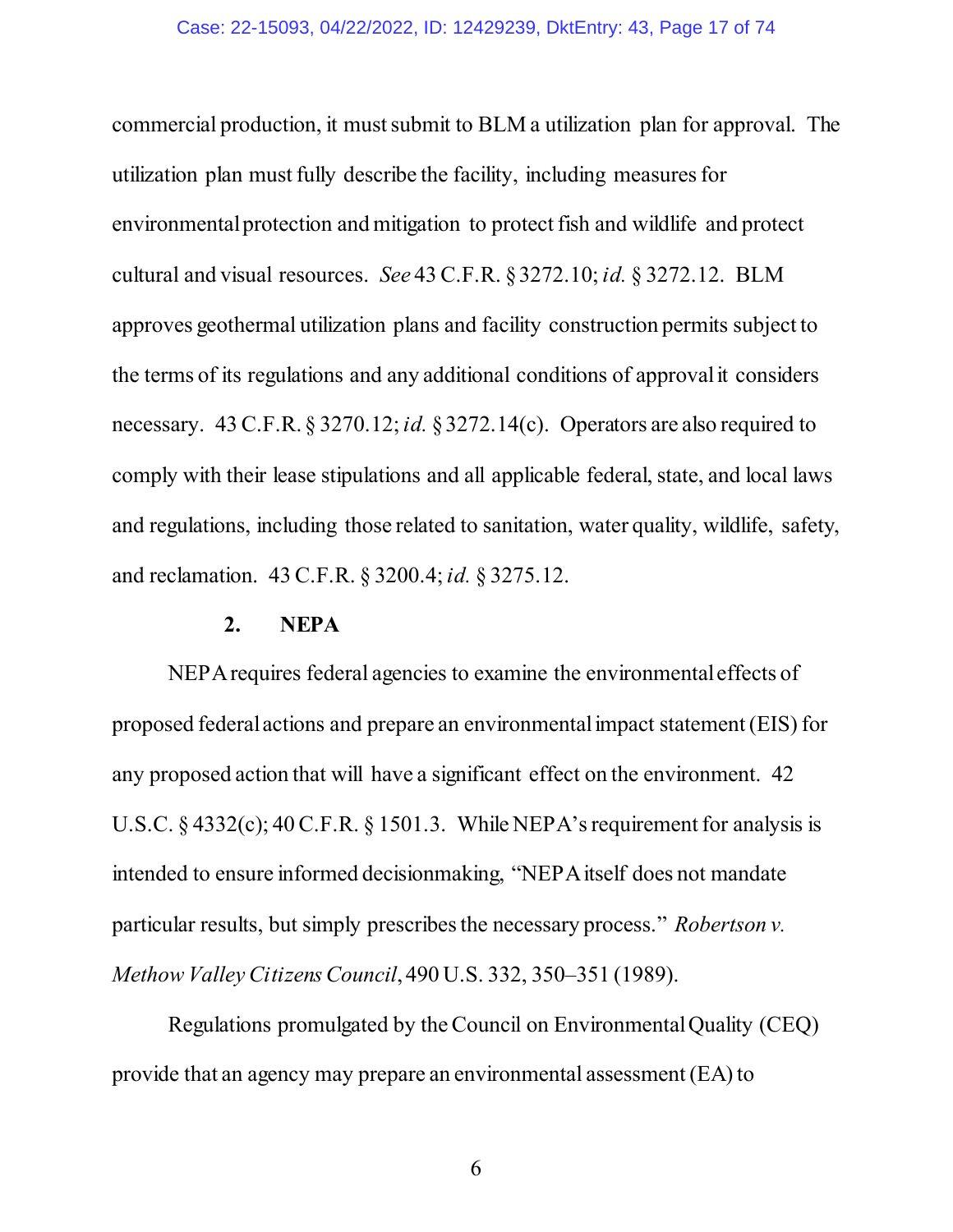determine whether a proposed action may have a significant impact on the environment, and thus whether an EIS is necessary.<sup>[2](#page-17-0)</sup> 40 C.F.R.  $\S$  1501.3, 1501.4. An EA is a concise document containing sufficient evidence and analysis for the agency to determine whether the proposed action's environmental effects may rise to the level of significance. *Id.* § 1508.9. If the agency determines, following its preparation of the EA, that the environmental effects may be significant, it must prepare an EIS. If the agency determines, however, that the proposed action will not significantly impact the environment, the agency may prepare a finding of no significant impact (FONSI) and authorize the proposed action without preparing an EIS. *Id.* § 1501.4(b), 1508.13.

An agency may include mitigation measures as a component of a proposed project's design to prevent or minimize impacts to the environment. *See id.*  § 1508.20 (defining mitigation); *see generally* Council on Environmental Quality, *Guidance on Appropriate Use of Mitigation and Monitoring and Clarifying the Appropriate Use of Mitigated Findings of No Significant Impact* (Jan. 14, 2011). Conditions mitigating the environmental consequences of an action may justify an agency's decision not to prepare an environmental impact statement. *See Friends* 

<span id="page-17-0"></span><sup>2</sup> CEQ amended its NEPA regulations in 2020. *See* 85 Fed. Reg. 43,304 (July 16, 2020). Because BLM started the NEPA process for this proposed action under the previous regulations, BLM opted to apply the pre-2020 regulations to apply to this action; therefore, the prior regulations govern this Court's review.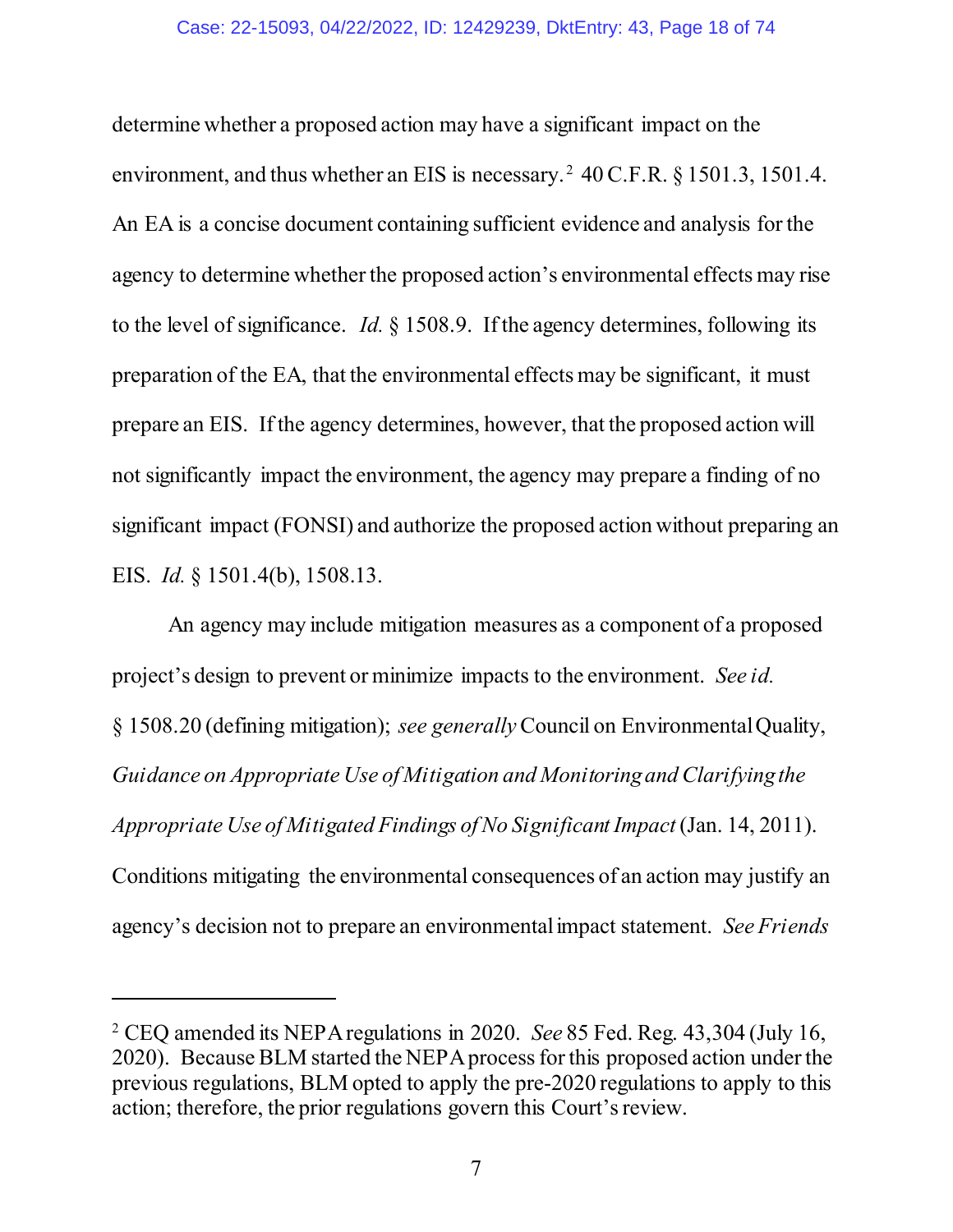*of the Payette v. Horseshoe Bend Hydroelectric Co.*, 988 F.2d 989, 993 (9th Cir. 1993).

### **3. RFRA**

<span id="page-18-0"></span>The Free Exercise Clause of the U.S. Constitution prohibits the government from imposing a substantial burden on a person's religious exercise unless the burden results from a valid and neutral law of general applicability. To legislatively expand the protection of religious exercise to all federal laws, including those that are neutral and of general applicability, Congress enacted RFRA. *See* 42 U.S.C. § 2000bb *et seq.* RFRA prohibits the federal government from "substantially burden[ing] a person's exercise of religion even if the burden results from a rule of general applicability," unless the government demonstrates that the government's action satisfies strict scrutiny. *Id.* § 2000bb-1.

### **B. Factual background**

 $\ddot{\phantom{a}}$ 

<span id="page-18-1"></span>Dixie Valley, located approximately 43 miles northeast of Fallon in Churchill County, Nevada, consists of a mix of private and public lands. Most of the public lands and the associated mineral resources are administered by BLM's Carson City District Office. The U.S. Navy owns the surface rights to some land in the Dixie Valley. [3](#page-18-2)

<span id="page-18-2"></span><sup>&</sup>lt;sup>3</sup> The mineral rights to about 760 acres of U.S. Navy land are privately owned by Ormat. 3-ER-209.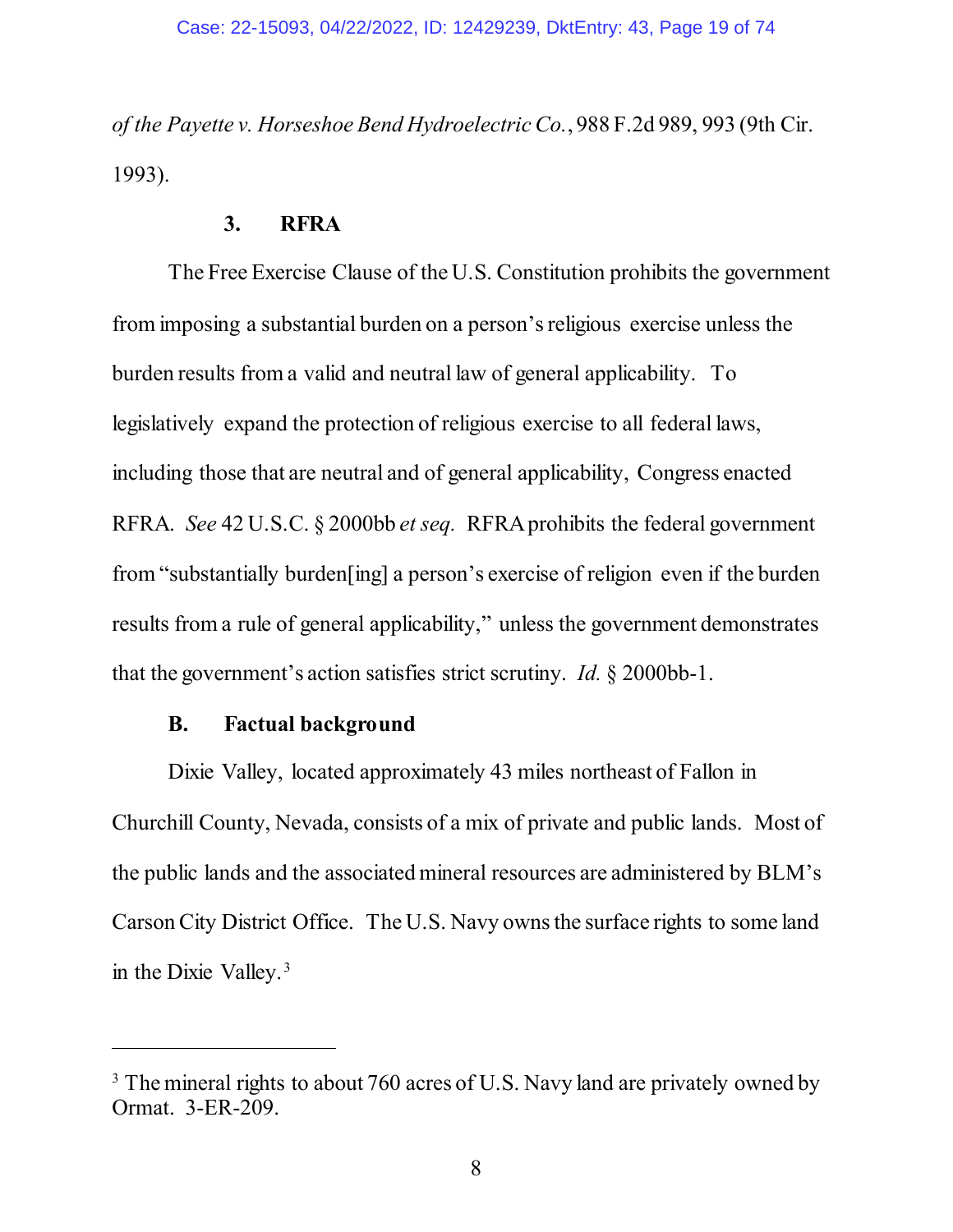In 2007, Ormat acquired multiple, contiguous leases covering around 17,500 acres of public land in the central part of the Dixie Valley, and in late 2010, Ormat also acquired several adjacent leases on approximately 4,600 acres of land. Together, these leased areas form the Combined Dixie Meadows GeothermalUnit Area (Lease Area). [4](#page-19-0) 2-ER-157.

Ormat began developing geothermal resources in the Lease Area shortly after acquiring its leases. In 2010 and 2011, after conducting two EAs, BLM authorized Ormat to conduct exploration activities and drill multiple wells in the Lease Area. 3-ER-209. Ormat drilled several exploratory wells and conducted other exploratory activities in the Lease Area. This drilling indicated that significant geothermal resources were likely to exist near the western edge of the Dixie Valley, and Ormat concentrated subsequent exploratory drilling there. The company ultimately drilled nine wells in the Lease Area. 3-ER-209–211. Ormat also conducted a 46-day flow test, which simulated the facility's flow rate during the plant's first year of operation. Although the flow test was conducted primarily to assess the commercial viability of the resource, during the test period Ormat also monitored the test's impact on the chemistry and temperature at multiple spring locations. The company also sent tracer fluids to assess the degree of hydraulic

 $\ddot{\phantom{a}}$ 

<span id="page-19-0"></span><sup>4</sup> Ormat also obtained an additional geothermal lease on the western side of the Leasing Area. 3-ER-210.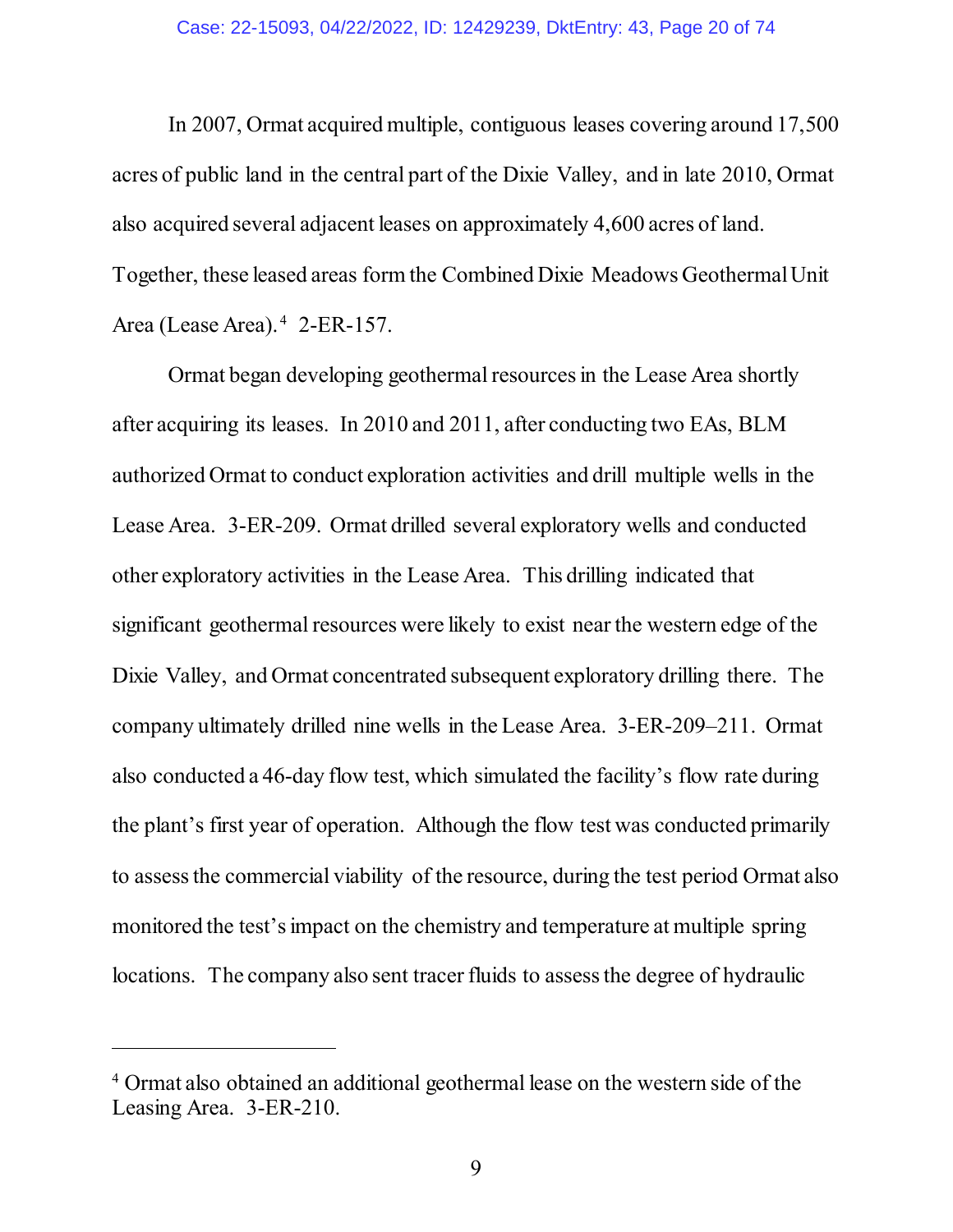#### Case: 22-15093, 04/22/2022, ID: 12429239, DktEntry: 43, Page 21 of 74

connectivity between the geothermal reservoir and springs in Dixie Meadows. 4- ER-730–772. The flow test supported Ormat's hydrogeologic model of the area, which posited that the geothermal reservoir was not directly connected to the Dixie Valley springs, and indicated that pumping would not impact the springs. 4-ER-730–733.

In 2015, Ormat informed BLM that it wished to commercially develop the geothermal resource. The company proposed to build and operate two 30-MW generation facilities on the western edge of the Dixie Valley, drill up to 16 geothermal production and injection well sites and 8 core hole wells, and construct and operate pipelines, roads, and associated facilities to support the power plants. 3-ER-222–223 (details about each of these project components can be found at 3- ER-228–241). Ormat also proposed to construct and operate a 48-mile power line to carry the power generated at the facilities to the grid (gen-tie line). 3-ER-241.

The facilities would generate power using Ormat's binary technology. 3- ER-207. Binary geothermal plants are closed loop systems that use the heat from the geothermal reservoir to heat a secondary fluid with a low boiling point; the heat from the geothermal fluid vaporizes the secondary fluid and the vapor drives the turbines to generate electricity. Minimal geothermal fluid is consumed in this process; once the heat has been extracted, the geothermal fluid is reinjected back in the ground to maintain reservoir pressure and be reheated. 3-ER-237.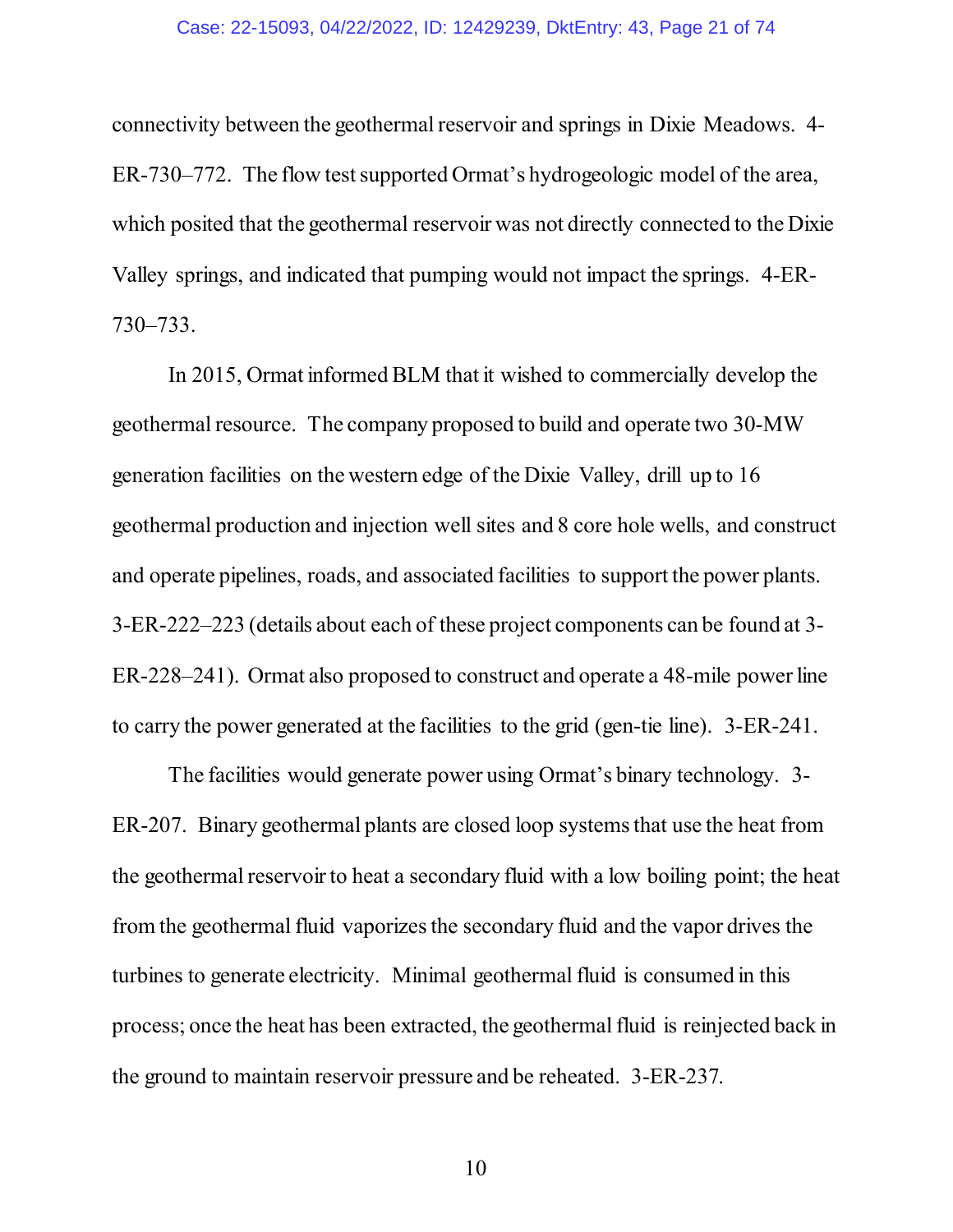BLM convened an internal project initiation meeting in June 2015 to discuss NEPA compliance and reinitiated tribal consultation shortly thereafter (see *infra*, argument section II.A. for more details on tribal consultation). 3-ER-405; 3-ER- (3-1). In May 2017, BLM released for public comment a 200-page draft EA and six appendices that outlined the proposed project and assessed the environmental impacts of constructing and operating the gen-tie line and the power plants and associated wells and pipelines. The draft EA described the current condition of the environment and evaluated the environmental impacts of the proposed project on 17 aspects of the Dixie Valley, including its water and soil resources, its wildlife and migratory birds, the region's vegetation, wetlands, and riparian areas, BLM sensitive species<sup>[5](#page-21-0)</sup> including the DVT, the area's visual and cultural resources, and Native American religious concerns. It identified the potential for adverse impacts from the project, and contained a particularly extended discussion of the project's possible effects on the Dixie Valley meadows and associated springs as well as the potential for the project to impact the DVT.

In response to public comments that the draft EA did not sufficiently consider the project's potential impacts on the springs, BLM convened a technical working group comprising Ormat, BLM, and BLM's partner agencies (the U.S.

<span id="page-21-0"></span><sup>5</sup> BLM sensitive species are native species found on BLM-administered lands whose conservation status may be affected by BLM's land management activities. *See* 3-ER-320.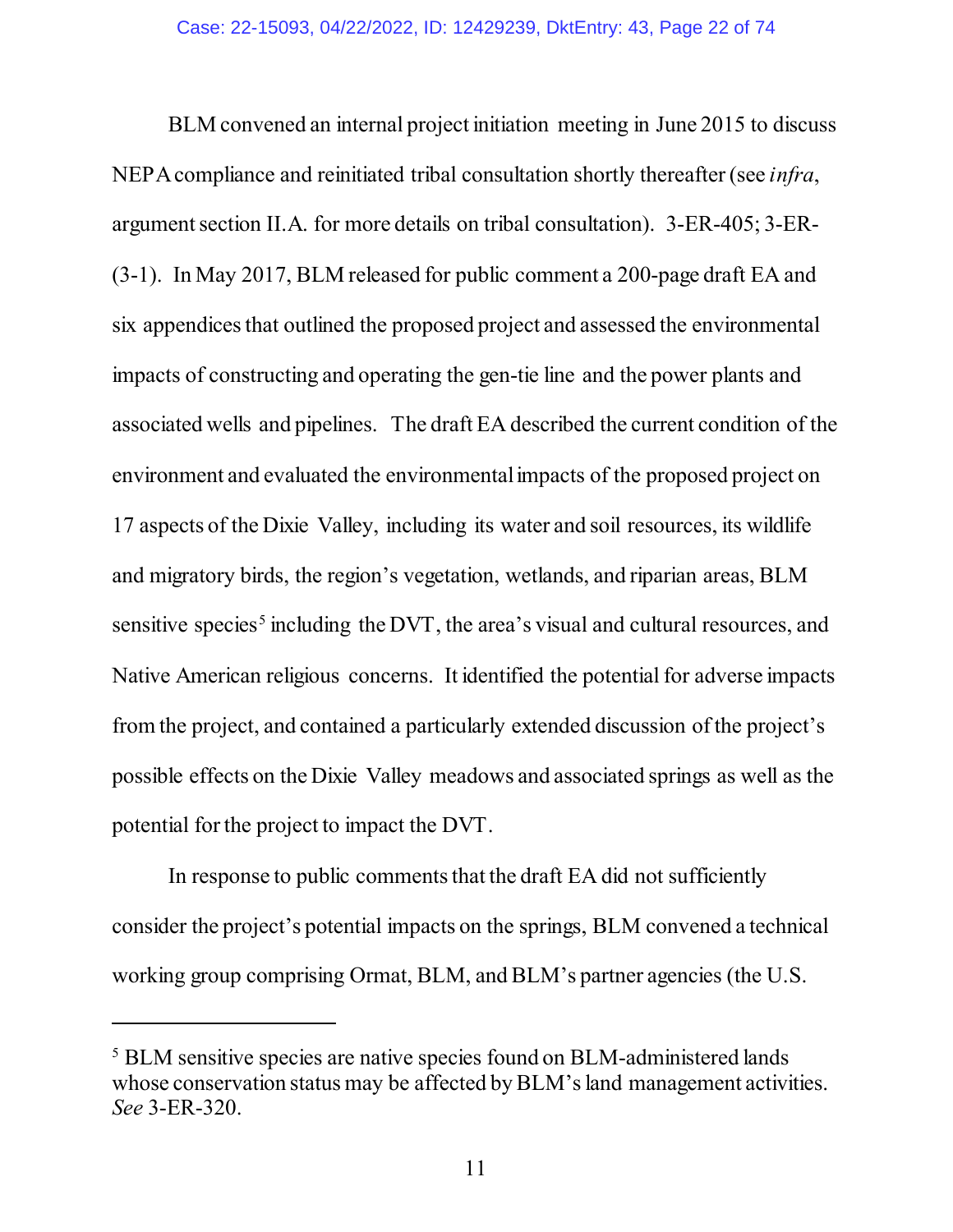Fish and Wildlife Service, the Navy, the U.S. Geological Survey, and the Nevada Department of Wildlife) to address these concerns. 4-ER-691. The working group recommended that Ormat, with technical working group input, develop a draft Aquatic Resource Monitoring and Mitigation Plan (ARMMP). A draft ARMMP and a revised draft EA (RDEA) were released for public comment in January 2021. 4-ER-774–975 (RDEA); 2-SER-378–539 (draft ARMMP).

The draft ARMMP required Ormat to maintain the Dixie Valley's existing aquatic, biological, and hydrological resourcesin their pre-approval condition and established quantitative metrics to ensure Ormat was meeting that objective. For example, the draft ARMMP set a goal of maintaining current groundwater and surface water quality conditions at Dixie Meadows and defined quantitative metrics to achieve this goal (e.g., maintaining spring temperatures and geothermal constituents of the springs within fixed ranges defined by data Ormat had been collecting since 2015). [6](#page-22-0)

To permit BLM to verify that these goals were met, the draft ARMMP also set forth monitoring and reporting requirements. The draft ARMMP established that Ormat would implement ongoing monitoring throughout the life of the project at the existing monitoring locations, and added additional monitoring locations as

<span id="page-22-0"></span><sup>6</sup> Ormat collected data episodically between 2015 and 2018 at 15 sites, including 11 spring sites. *See* 4-ER-591 (list of sites); 4-ER-595–600 (monitoring data). Since 2018, Ormat has been collecting the same data quarterly. *See* 4-ER-595–600.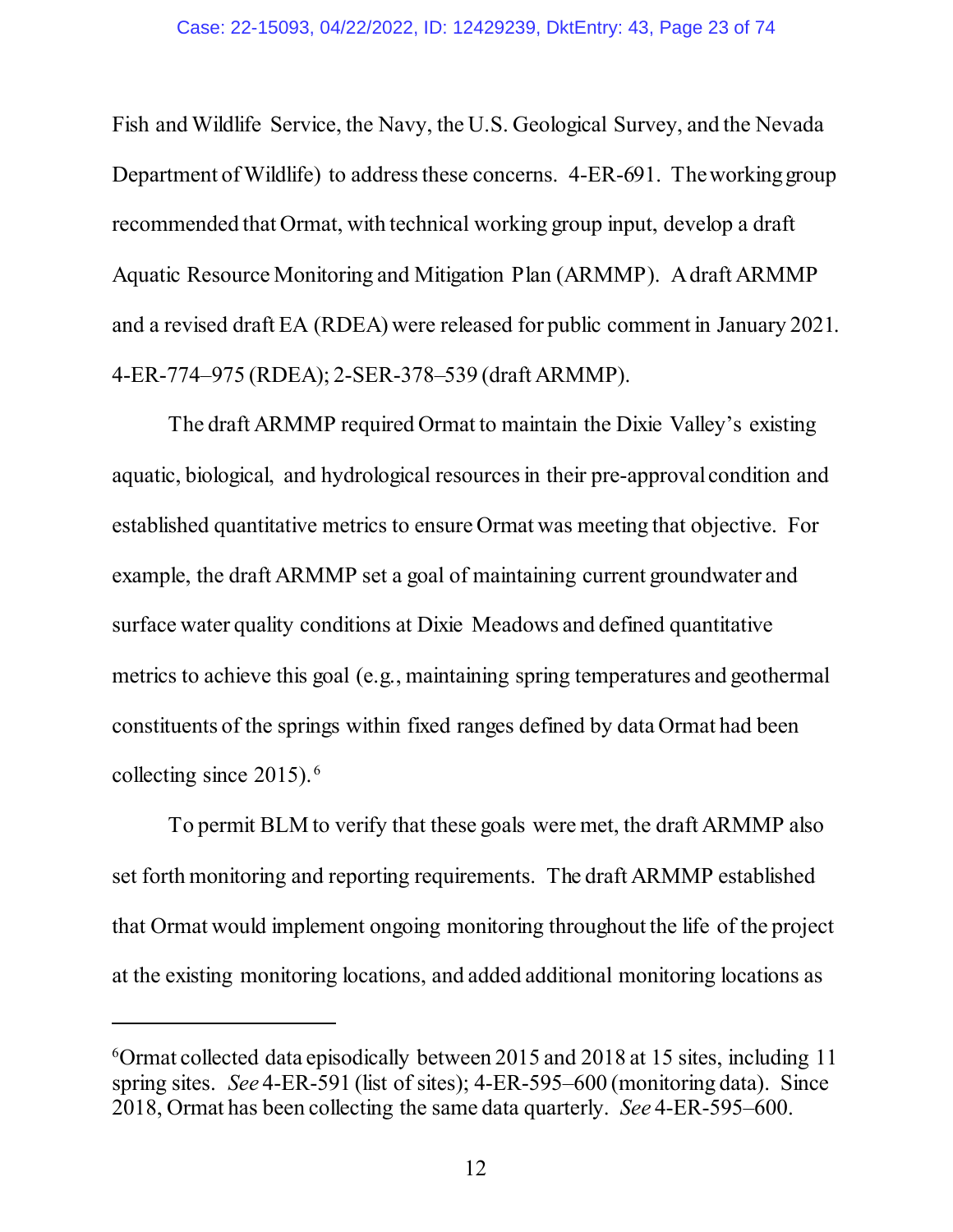#### Case: 22-15093, 04/22/2022, ID: 12429239, DktEntry: 43, Page 24 of 74

well. This monitoring would assess, on a monthly basis, temperature, pressure, and water chemistry at 9 ground water sites (i.e., in a shallow aquifer), 23 surface water sites, and 4 control sites. Ormat was also required to conduct annual biological monitoring to assess vegetation and species.

If monitoring revealed that the quantitative goals of the project were being exceeded and thus the springs were at risk of not being maintained in their current condition, the ARMMP detailed corrective actions BLM could require Ormat to take if monitoring detected changes in the ecosystem, such as adjusting geothermal reservoir pressure, modifying pumping and injection rates, installing a temporary injection pipeline to the springs in the event of losses of water volume or changes in pH or chemistry, and suspending geothermal production.

Recognizing that the Dixie Valley geothermal reservoir, springs, and meadow were complex, dynamic systems, the draft ARMMP also committed to using an adaptive management process, as authorized by the Department of the Interior's NEPA implementing regulations. [7](#page-23-0) *See* 43 C.F.R. § 46.145. Accordingly, the draft ARMMP recognized that, as monitoring continued

<span id="page-23-0"></span><sup>7</sup> Under adaptive management, decisions about resource management are treated as working hypotheses so that future management actions can fully incorporate the knowledge and experience gained up to that time from monitoring, evaluation, and implementation. *See* Department of Interior Adaptive Management Technical Guide; *see also* 43 C.F.R. § 46.30. Used effectively, adaptive management promotes responsible decision-making in the face of uncertainties by allowing resource managers to adjust as outcomes from actions become better understood.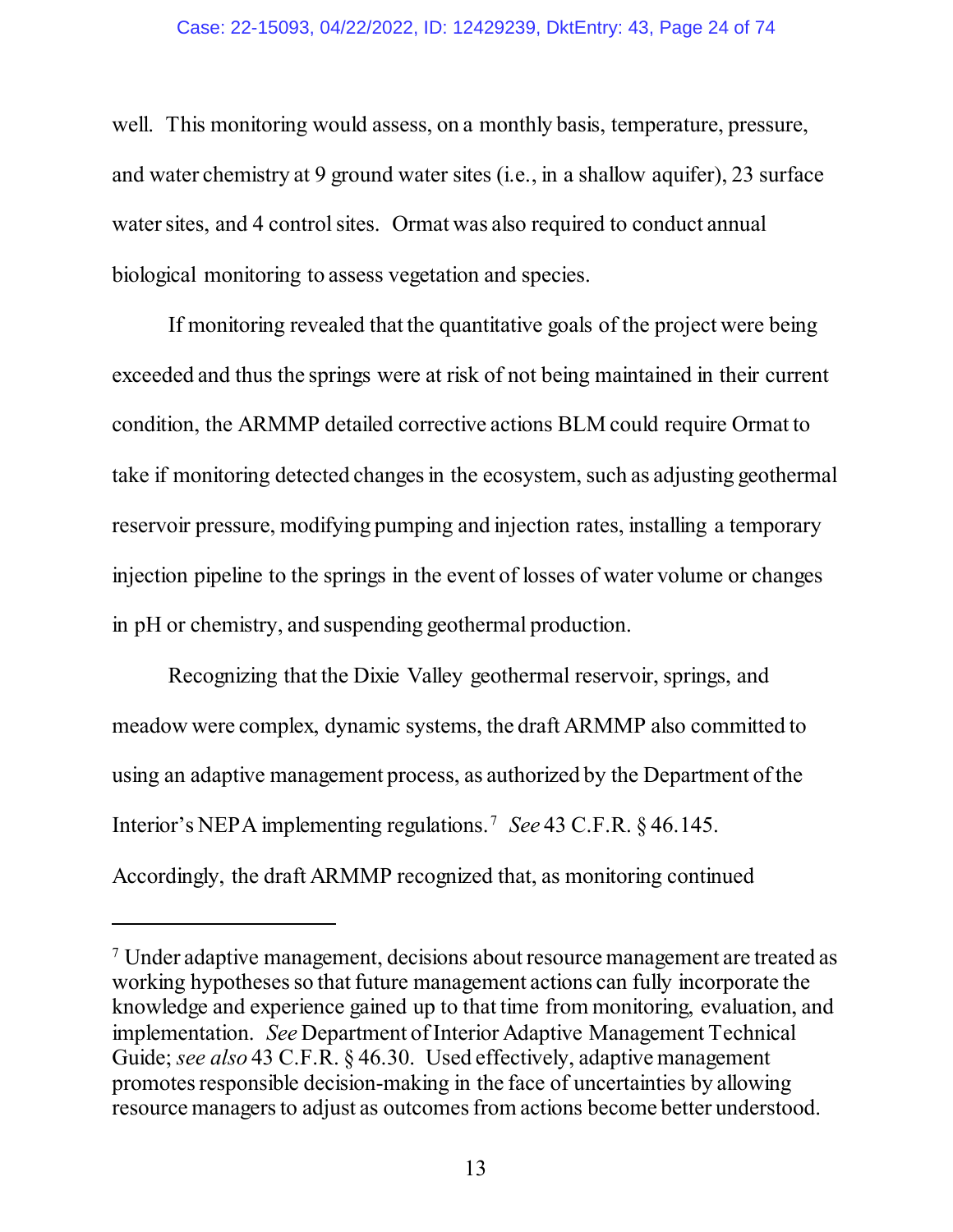throughout the lifetime of the project, BLM's and Ormat's understanding of the geological reservoir and its connection to the springs might evolve. Given the potential for change and informed by ongoing experience with a complex, underground system, the draft ARMMP permitted the monitoring and threshold triggers to be adjusted over time. 2-SER-386.

The draft ARMMP and a second draft EA were noticed for public comment in January 2021, and, in response to these comments, BLM again revised both documents and issued a final EA and ARMMP in November 2021. 3-ER-194–453 (EA); 4-ER-539–644 (ARMMP). The final ARMMP included several notable changes. First, it increased the frequency of required monitoring. For surface and groundwater monitoring, monitoring requirements increased from monthly to weekly or, in some cases, daily. 4-ER-569; *see also* 4-ER-592, 4-ER-605. For biological data, monitoring was increased from annually to quarterly; BLM also required additional surveys and monitoring specific to the Dixie Valley toad. 4- ER-562–568. Second, the final ARMMP provided a more robust oversight role for the technical working group and clarified that BLM could require increased monitoring and reporting at any time. 4-ER-569. Finally, the final ARMMP required Ormat to conduct at least one year of additional monitoring and submit that data for BLM review before beginning operations. *Id*.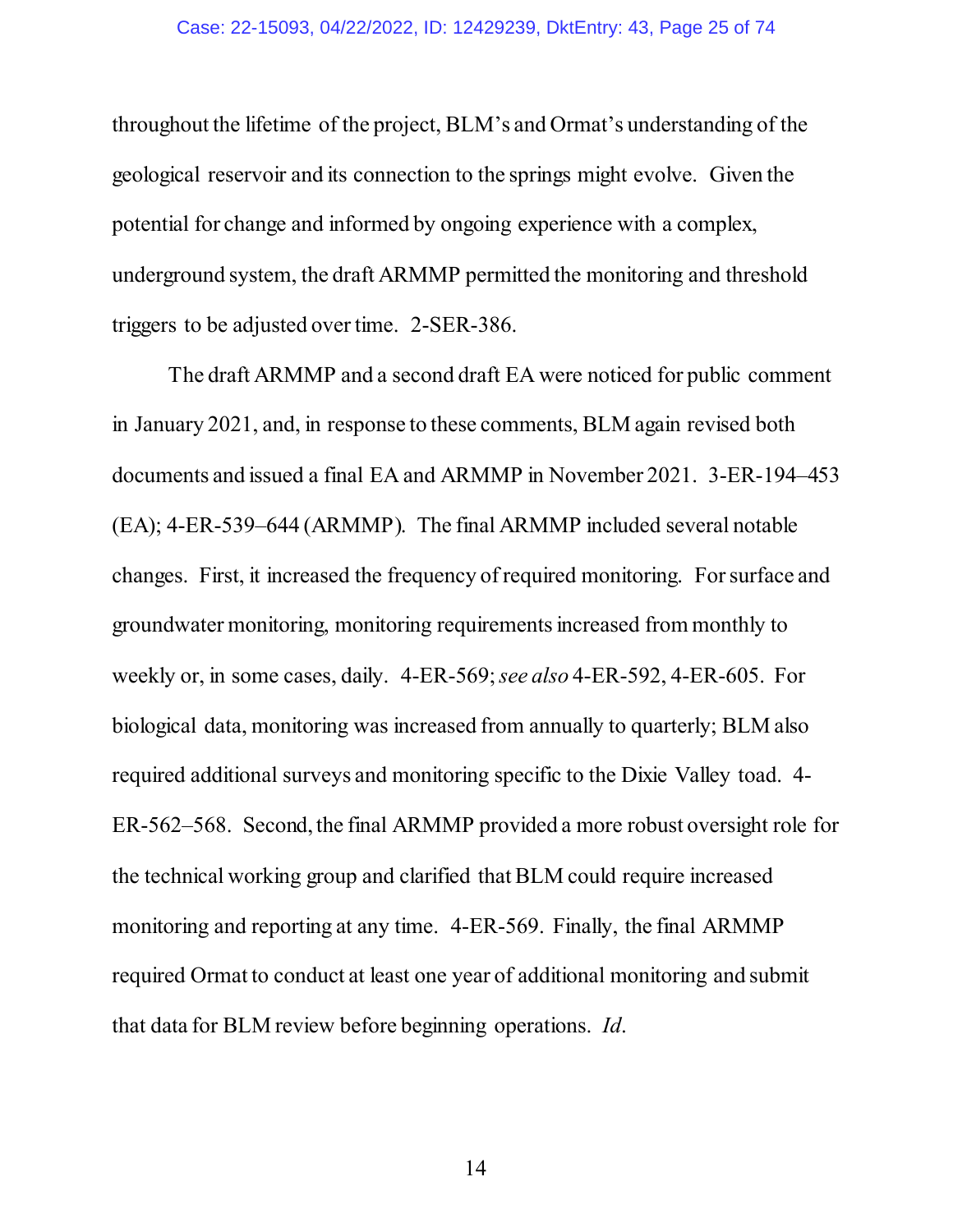On November 23, 2021, BLM approved the project and issued a decision record, 2-ER-156–186, and FONSI, 2-ER-187–192. The decision record authorizing the project included several conditions. First, as required by the ARMMP, Ormat could begin operations only after the company collected 12 months of data and submitted it, along with a summary report, to BLM. Upon receiving the report and deeming it satisfactory, BLM could give Ormat approval to begin partial operations at the site. 2-ER-160.

Second, Ormat will be required to implement phased operational start-up. In the first phase, Ormat would operate only one of the two facilities, and would do so at less than half of nameplate capacity (up to 12 GW). After a year of such operations, and assuming ongoing monitoring demonstrated that operations had not adversely impacted groundwater or surface water or other habitat and hydraulic resources at the site, Ormat could begin to construct and operate its second facility. 2-ER-160–161.

Third, the decision record made clear that Ormat would have an ongoing obligation to implement the environmental conditions outlined in Appendix J (4- ER-678–707), including the ARMMP, abide by a Memorandum of Agreement negotiated with the FPST (4-ER-708–720), and follow all lease stipulations and conditions of approval. 2-ER-159–61.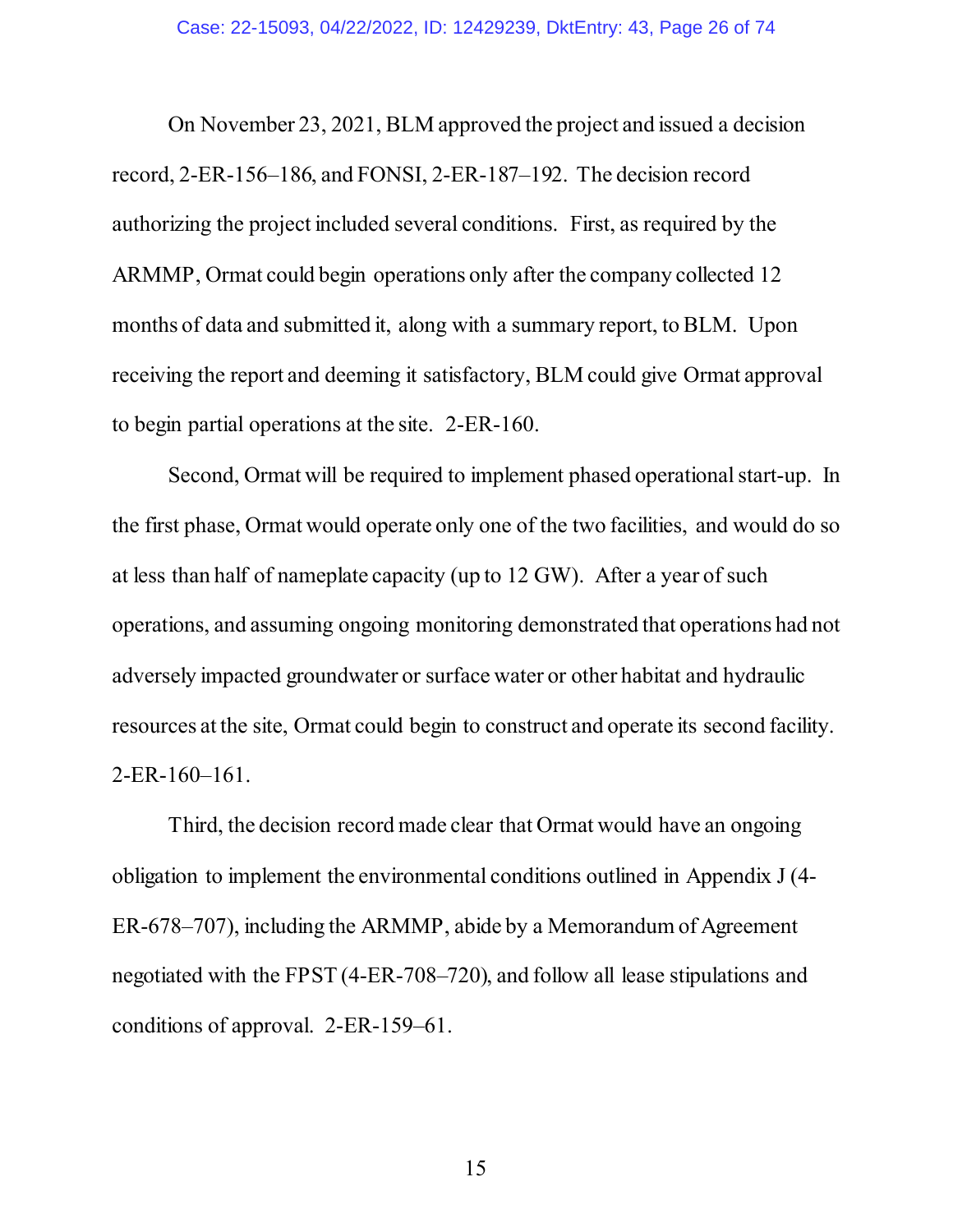The FONSI explained that, because the extensive monitoring required by the ARMMP would alert BLM to any concerning trends or impacts and the ARMMP permitted BLM to require responsive actions, including suspending power plant operations "until and unless appropriate mitigation" is "implemented, and shown effective," the project would have no significant adverse impacts. 2-ER-188; 2- ER-191–92. BLM thus concluded that "[i]mplementing the ARMMP, lease stipulations, and environmental protection measures together are sufficient to mitigate significant adverse effects to the hydrologic resources, aquatic habitat, and sensitive species known to be present in the Dixie Meadows." 2-ER-189.

## **C. Procedural History**

<span id="page-26-0"></span>CBD and FPST jointly filed suit in December 2021, asserting, as relevant here, that BLM's approval of the project violated RFRA and was arbitrary and capricious in violation of the APA for failure to comply with NEPAand two departmental policies concerning tribal-U.S. Government relationships. 2-SER-540. Ormat moved to intervene. 5-ER-986 (ECF 6). On December 22, CBD/FPST moved for a preliminary injunction and temporary restraining order. 1-SER-90. While those motions were pending, proposed Intervenor-Defendant Ormat agreed to suspend site work until January 6 to permit time for a ruling on Plaintiffs' TRO/PI motion. 5-ER-987 (ECF 18, 23). The district court held a hearing on the emergency motions on January 4.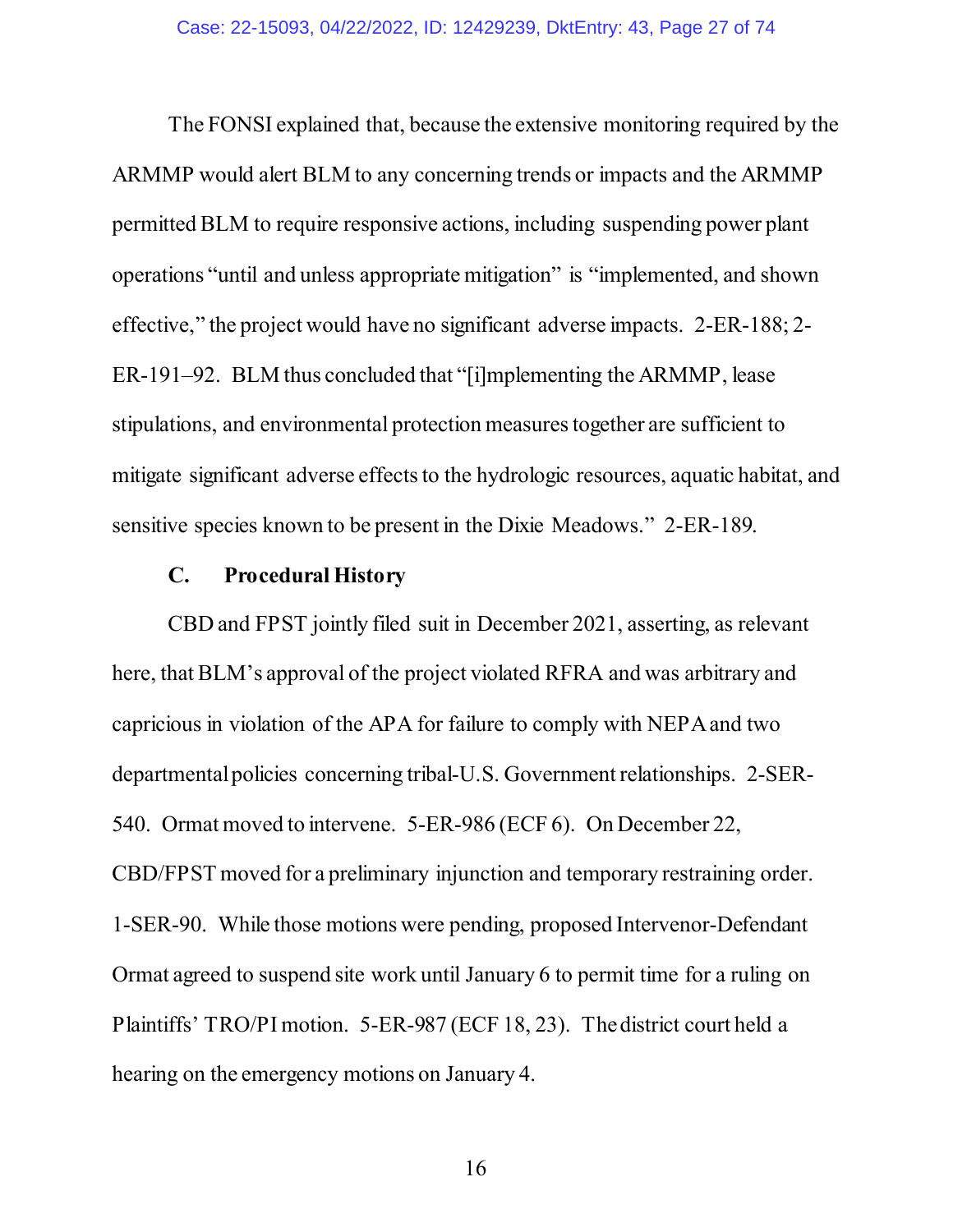At the hearing, the court granted Ormat's motion to intervene and issued a 90-day preliminary injunction but denied an injunction beyond 90 days. 1-ER-19 (minute order); 1-ER-21–105 (hearing transcript). In its written order, issued January 14, the court explained that it was denying the preliminary injunction beyond 90 days because it "cannot find that Plaintiffs are likely to succeed on the merits of these claims." 1-ER-6. Because the EA was based on "detailed baseline analysis of the water resources in the Project area" and "[s]ufficient information regarding species preferences, encounters, and habitat," the court held that CBD/FPST failed to demonstrate that BLM's FONSI was arbitrary or capricious. 1-ER-7–8. Nor had Plaintiffs convinced the court that the ARMMP's mitigation measures were inadequate; the court reasoned that the mitigation provided an "adequate buffer against the negative impacts that may result from the authorized activity." 1-ER-8–9 (quoting *Nat'l Parks & Conservation Ass'n v. Babbitt*, 241 F.3d 722, 734 (9th Cir. 2011)). The court also rejected Plaintiffs' claim that BLM had failed to take a hard look at the project's impacts, noting that BLM "considered and took substantial steps to minimize the visual impacts of the project [on the Tribe]." 1-ER-10.

The court was similarly unpersuaded regarding Plaintiffs' APA and RFRA claims. As to the claim that BLM had disregarded the Department of the Interior's recent policy statements, the court explained that these policy statements did not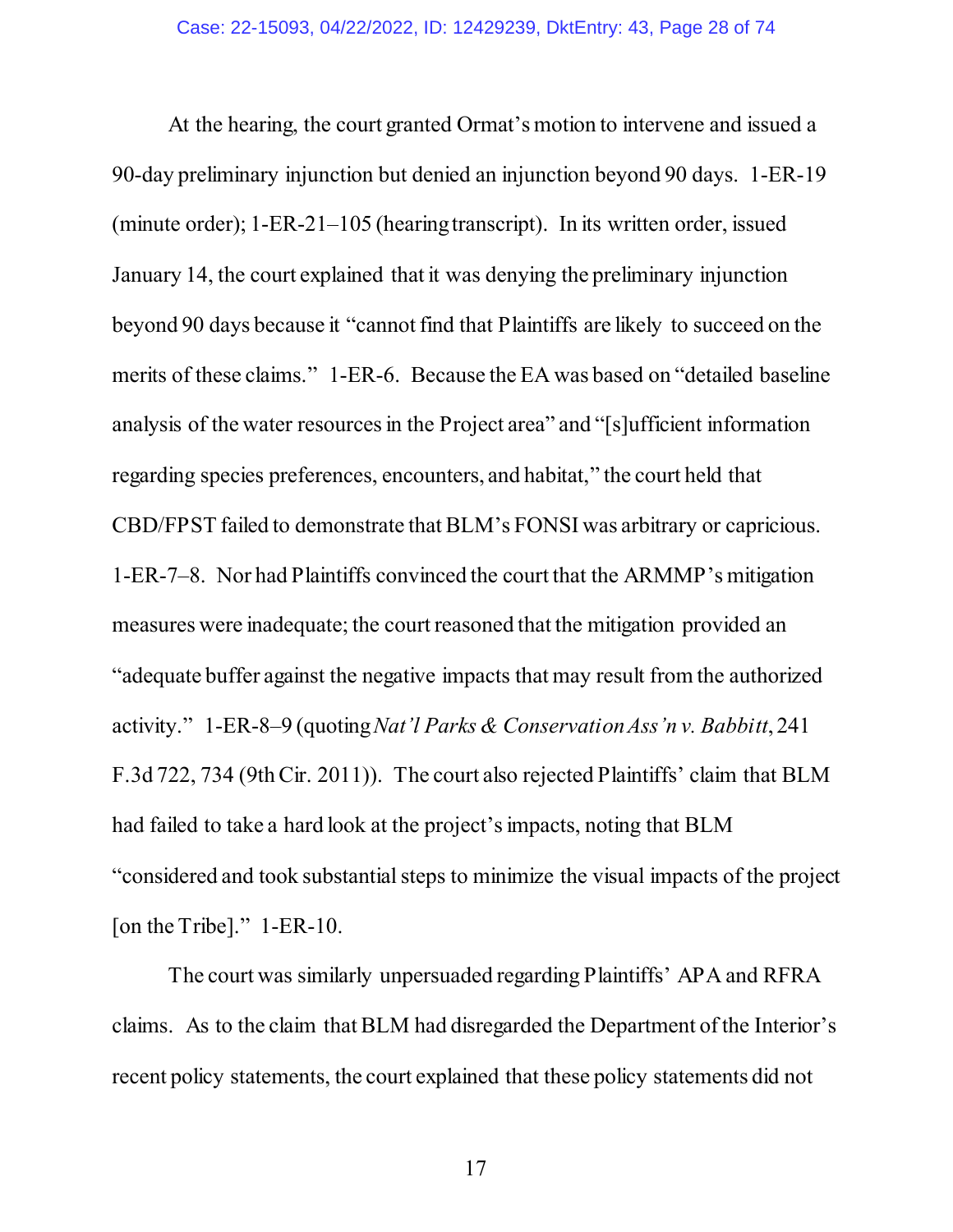#### Case: 22-15093, 04/22/2022, ID: 12429239, DktEntry: 43, Page 29 of 74

create enforceable legal obligations, and, in any event, CBD/FPST had failed to "demonstrate how the extensive consultation BLM has undertaken since 2007 regarding the Project was insufficient consideration of the topics raised in the policy documents under the *State Farm* standard." 1-ER-11. As to Plaintiffs' RFRA claim, the court held that, under controlling Ninth Circuit precedent, BLM's approval of the project did not constitute a "substantial burden" under RFRA. *Id.*

Turning to irreparable harm, the court first recognized that most of the alleged harms "arise[] from the long-term operation of the Project—not the construction that would occur over the pendency of this case," and thus the relevant question was whether *construction* would result in irreparable harm. 1- ER-12. The court found no evidence in the record that project construction would harm the environment generally or the toad specifically, but nonetheless concluded that the project's construction would irreparably harm Plaintiffs' aesthetic and recreational interests. 1-ER-12–13. As to the remaining injunction factors, the court held that, beyond 90 days, the equities and the public interest tip sharply toward permitting construction. 1-ER-15. The court found relevant that a construction delay beyond 90 days would make it "all but certain that Ormat would not be able to complete construction by the end of 2022," which would cost Ormat up to \$30 million, and jeopardize the project and its significant public benefits,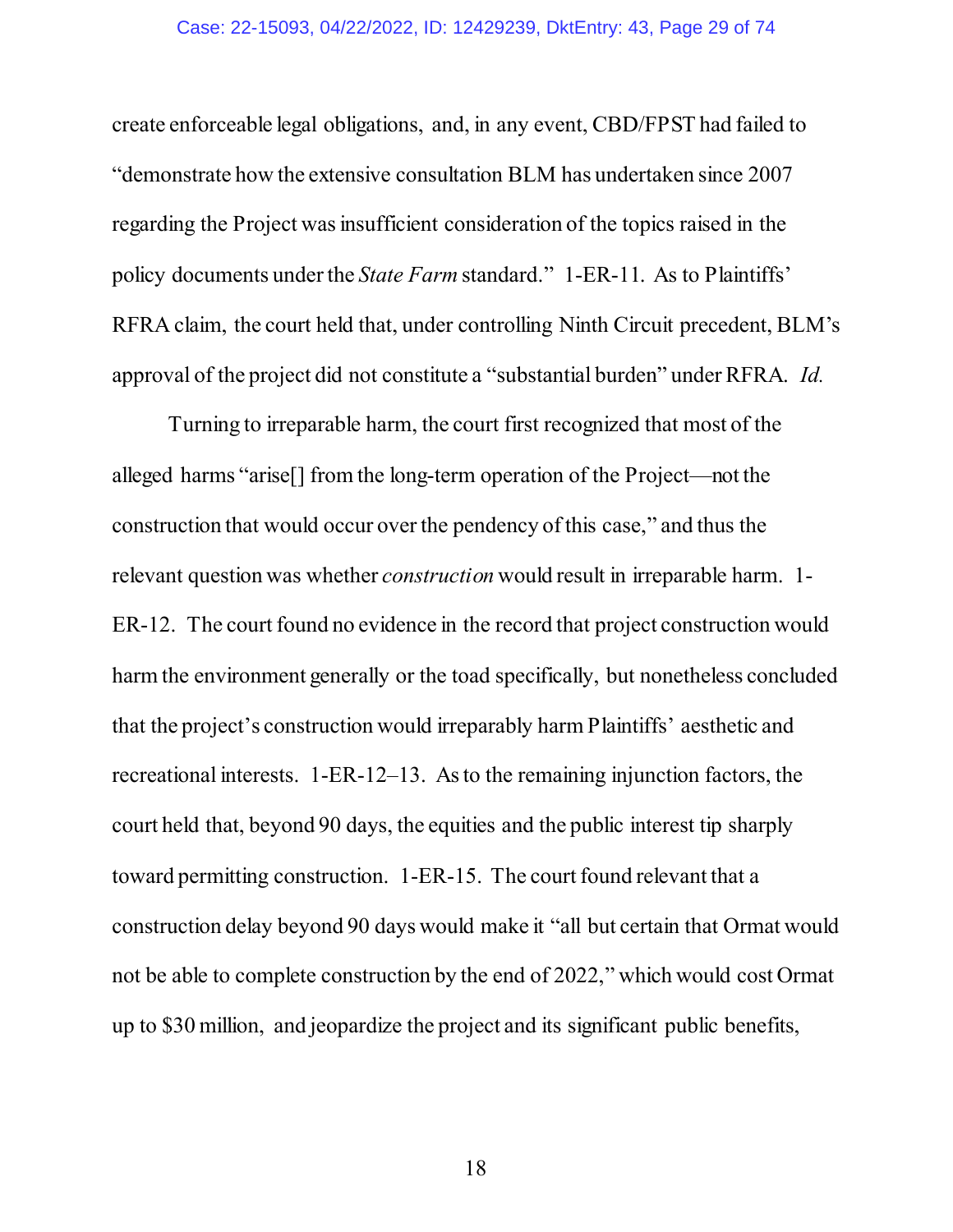including avoiding greenhouse gas emissions and providing government royalties. *Id.*

On January 10, Ormat moved the district court to modify the injunction, asserting that it would be irreparably harmed after 45 days. 5-ER-989 (ECF 35). The court denied the motion on January 19. 1-ER-17. Ormat appealed and Plaintiffs cross-appealed. 5-ER-976; 3-SER-592. After noticing its appeal, Ormat moved this Court for a stay of the injunction, or, in the alternative, expedited briefing. No. 22-15092, ECF 4. Plaintiffs also sought expedited briefing. *Id.*, ECF 9. In a minute order issued February 4, this Court stayed the injunction and ordered expedited briefing. *Id.*, ECF 20.

## **D. Post-decisional developments**

<span id="page-29-0"></span>In September 2017, CBD petitioned the U.S. Fish and Wildlife Service (FWS) under the Endangered Species Act (ESA), 16 U.S.C. § 1531 *et seq.*, to list the Dixie Valley Toad as a threatened or endangered species. 1-SER-254. In June 2018, FWS published an initial finding that the petition presented substantial scientific or commercial information indicating the petitioned action (listing) may be warranted. 1-SER-289; *see also* 2-SER-302.

In February 2020, CBD sued FWS in the District Court for the District of Columbia to compel it to make ESA determinations regarding 241 species, including the Dixie Valley Toad. *See Center for Biological Diversity v. Debra*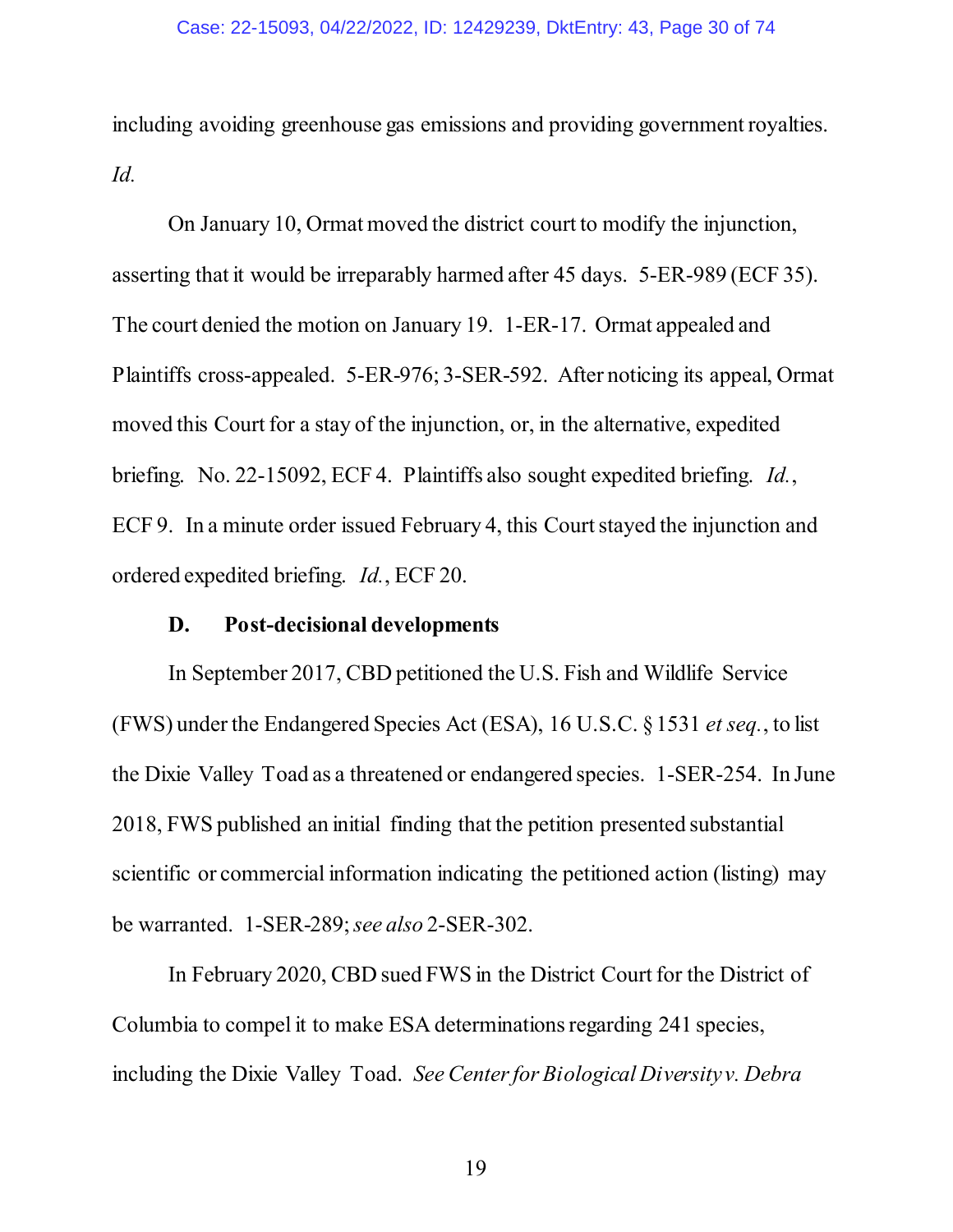*Haaland, et al.*, No. 1:20-cv-573 (D.D.C.), ECF 1. In February 2022, FWS and CBD entered into a court-approved partial settlement agreement in the case pending before the District Court for the District of Columbia. That settlement agreement required FWS to make a determination regarding the status of the Dixie Valley Toad by April 4, 2022. *See id.*, ECF 28.

On April 7, FWS published in the Federal Register an emergency rule to list the DVT as endangered and a proposed rule to list the DVT as endangered. *See* 16 U.S.C. § 1533(b)(7); 87 Fed. Reg. 20,336 (April 7, 2022) (emergency listing); 87 Fed. Reg. 20,374 (April 7, 2022) (proposed listing). The emergency listing is effective for 240 days (i.e., until December 2, 2022). The proposed rule is open for public comment until June 6, 2022.

The emergency listing triggered protections for the DVT under ESA sections 7 and 9. 16 U.S.C. § 1536; *id.* § 1538. As these obligations pertain to the federal government, BLM is now required to ensure that any action it authorizes is not likely to jeopardize the continued existence of the DVT. 16 U.S.C. § 1536(a). BLM is currently preparing a biological assessment to reevaluate the potential effects of the project on the DVT. *See* 50 C.F.R. § 402.12. BLM and FWS initiated informal consultation on April 7 to inform the BLM's drafting of the biological assessment. 50 C.F.R. § 402.13. BLM also anticipates that it will request formal consultation with FWS, and expects formal consultation will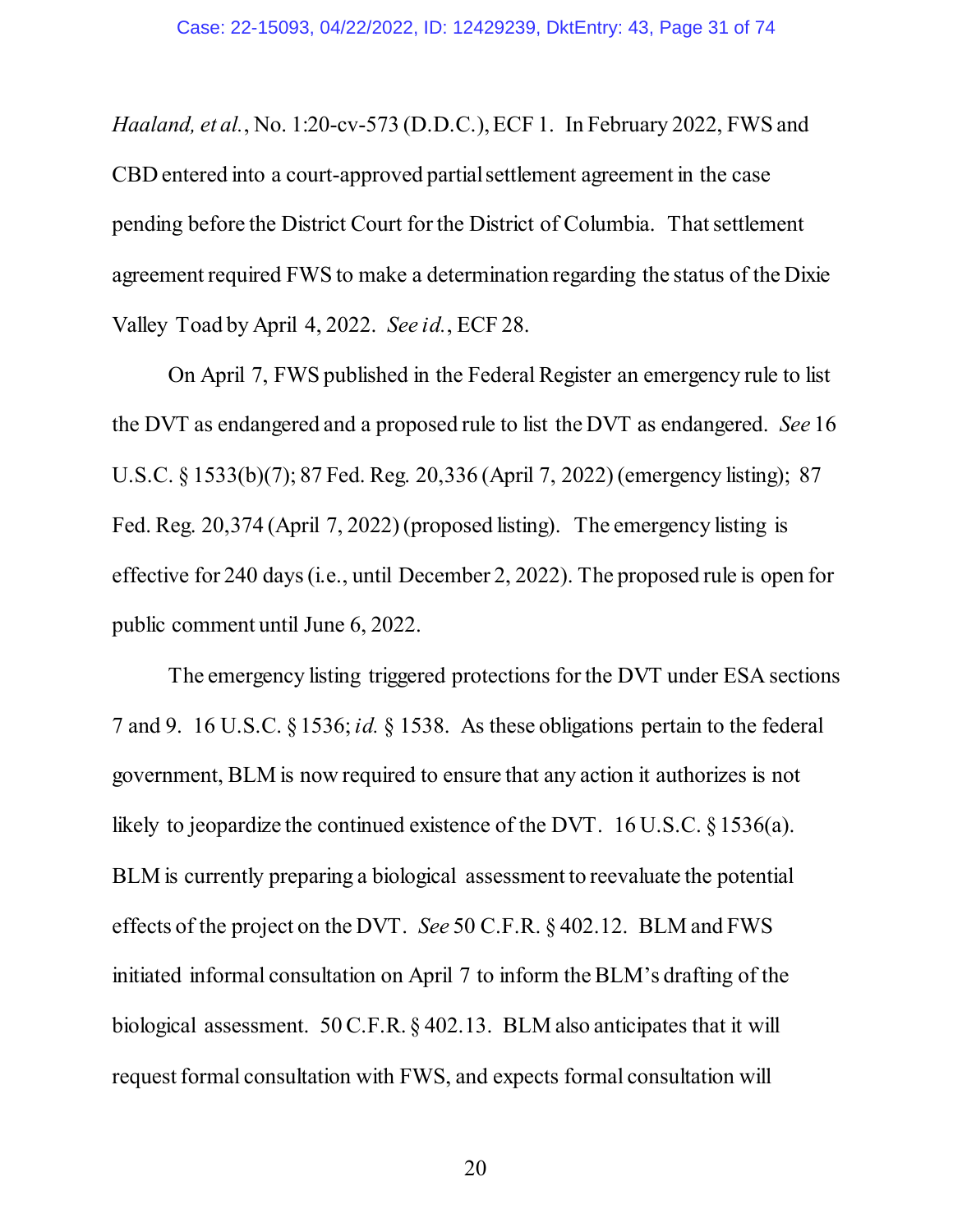commence no later than summer of this year. *See* 16 U.S.C. § 1536(a)(4); 50 C.F.R. § 402.14.

#### **SUMMARY OF ARGUMENT**

<span id="page-31-0"></span>The district court did not abuse its discretion in refusing to enjoin the project beyond 90 days because it correctly determined that CBD/FPST failed to carry their burden of showing they are entitled to the "extraordinary and drastic remedy" of preliminary injunction, *Munaf v. Geren*, 553 U.S. 674, 689 (2008), which is granted only "upon a clear showing that the plaintiff is entitled to such relief," *Winter v. NRDC*, 555 U.S. 7, 22 (2008).

1. CBD/FPST failed to carry its burden of establishing that it was likely to succeed on the merits or even raise serious questions going to the merits.

Plaintiffs have not shown thatBLM's decision not to prepare an EIS was arbitrary and capricious. To the contrary, BLM's FONSI was reasonable in light the available data, all of which indicated that the project would not alter the springs, and the comprehensive monitoring and mitigation contained in the ARMMP, which provides additional guarantees that the project will not adversely affect the springs. Additionally, although Plaintiffs maintain that BLM failed to take a hard look at the project's possible impacts, these accusations are belied by the thorough EA, which includes detailed consideration of the project's possible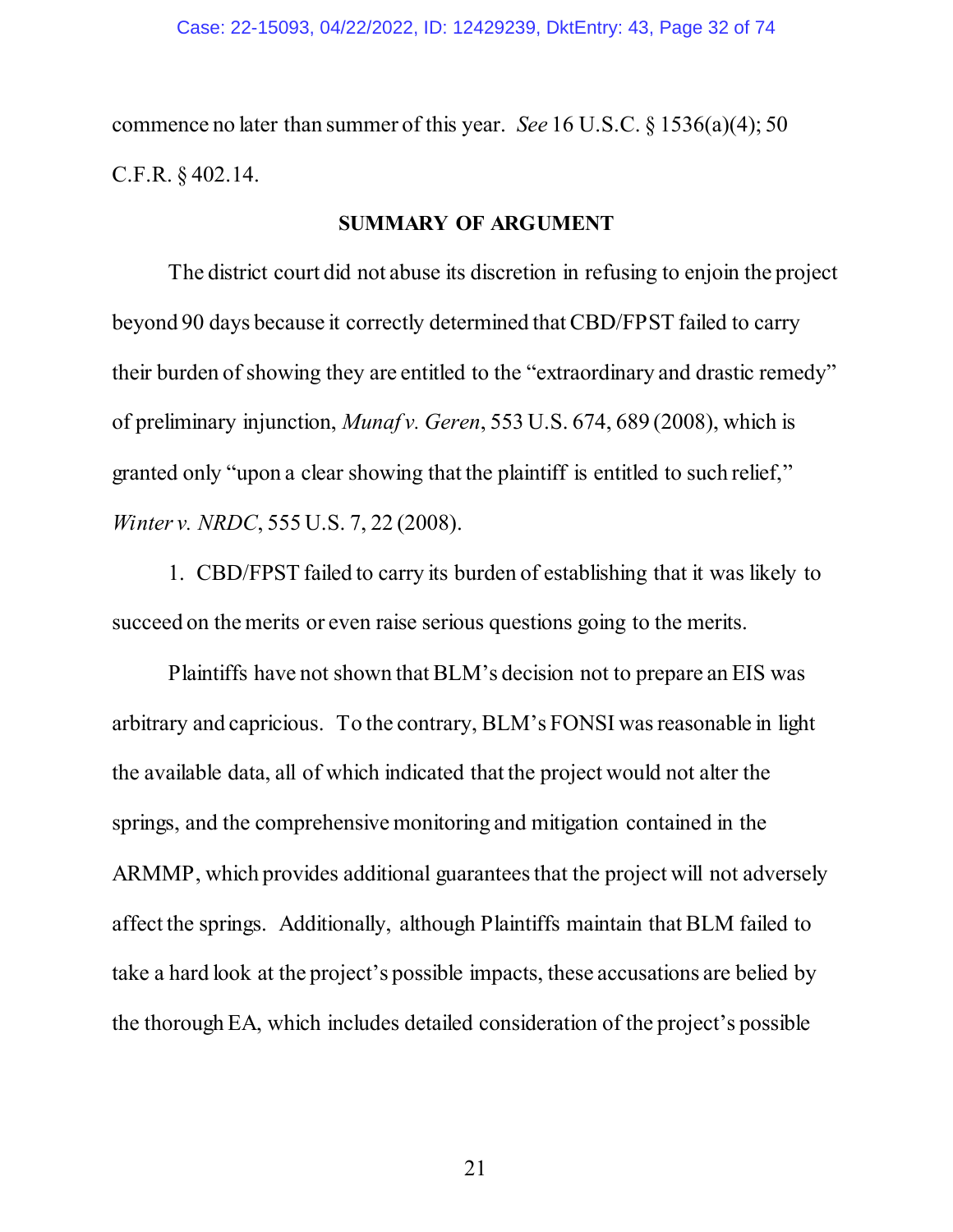#### Case: 22-15093, 04/22/2022, ID: 12429239, DktEntry: 43, Page 33 of 74

impacts on the springs as well as the impacts on the Tribe's religious practice due to the project's visual and aesthetic impact.

Nor have CBD/FPST demonstrated that BLM ignore the policies adopted by Secretary Haaland in November 2021. Even assuming those policies are legally enforceable, the policies simply reiterate long-standing agency policy with which BLM has complied. BLM repeatedly consulted with the Tribe between 2007 and the project's 2021 approval. This engagement resulted in a Memorandum of Agreement to resolve the Tribe's concerns; in addition, BLM also accommodated multiple changes to the project to reduce the project's impacts on the Tribe's religious practices. Through those efforts, BLM has fully satisfied the letter and spirit of every applicable statute, regulation, and Department policy.

Finally, CBD/FPST have not demonstrated that BLM violated RFRA, as they do not allege that the project imposes a "substantial burden," as this Court defines that term, on their religious practice.

2. The district court did not abuse its discretion in determining that, after 90 days, the public interest and balance of equities tips against enjoining the project. Although the court acknowledged Plaintiffs would be irreparably harmed by the project's construction, the district court reasonably concluded that, after 90 days, the balance of the harms and the public interest favored defendants. The court's determination that enjoining construction beyond 90 days would harm the public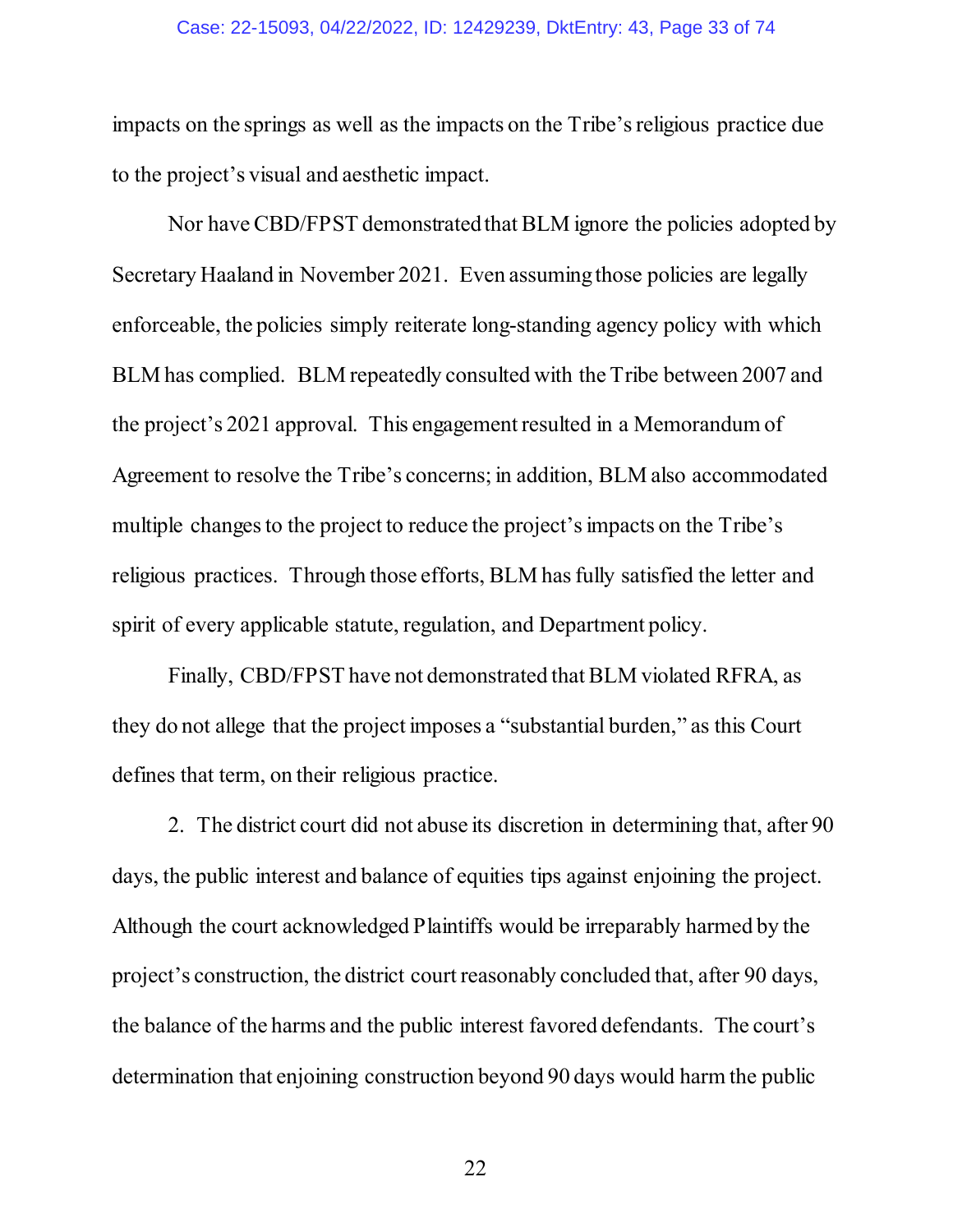#### Case: 22-15093, 04/22/2022, ID: 12429239, DktEntry: 43, Page 34 of 74

interest was based on its view, supported by the record, that Ormat would likely abandon the project if it could not start construction within 90 days. The project provides numerous public benefits, including providing a zero-emission source of energy 24 hours a day, 7 days a week, meeting the needs of state renewable energy standards, and providing public revenue in the form of geothermal royalties. Thus, the court did not abuse its discretion in concluding that the risk that the developer would abandon a project with significant public benefits outweighed any harm to Plaintiffs caused by the project's construction.

#### **STANDARD OF REVIEW**

<span id="page-33-0"></span>"A preliminary injunction is an extraordinary remedy never awarded as of right." *Winter v. Natural Res. Defense Council, Inc.*, 555 U.S. 7, 24 (2008). Plaintiffs bear the burden of establishing that (1) they are likely to succeed on the merits, (2) they are likely to suffer irreparable harm without preliminary relief, (3) the balance of equities tips in their favor, and (4) an injunction is in the public interest. *Id.* at 20 (2008). "A plaintiff must make a showing as to each of these elements, although in [the Ninth C]ircuit 'if a plaintiff can only show that there are serious questions going to the merits—a lesser showing than likelihood of success on the merits—then a preliminary injunction may still issue if the balance of the harms tips *sharply* in the plaintiff's favor, and the other two *Winter* factors are satisfied.'" *Feldman v. Arizona Sec. of State's Off.*, 843 F.3d 366, 375 (9th Cir.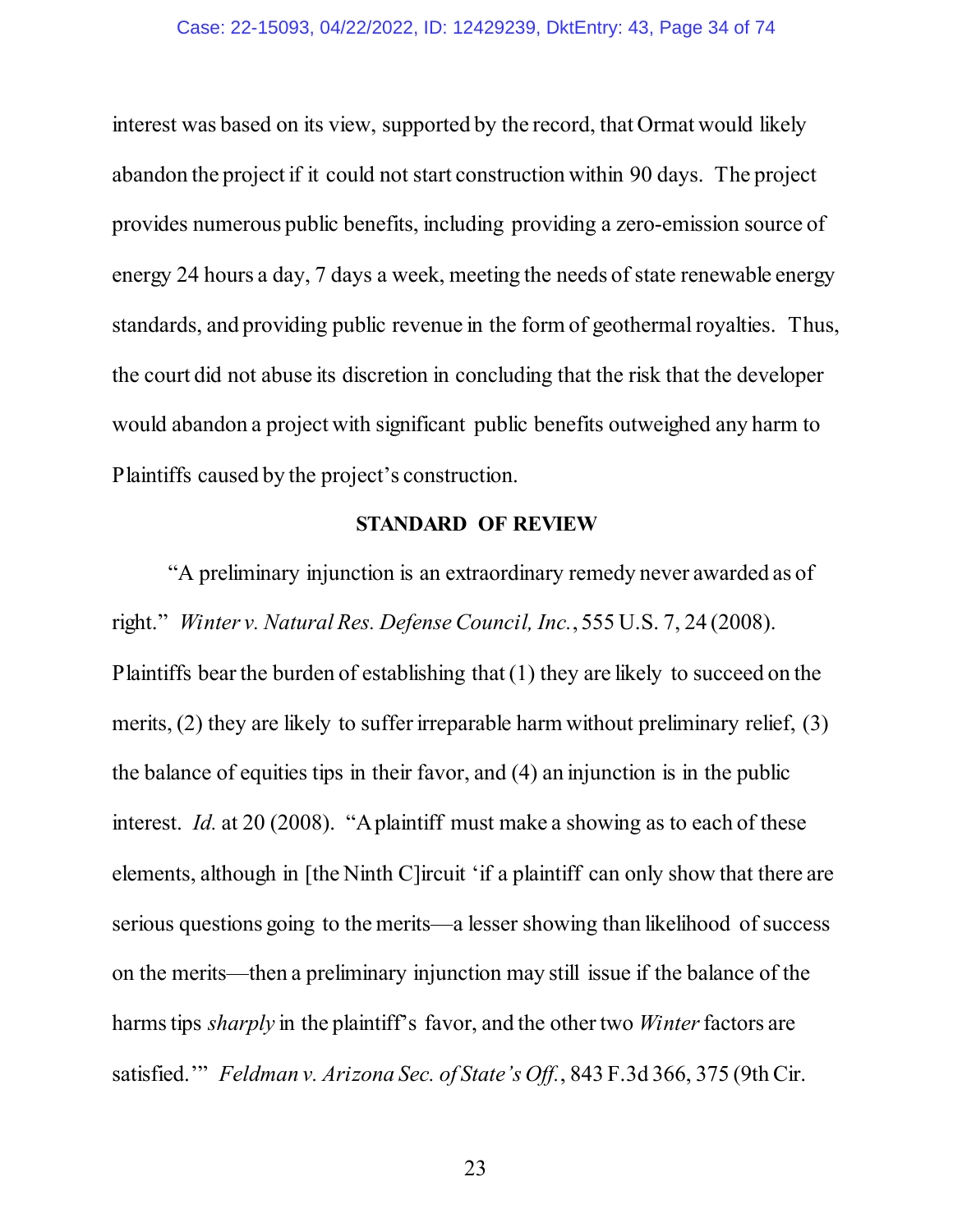2016) (emphasis in original) (quoting *Shell Offshore, Inc. v. Greenpeace, Inc.*, 709 F.3d 1281, 1291 (9th Cir. 2013)).

This Court reviews a district court's order concerning a preliminary injunction for abuse of discretion. *Hernandez v. Sessions*, 872 F.3d 976, 987 (9th Cir. 2017). A district court abuses its discretion if its decision is based on an "erroneous view of the law or on a clearly erroneous assessment of the evidence." *CTIA v. City of Berkeley*, 928 F.3d 832, 838 (9th Cir. 2019). A factual finding is clearly erroneous if it is "illogical, implausible, or without support in inferences that may be drawn from the facts in the record." *Edmo v. Corizon, Inc.*, 935 F.3d 757, 785 (9th Cir. 2019).

The APA, 5 U.S.C. §§ 701-706, governs judicial review of Plaintiffs' NEPA and APA claims. The plaintiff bears the "heavy burden of showing that 'the agency has relied on factors which Congress has not intended it to consider, entirely failed to consider an important aspect of the problem, offered an explanation for its decision that runs counter to the evidence before the agency, or is so implausible that it could not be ascribed to a difference in view or the product of agency expertise." *Managed Pharmacy Care v. Sebelius*, 716 F.3d 1235, 1244 (9th Cir. 2013) (quoting *Motor Vehicle Mfrs. Ass'n v. State Farm Mut. Auto. Ins. Co.*, 463 U.S. 29, 43 (1983)). Under that "highly deferential" standard, "the agency's decision is "entitled to a presumption of regularity, and [a court] may not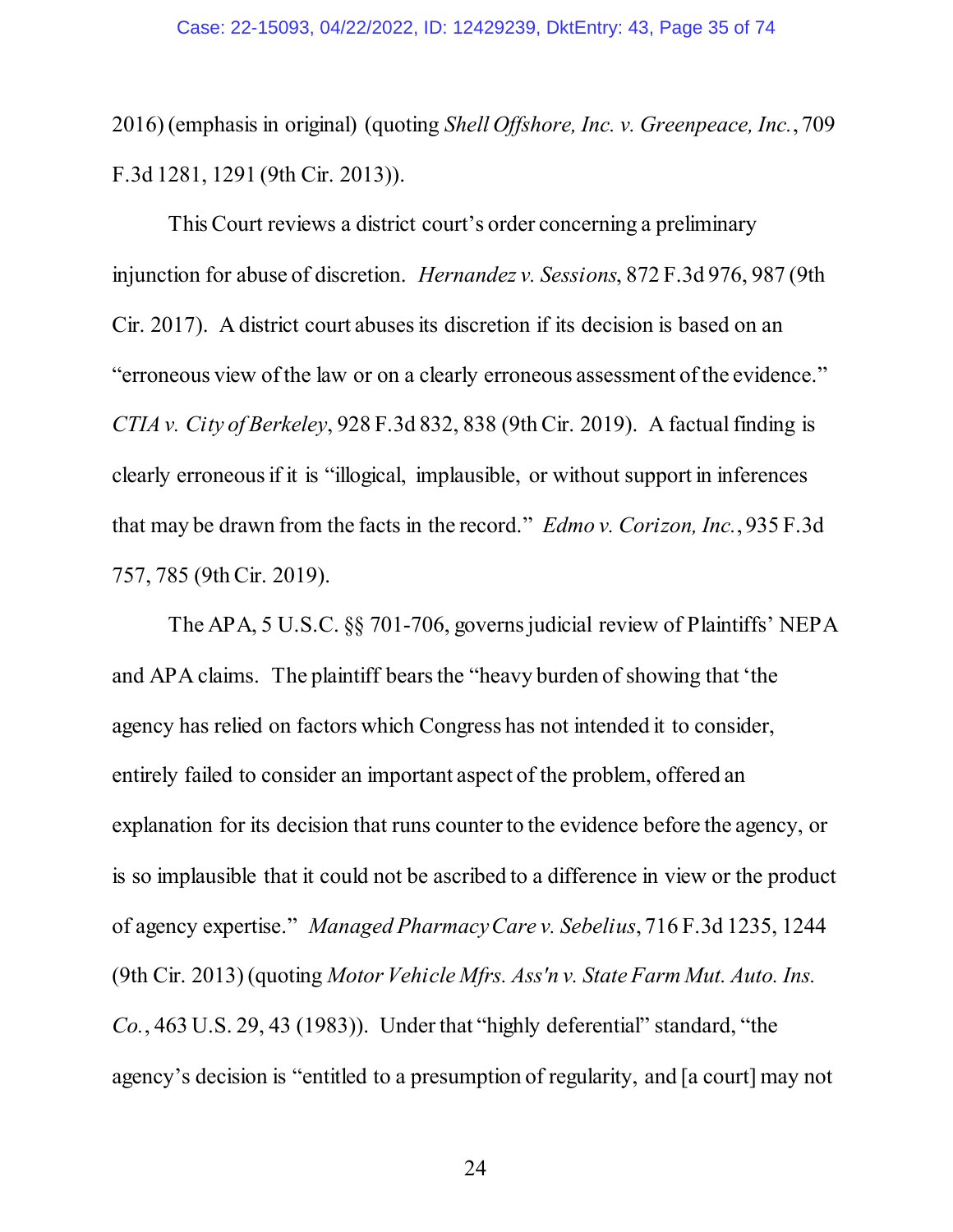substitute [its] judgment for that of the agency." *San Luis & Delta-Mendota Water Authority v. Jewell*, 747 F.3d 581, 601 (9th Cir. 2014).

## **ARGUMENT**

## <span id="page-35-1"></span><span id="page-35-0"></span>**I. Plaintiffs failed to establish a likelihood of success on the merits.**

The district court did not err in concluding that Plaintiffs failed to establish a

likelihood of success on the merits. [8](#page-35-3) The Court can affirm on this basis alone. *See* 

<span id="page-35-2"></span>*Edge v. City of Everett*, 929 F.3d 657, 663 (9th Cir. 2019).

 $\overline{a}$ 

## **A. BLM was not required to prepare an EIS because it reasonably concluded that the project will not have significant impacts.**

Judicial review of agency NEPA decisions may be overturned only if

"arbitrary, capricious, an abuse of discretion, or otherwise not in accordance with

law." *Native Ecosystems Council v. Dombeck*, 304 F.3d 886, 891 (9th Cir. 2002)

(citing 5 U.S.C.  $\S 706(2)(A)$ ). When an agency has prepared an EA and concluded

a proposed action will not have significant environmental effects, this Court has

<span id="page-35-3"></span><sup>8</sup> Plaintiffs argue the district court should have considered whether there were serious questions on the merits. Second Br. 23–24. The United States continues to question the viability of the "serious questions" standard, but it remains the law in this circuit. *See Alliance for Wild Rockies v. Cottrell*, 632 F.3d 1127, 1134 (9th Cir. 2011); *but see Davis v. Pension Benefit Guar. Corp.*, 571 F.3d 1288, 1295 (D.C. Cir 2009) (Kavanaugh, J., concurring). Nonetheless, Plaintiffs have not raised serious questions about the merits here. Even if they had done so, however, the district court did not find that the equities tip sharply in Plaintiffs' favor, as is required for the serious questions test to apply, and accordingly the district court did not abuse its discretion in applying the 'likelihood of success' standard.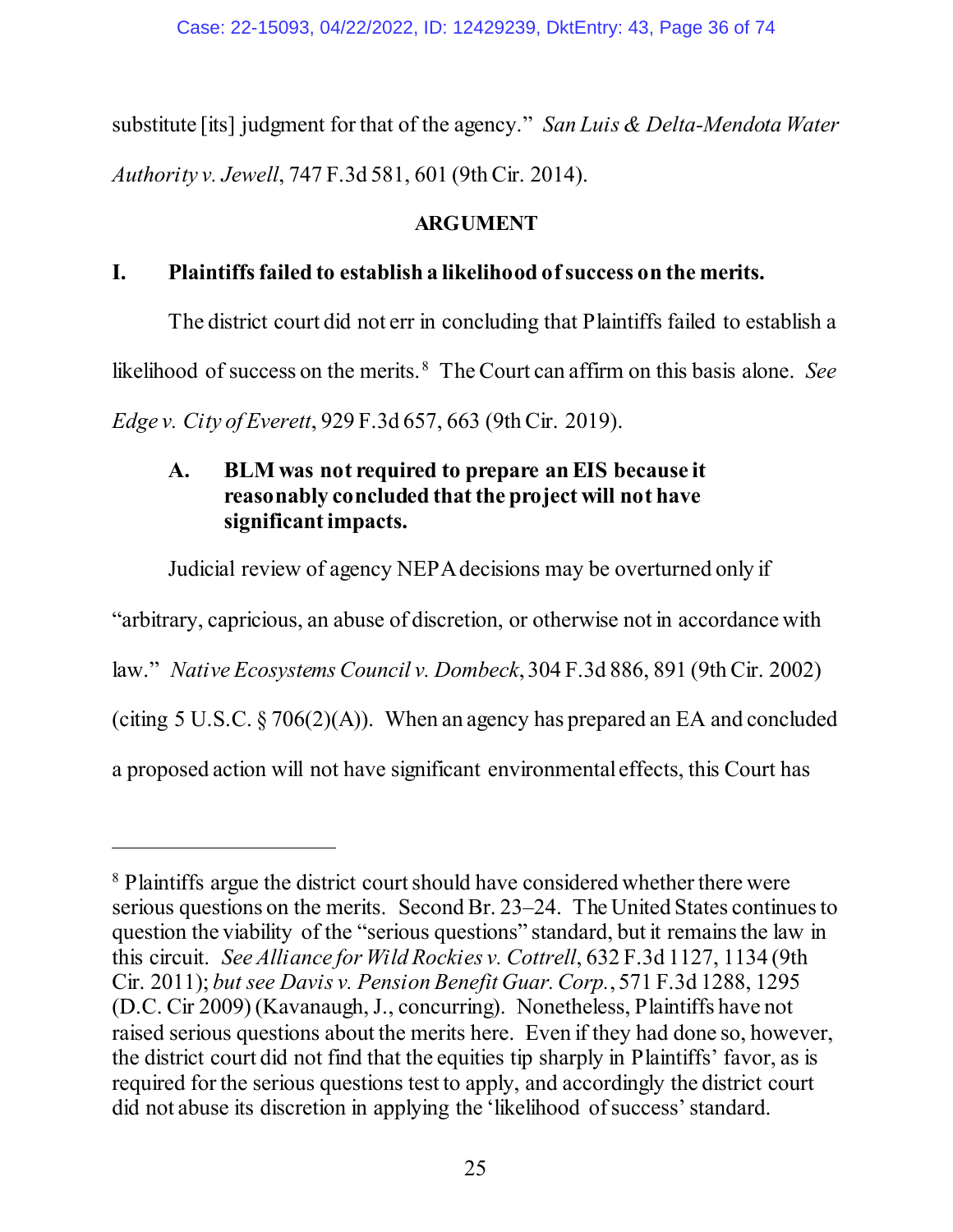#### Case: 22-15093, 04/22/2022, ID: 12429239, DktEntry: 43, Page 37 of 74

explained that its "inquiry is whether the 'responsible agency has reasonably concluded that the project will have no significant adverse environmental consequences." *Save the Yaak Committee v. Block*, 840 F.2d 714, 717 (9th Cir. 1988).

BLM concluded that the construction and operation of the geothermal facility would not significantly affect the human environment. It first reasoned that the information the agency had about the subsurface hydrogeology suggested that significant impacts were unlikely. But it also relied on the robust protections embodied in the ARMMP and the agency's stepwise operational requirements to conclude that the project would not have significant impacts. This decision was reasonable and supported by the record.

# **1. The available data, coupled with the ARMMP and stepwise implementation, informed BLM's reasonable conclusion that the project will not have any significant impacts.**

When Ormat obtained its Dixie Valley leases in 2007, it had a general, highlevel understanding of the area's major fault systems and aquifers based on the company's background geologic expertise and experience with other projects, knowledge of the area's surface geology, and the results of existing drilling and geoscientific studies. But as the subsurface is a complex system that contains an intricate network of faults and fractures—millions of them, ranging in dimension from kilometers to micrometers, that can change over time—Ormat needed to gain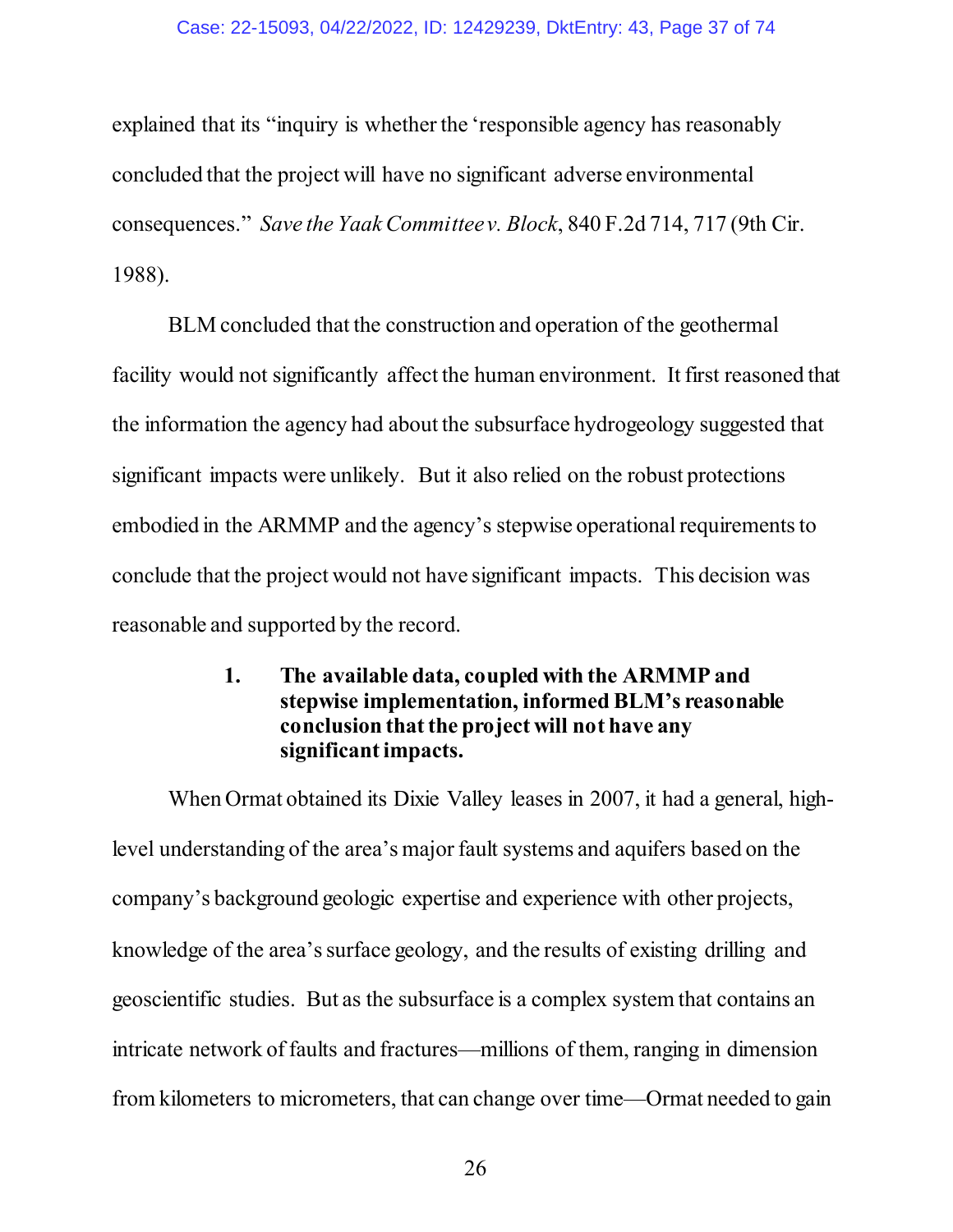further understanding of the subsurface necessary to develop the resources within it. To do so, Ormat developed a conceptual model to represent the subsurface, and in particular represent critical aspects of the area's subsurface necessary to operate a geothermal project, such the relationship between fault systems and subsurface aquifers. 4-ER-645–677. Although the model was based on sound geoscientific principles and the company's general knowledge of the local faults, it remained a conceptualmodel that required further data to refine. Ormat gathered that information during its exploratory activities, drilling 9 exploratory wells and conducting a 46-day flow test. *See* 4-ER-721–728 (exploration summary); 5-ER-730–773 (flow test summary). This data affirmed the model and built BLM's and Ormat's confidence in Ormat's understanding of the subsurface and the relationship between the geothermal aquifer and the shallow aquifer feeding the springs. The model and the data both supported Ormat's view that the geothermal reservoir and the springs were only indirectly connected.

BLM appropriately relied on all available evidence, including the results of exploration, the conceptual model, and the 46-day flow test, to make a reasonable, data-based assessment that the environmental effects of geothermal operations would be insignificant. As BLM noted in its EA, that flow test provided evidence that pumping necessary for power production would not impair the springs and confirmed Ormat's hydrogeologic model. 3-ER-286; 3-ER-394.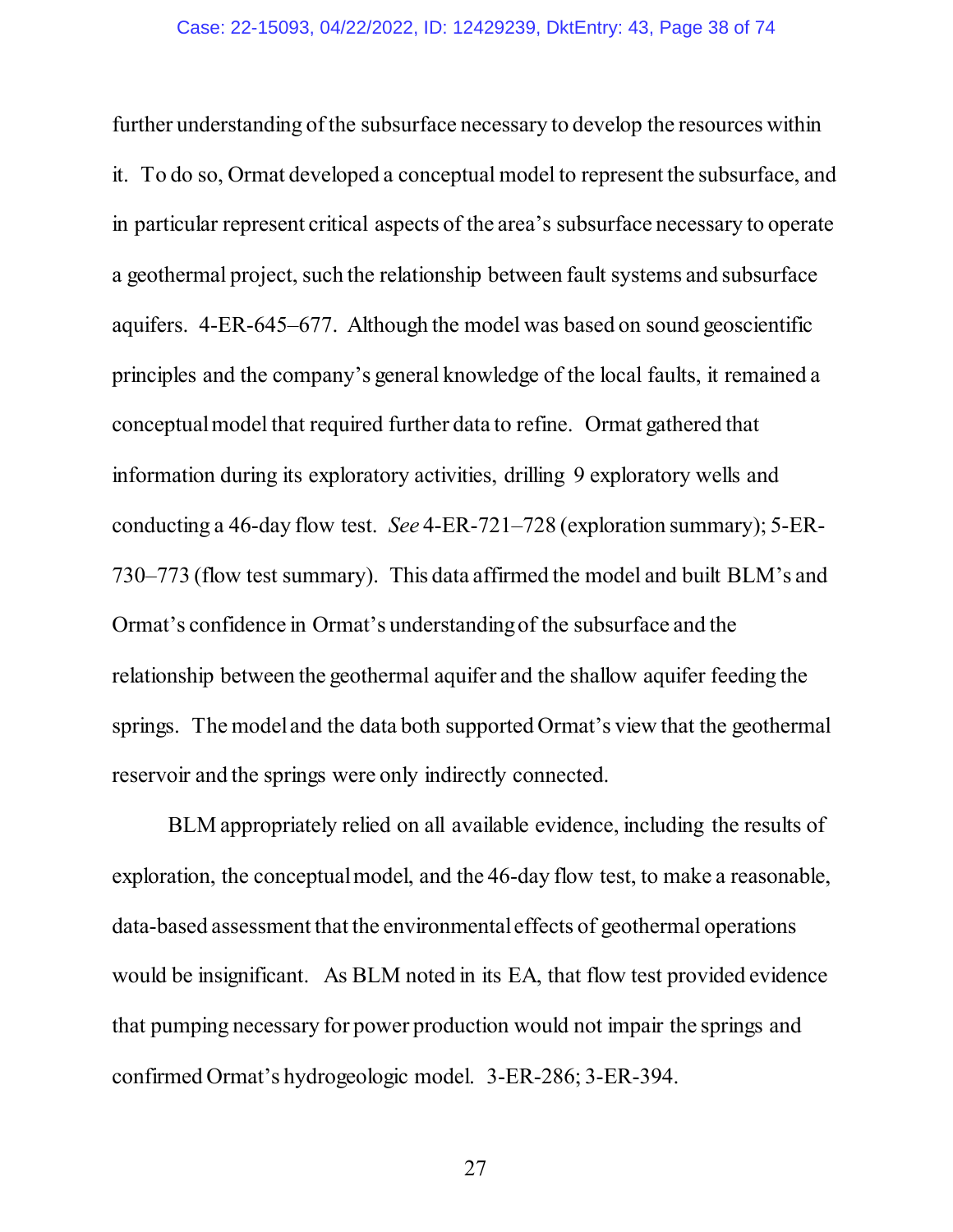But, recognizing the inherent uncertainty in natural systems, BLM also created an extensive plan—the ARMMP—to cope with any remaining uncertainty and to incorporate knowledge of the subsurface that Ormat would continue to collect through operations. The ARMMP was developed in coordination with a team of technical experts from multiple agencies and based on data Ormat had been collecting since 2015. 3-ER-219. It establishes multiple goals that include maintaining the springs' flow and temperature within their natural range, and quantitatively defines what will constitute a material departure from that range. 4- ER-573–577. It requires Ormat to monitor 23 surface water locations and 13 groundwater locations on a weekly basis for changes to flow, temperature, and chemistry and to submit these results in regular reports to BLM for independent validation that the ARMMP's goals are being met. 4-ER-555–569. As an adaptive management tool, the ARMMP also permits BLM, at any time, to direct Ormat to increase the frequency of monitoring, the number of monitoring locations, or the type of data collected, or to require more stringent triggers (e.g., narrower acceptable ranges for maintaining temperature or flow). And the ARMMP was not the only measure; BLM also provided an extra buffer by requiring operations to proceed in a stepwise manner, to verify no impacts to the springs. 2-ER-160–161.

Put another way, the ARMMP requires Ormat to continuously collect data to ensure that the company's conceptual model and understanding of the relationship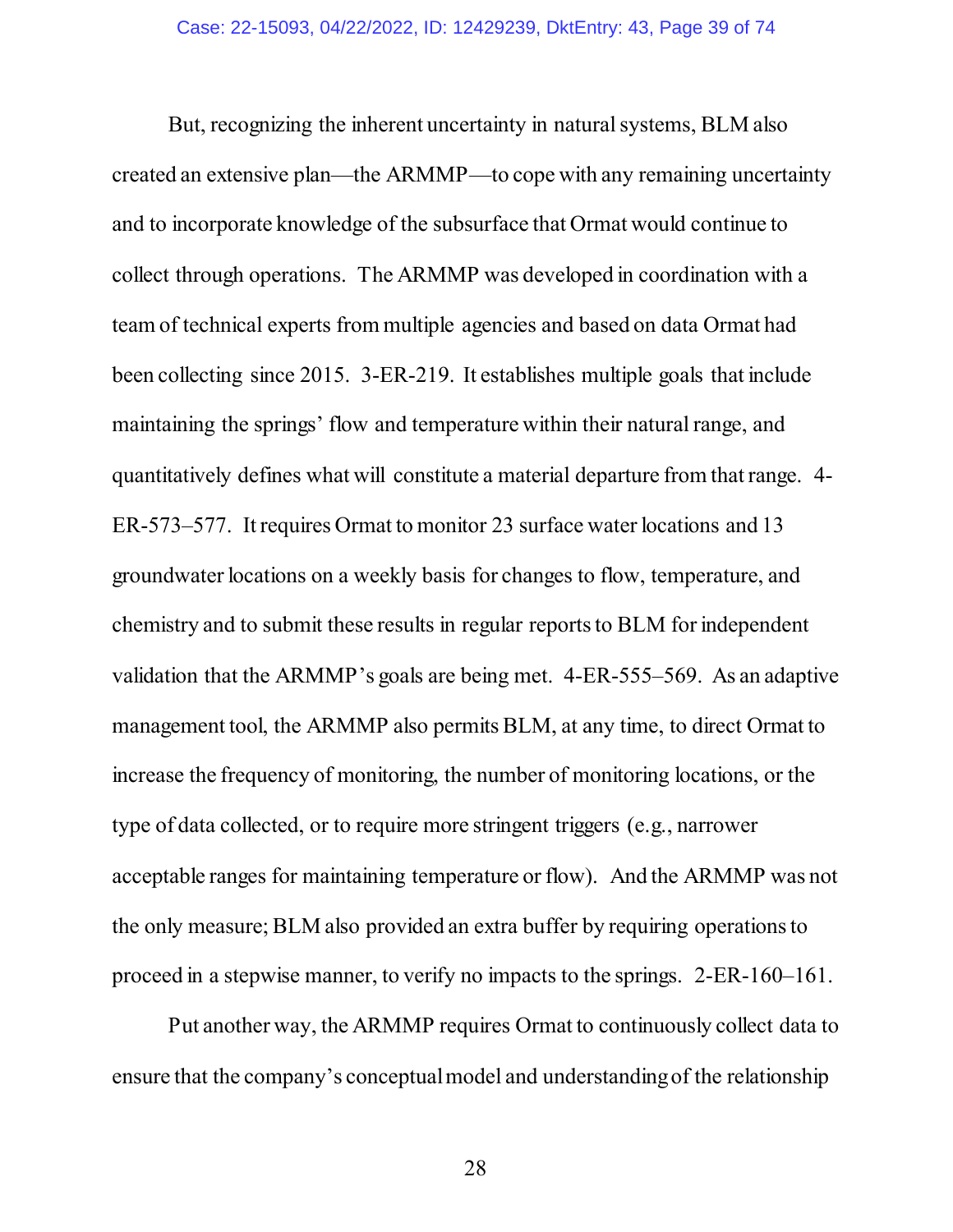between the subsurface and the springs is as precise as possible. But it also erects important guardrails (the goals and objectives specifying, e.g., that Ormat must maintain current conditions at the springs) and empowers BLM to verify that Ormat is not approaching those guardrails (quantitative monitoring requirements, which BLM can increase at any time). In addition, the ARMMP also gives BLM authority to require Ormat to take decisive action if it looks like the company might be approaching the guardrails (mitigation). Based on the ARMMP's comprehensive monitoring requirements and its provision that BLM may adjust monitoring or require corrective action *at any time* should data or information that suggests the natural system is responding to geothermal operations in unexpected ways, the agency was satisfied that this monitoring would serve as an effective early warning system, permitting BLM and Ormat to address potentially concerning changes—including by requiring Ormat to cease operations—before they became significant.

By requiring Ormat to implement the ARMMP and only increase production in a phased manner, BLM has gone beyond what NEPA requires to assure itself that the project will not have significant environmental impacts. Although of course some uncertainty remains regarding precisely how the complex hydrogeologic system will respond to geothermal operations, neither complete certainty nor perfect information was necessary to conclude that there will be no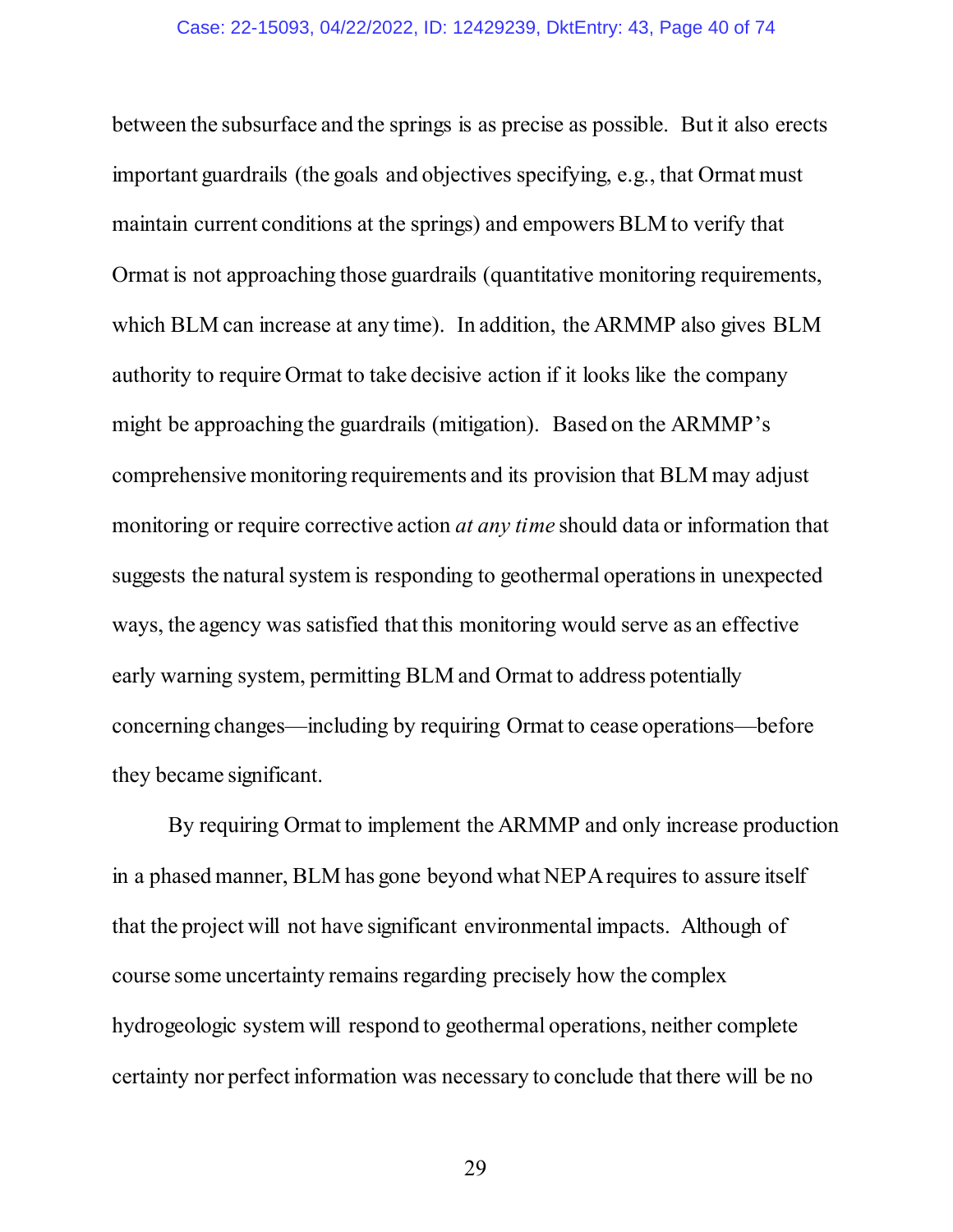significant impacts. *See American Wild Horse Campaign v. Bernhardt*, 963 F.3d 1001, 1008 (9th Cir. 2020) ("Some 'quotient of uncertainty . . . is always present when making predictions about the natural world.'") (quoting *Ctr. for Biological Diversity v. Kempthorne*, 588 F.3d 701, 712 (9th Cir. 2009)); *Envtl. Protection Info. Ctr. v. U.S. Forest Serv.*, 451 F.3d 1005, 1011 (9th Cir. 2006) ("The [NEPA] regulations do not anticipate the need for an EIS anytime there is *some* uncertainty; but only if the effects of the project are highly uncertain") (citation omitted). The ARMMP—coupled with BLM's requirement that Ormat begin production in a phased manner—is a reasonable way to manage unforeseen consequences and ensure that there will not be any significant impacts.

#### **2. BLM's FONSI was based on robust baseline data.**

As this Court has explained, NEPA requires agencies to establish and document baseline environmental conditions to consider what effects their proposed actions may have on the environment, as measured from that baseline. *See Great Basin Resource Watch v. Bureau of Land Mgmt.*, 844 F.3d 1095, 1101 (9th Cir. 2016). As the district court correctly concluded, that requirement was met here.

The final EA provides a comprehensive overview of relevant baseline data about the Dixie Valley, including extensive qualitative information and quantitative data on ground and surface water temperature, flows, and chemistry,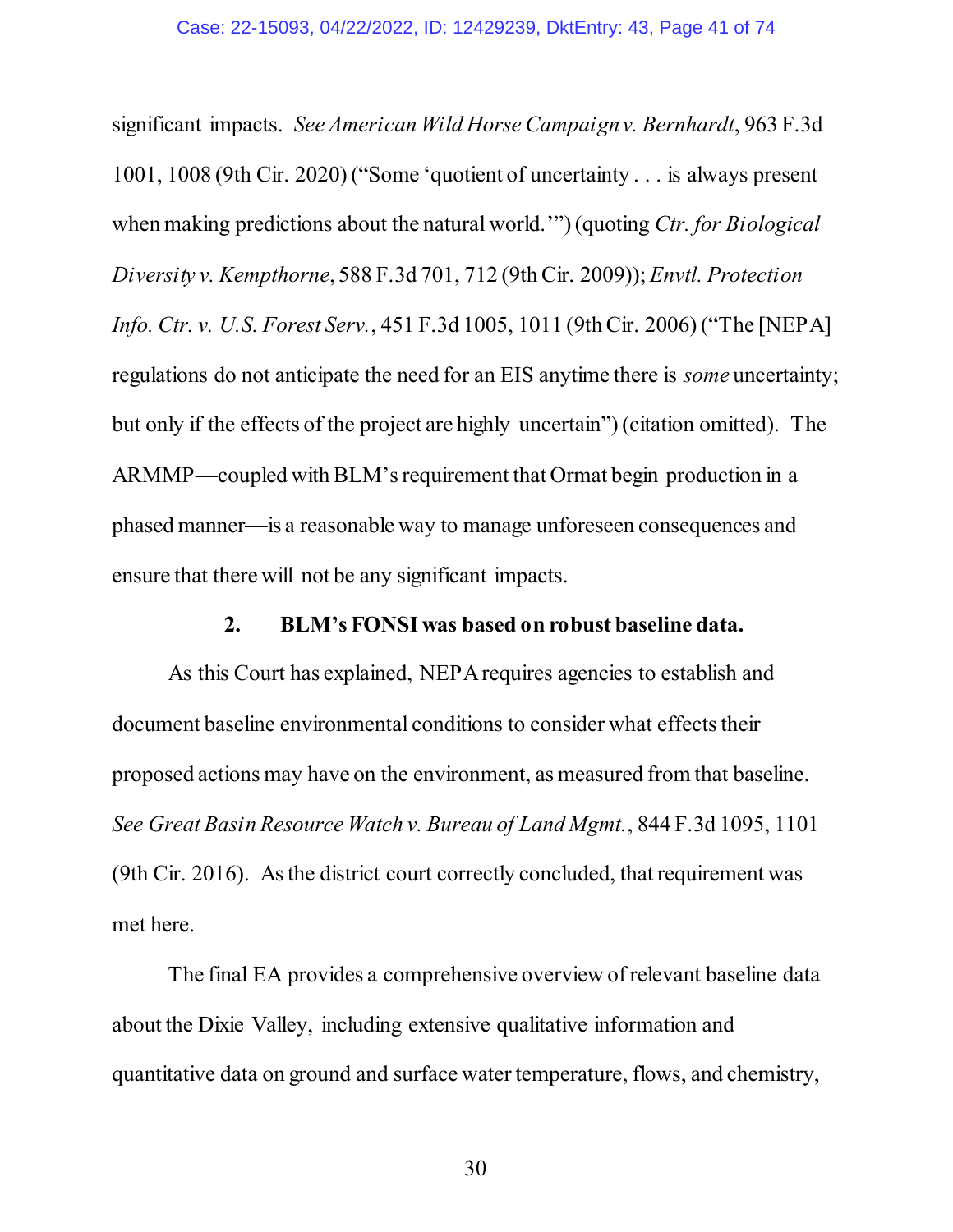3-ER 265–281, as well as detailed information about the Dixie Valley Toad (discussed in a section on sensitive species), 3-ER-320–342, other wildlife such as migratory birds, soil, and vegetation, among other baseline conditions. The EA's exhaustive discussion of the current biological and hydrological conditions in the Dixie Valley was based on all available scientific information and provided BLM with sufficient information to assess whether and how the geothermal utilization plan might impact those baseline conditions.

Plaintiffs cannot and do not deny that the agency had copious information about the Valley's environment, informed by existing studies as well as multiple years of Ormat's monitoring data, the company's drilling results, and 46-day flow test. Plaintiffs also cannot and do not deny that the agency considered and explained how the project might alter baseline conditions, including air quality, wildlife, and hydrogeologic conditions such as chemistry and temperature of the springs. 3-ER-285–286 (quantity); 3-ER-288.

In Plaintiffs' view, however, BLM's failure to require Ormat to collect data at every one of the 122 springs and seeps in the Valley, or to count every toad in the wetlands, renders the agency's decision unreasonable. There is no authority supporting their position that BLM must have perfect, complete knowledge of the meadows, springs, or the complex natural system that sits thousands of feet underground. Plaintiffs also point to the fact that BLM is requiring Ormat to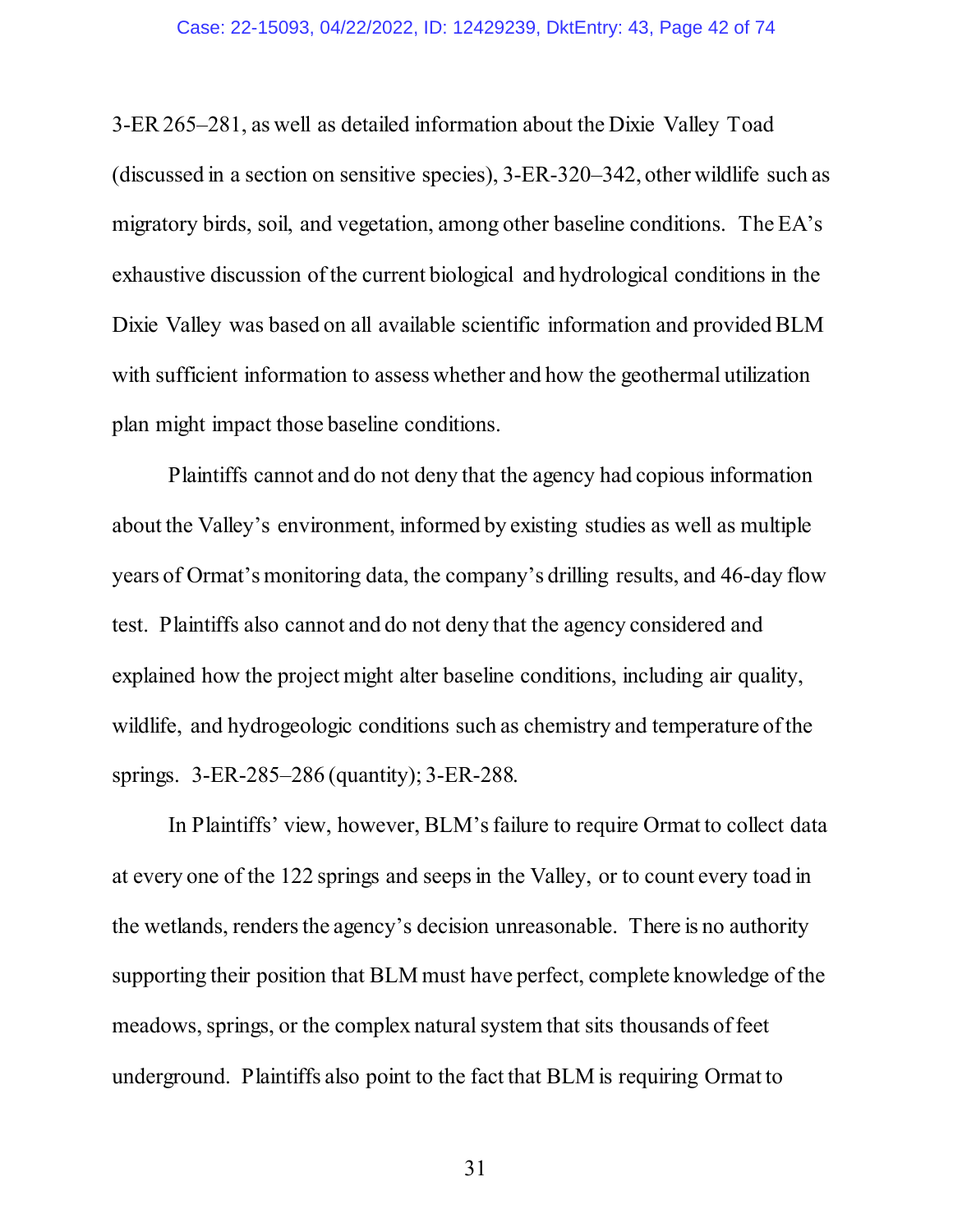collect an additional 12 months of data on the springs as evidence that baseline data is lacking. Plaintiffs are mistaken that this additional 12 months of data is baseline data as that term is defined is used in the NEPA context. In the NEPA context, baseline data is information necessary to inform an agency whether the action will have significant environmental impacts. But, as noted above, BLM had sufficient data at the time of the FONSI to make a determination the project will not have significant effects; here, the potential impacts to the springs—in terms of temperature and flows—are identified and understood.

BLM requires additional data collection *not* to inform its understanding of whether to the project will have significant impacts and thus whether it needed to prepare an EIS, but to understand the thresholds necessary to refine its corrective measures. That is, this additional data is not *baseline* data in the NEPA sense because it does not inform BLM's decision regarding whether there *could be*  significant change. It ensures that, in the context of climate change and the microseasonal variation that affects the hydrology of the area, BLM can tailor any corrective actions to assure there are no impacts on the springs' temperature, chemistry, and flow. Further, it would be perverse to punish the agency for requiring additional and ongoing data collection by treating such data collection as evidence that it had insufficient data to begin with. That BLM more data to assure itself that any corrective measures are informed by the timely and accurate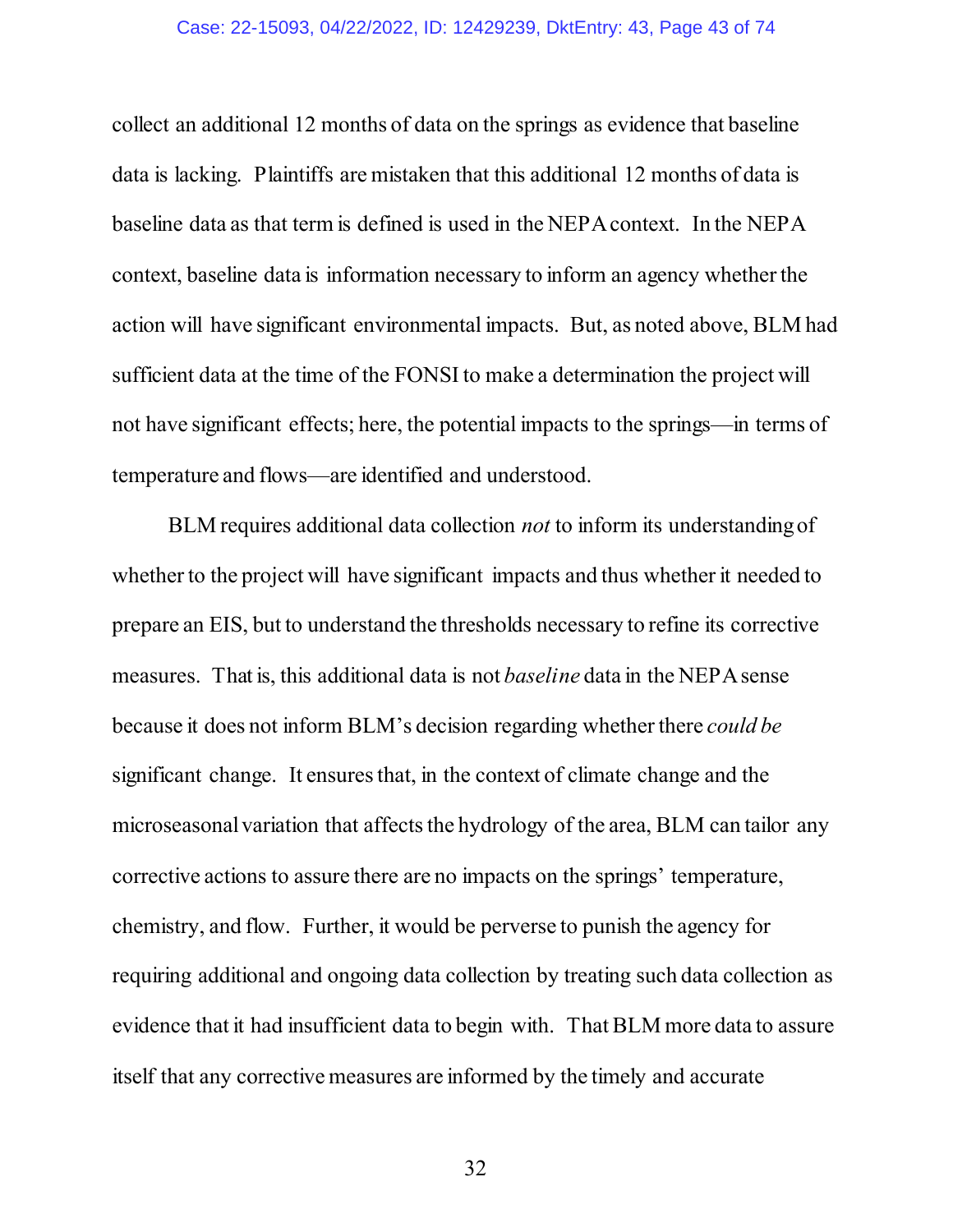information about minute systemic variances is permissible and in no way suggests that the existing data was inadequate.

# **3. BLM took an appropriately hard look at the proposed mitigation measures.**

"An agency's decision to forego issuing an EIS may be justified by the presence of mitigating measures." *Wetlands Action Network v. U.S. Army Corps of Engineers*, 222 F.3d 1106, 1121 (9th Cir. 2000), *abrogated on other grounds by Wilderness Soc. v. U.S. Forest Serv.*, 630 F.3d 1173, 1180 (9th Cir. 2011). The relevant question is whether the proposed mitigation measures "constitute an adequate buffer against the negative impacts that [may] result from the authorized activity to render such impacts so minor as to not warrant an EIS." *Wetlands Action Network*, 222 F.3d at 1121.

The ARMMP provides an adequate buffer against both the *possibility* of adverse impacts, and the actuality of adverse impacts, should they occur. First, and despite Plaintiffs' failure to recognize it as such, the ARMMP's monitoring *is* a form of mitigation. Ormat's understanding of the subsurface and the relationship between the subsurface hydrology and the surface expressions (i.e., the springs) will continuously improve as Ormat implements commercial operations. That monitoring allows Ormat's understanding of the subsurface and its relationship to surface discharges to evolve quickly. In the event monitoring suggests that there may be impending and previously unpredicted impacts to the springs, Ormat can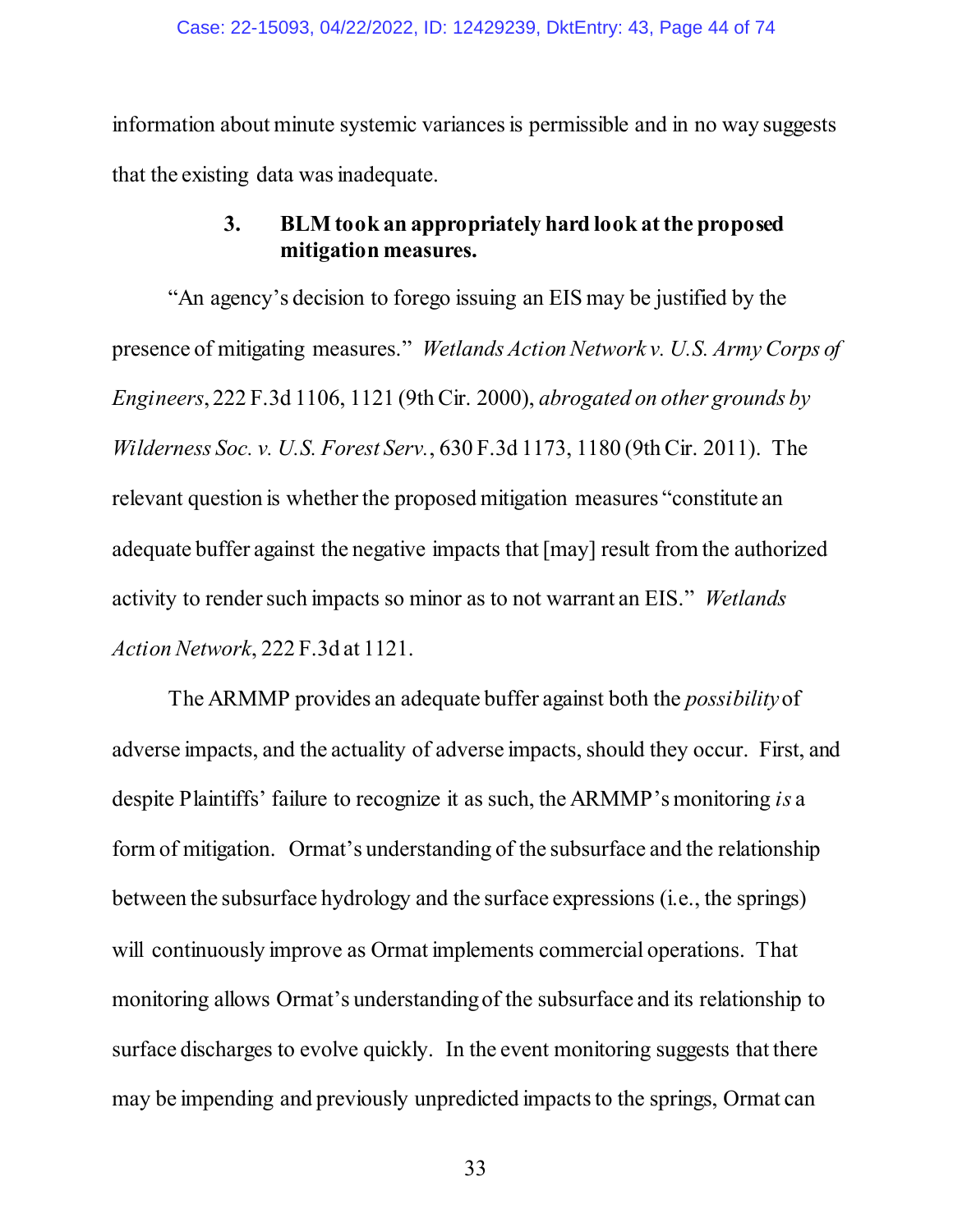#### Case: 22-15093, 04/22/2022, ID: 12429239, DktEntry: 43, Page 45 of 74

make (and BLM can require) nearly real-time adjustments to ensure its operations do not trigger exceedances of set objectives. This is, after all, in Ormat's interest—both because it presumably does not want to undermine the ARMMP's objectives and risk BLM issuing a shut-down order and because having an accurate understanding of the hydrogeology of the area is essential to ensuring that the geothermal system will continue to be viable for commercial geothermal production.

But the ARMMP goes further, permitting BLM to require Ormat to take corrective measures, such as requiring reinjection in a different location, or ceasing operations altogether, *if* adverse impacts materialize. Although Plaintiffs criticize the corrective measures as insufficiently detailed, but fully developed, detailed response measures are not feasible for unpredictable, hypothetical future problems; appropriate mitigation depends on the cause, nature, and scope of a problem that is not yet known and might never arise.

This Court has approved mitigation plans that, like the ARMMP, set parameters within which detailed mitigation plans will be developed, if and when specific problems arise. In *Wetlands Action Network*, for instance, the agency issued a permit "before all the details of the mitigation plan had been finalized" but required instead that the permittee develop mitigation plans according to specified guidelines. *Wetlands Action Network*, 222 F.3d at 1121. This Court disagreed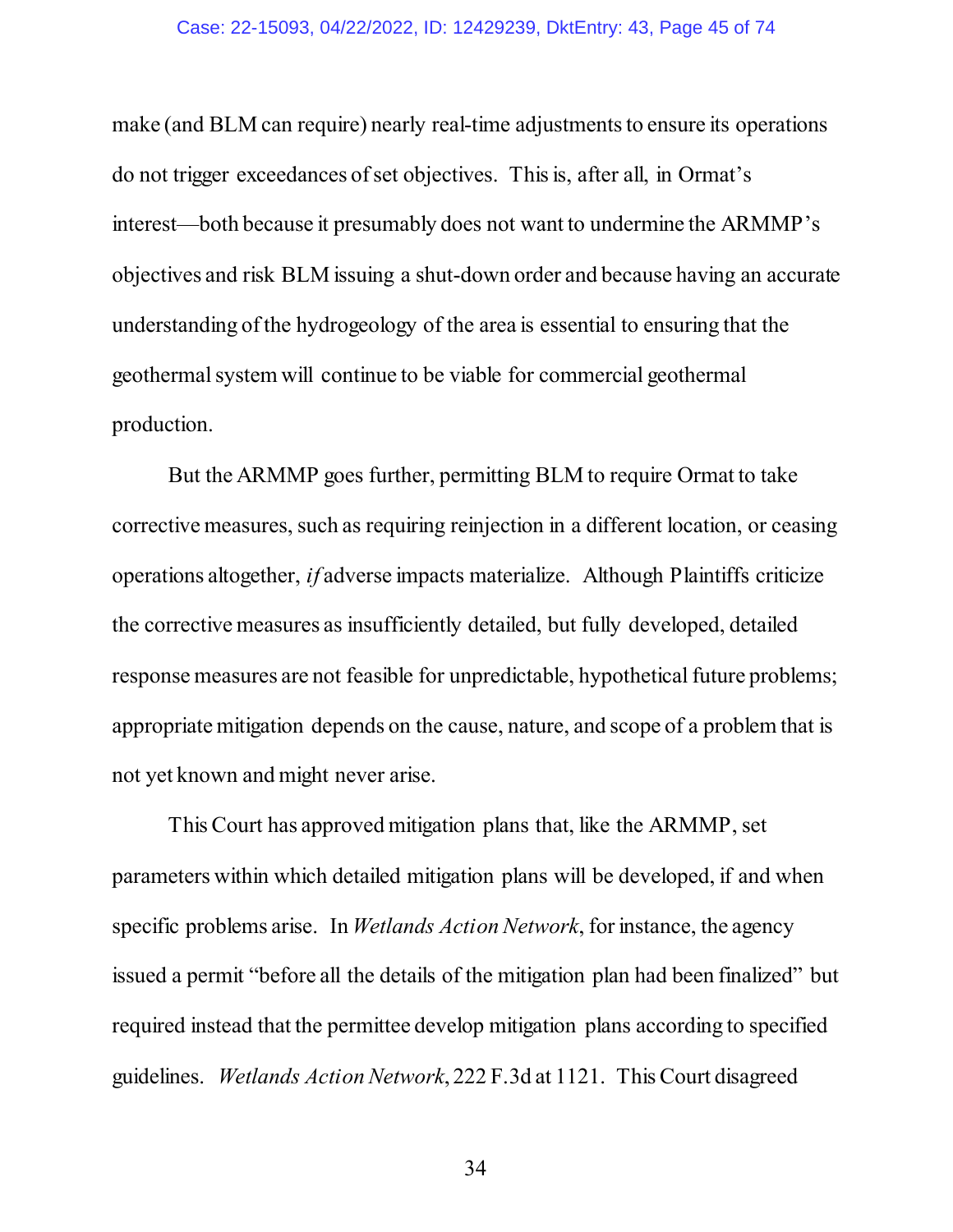#### Case: 22-15093, 04/22/2022, ID: 12429239, DktEntry: 43, Page 46 of 74

with the challengers in that case that leaving those details for another day rendered the mitigation plan incomplete. The Court explained that the mitigation measures had been "developed to a reasonable degree and had been reviewed by . . . federal agencies at the time the permit issued. Moreover, the special conditions included in the permit and reviewed by the various agencies were extremely detailed." *Id.*  So, too, here. The mitigation in the ARMMP, including both monitoring and corrective measures, has been developed to a reasonable degree and reviewed by the technical working group, which includes both state and federal agencies. Moreover, the "special conditions" in the *Wetlands Action Network* permits are like the goals and objectives identified in the ARMMP, which are themselves extremely detailed.

The circumstances of this case also resemble those considered by this Court to be adequate in *Okanogan Highlands Alliance v. Williams*, 236 F.3d 468, 476 (9th Cir. 2000).There, plaintiffs challenged the Forest Service's approval of a gold mine. The EIS predicted that, based on geochemical modeling, any seepage from the mine's waste pit would have "low overall impact on ground water quality" but nonetheless required ground water monitoring for the lifetime of the project. *Id.* at 473–474. It also provided a general list of possible corrective measures in the unexpected event that water quality problems subsequently developed. Plaintiffs claimed the corrective measures were inadequately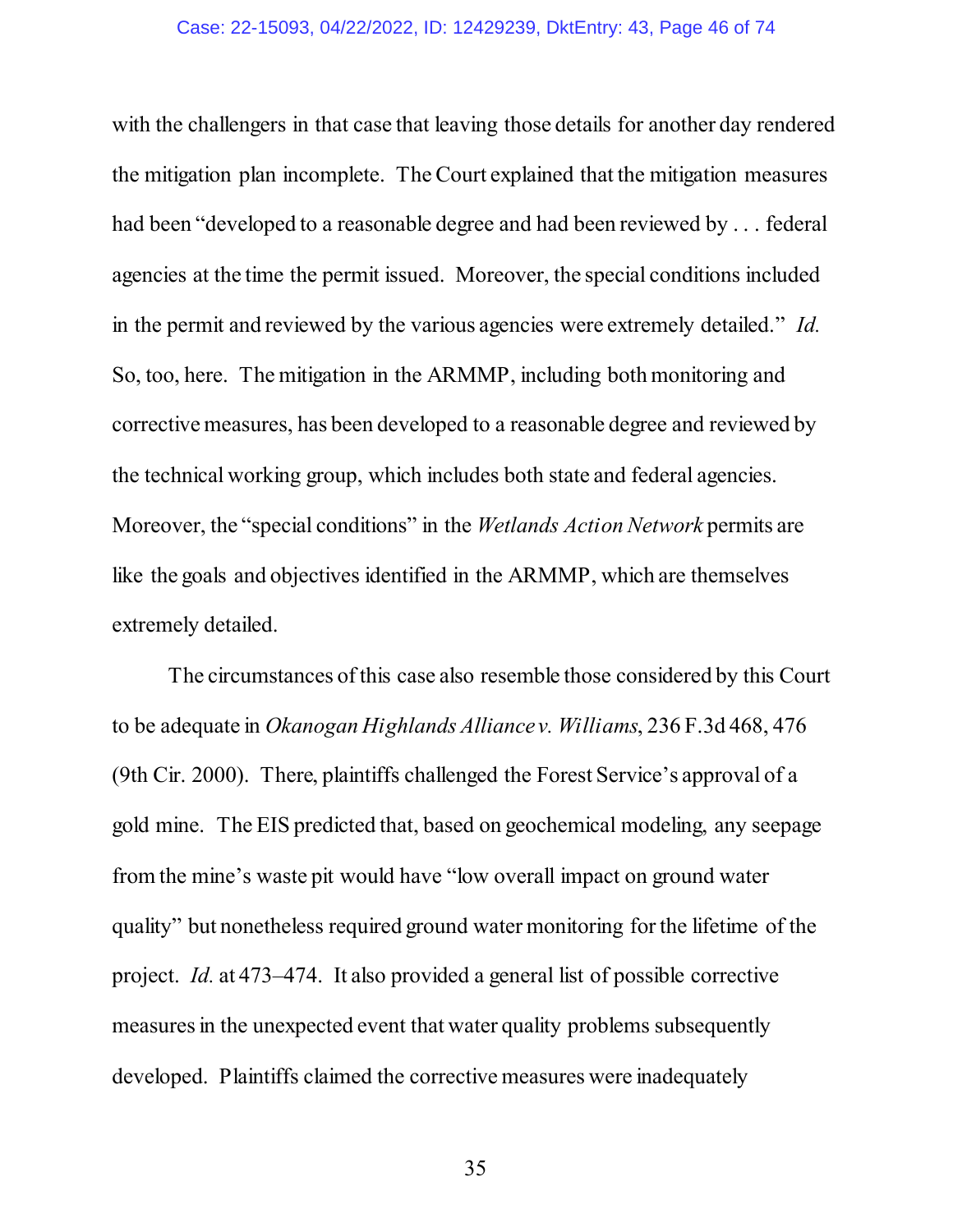developed, and the Forest Service was required to include supporting documentation regarding the effectiveness, reliability, cost, and feasibility of the corrective measures. This Court disagreed. In its view, the mitigation plan was satisfactory because the EIS predicted that the effects would be minimal, "but extensive monitoring will be required nonetheless. The EIS then proposes several ways to prevent overflow form the mine-pit lake from affecting water quality. If those measures are unsuccessful, the EIS then provides a process for achieving compliance with water quality standards." *Id.* at 476. The Court's reasoningin *Okanogan Highlands* applies equally here. BLM presumes, based on all available data and reasonable confidence in Ormat's hydrogeologic model, that there will be no significant impacts on the spring from production. But BLM has nonetheless provided mitigation in the form of  $(1)$  monitoring throughout the lifetime of the project and (2) a suite of corrective measures that could be implemented in the unexpected event that concerning impacts appear imminent. And, as in *Okanogan Highlands*, although the corrective measures are "stated in somewhat general terms . . . this format is not deficient in the circumstances: The exact environmental problems that will have to be mitigated are not yet known because the Project does not exist." *Id.* Indeed, the ARMMP provides *more* protection than the mitigation measures in *Okanogan*, as it reserves BLM's authority to require additional monitoring or even halt project operations unless and until Ormat demonstratesto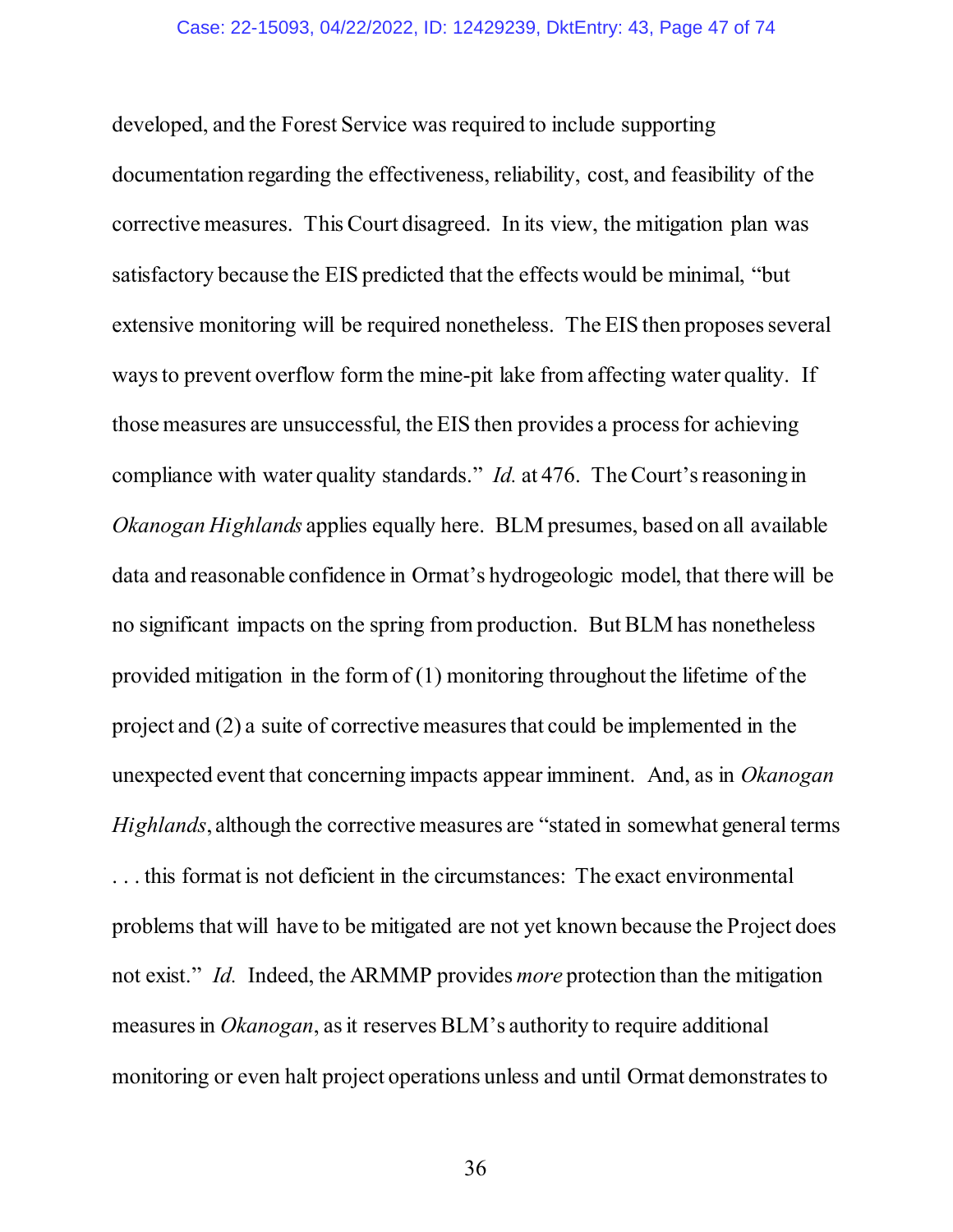BLM's satisfaction that mitigation is effective. BLM therefore reasonably concluded that the ARMMP (coupled with phased implementation) provided an "adequate buffer" against significant adverse impacts.

# **4. The disagreements over the project do not constitute a "controversy" requiring preparation of an EIS, nor does the ARMMP entail unknown risks.**

When "substantial questions are raised as to whether a project . . . may cause significant [environmental] degradation," these questions may indicate the need for an EIS. *Nat'l Parks & Conservation Ass'n v. Babbitt*, 241 F.3d 722, 736 (9th Cir. 2001), (quoting *Nw. Envtl. Def. Ctr. v. Bonneville Power Admin.*, 117 F.3d 1520, 1539 (9th Cir. 1997)), *abrogated on other grounds by Monsanto Co. v. Geertson Seed Farms*, 561 U.S. 139, 157–158 (2010).

Plaintiffs insist there is controversy over the environmental effects of the action, relying on the comments of other government agencies concerning the results of the flow test and the characteristics of the subsurface.<sup>[9](#page-47-0)</sup> BLM acknowledges there were conflicting scientific views about this project, but these disputes were a paradigmatic example of what this Court has characterized as "a battle of the experts." *Id.* at 736 n.14. In such circumstances, the question for the Court is not which agency was correct, but whether "the [action] agency

 $\overline{a}$ 

<span id="page-47-0"></span><sup>9</sup> Federal defendants continue to believe that Plaintiffs did not adequately develop this argument below and this Court need not pass on it. *See* Fed. Def. Opp'n to Mot. for Prelim. Inj., ECF 25, at 12 n.17.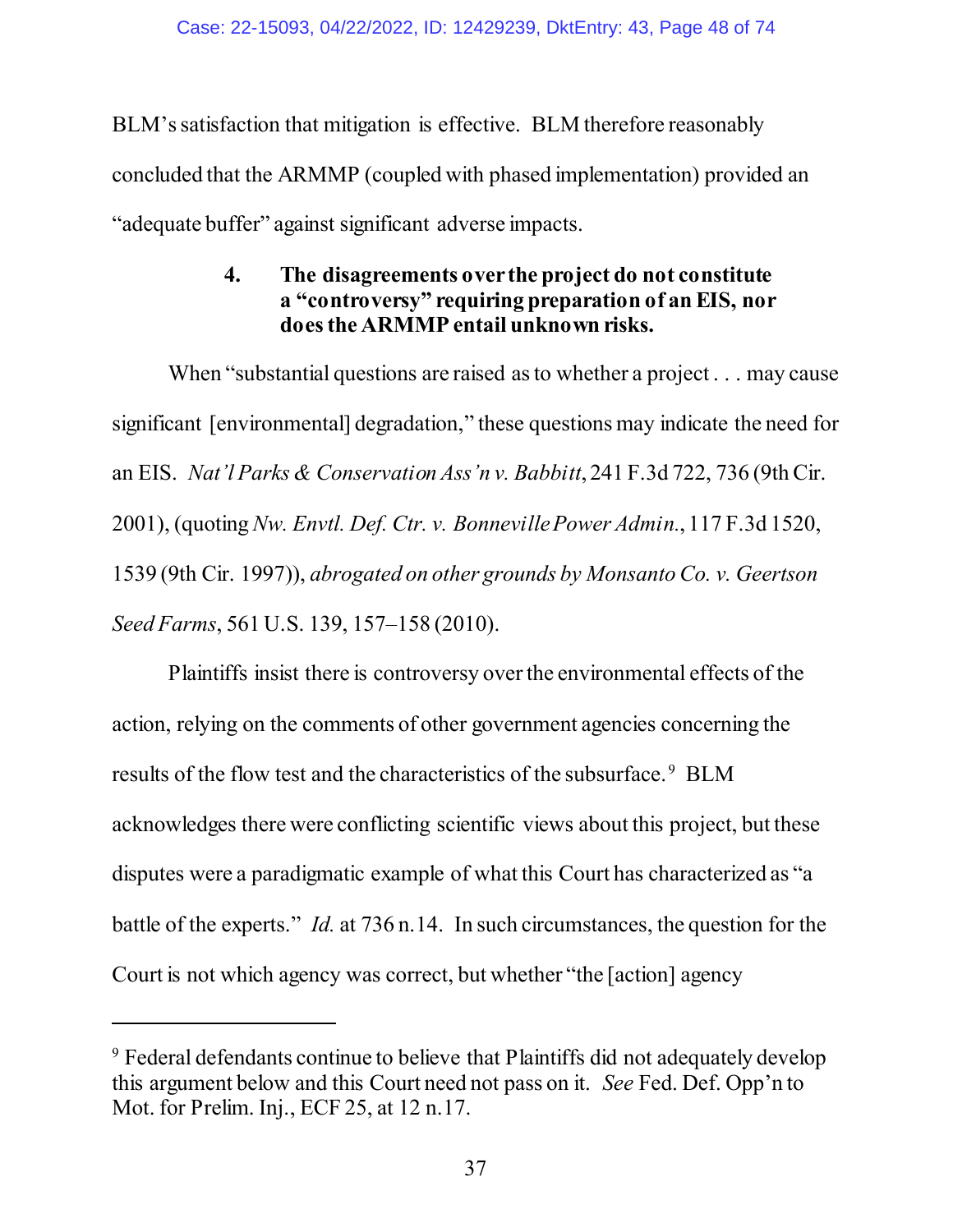considered conflicting expert testimony in preparing its FONSI, and whether the agency's methodology indicates that it took a hard look at the proposed action by reasonably and fully informing itself of the facts." *Id.; cf. Akiak Native Community v. U.S. Postal Serv.*, 213 F.3d 1140, 1146 (9th Cir. 2000) ("The Postal Service is not required . . . to defer to the Fish and Wildlife Service's conclusions. NEPA requires only that the responsible agency 'consider [] these agencies' initial concerns, address[] them, and 'explain[] why it found them unpersuasive.'") (citing *California Trout v. Schaefer*, 58 F.3d 469, 475 (9th Cir. 1995));*see also Alaska Survival v. Surface Transp. Bd.*, 705 F.3d 1073, 1087 (9th Cir. 2013).

BLM was aware of commenters' differing views about the area's hydrogeology, but reasonably rejected their interpretation of the data. Although Plaintiffs disparage BLM's responses to agency comments as "conclusory," this misrepresents the record. Second Br. 37. For instance, Plaintiffs quote the Nevada Department of Wildlife's interpretation of the flow test data, citing that agency's concern that the flow test negatively influences the springs. Second Br. 36, quoting 4-ER-493. Plaintiffs omit BLM's well-reasoned, data-based rebuttal, which disagreed that the data were concerning: "[T] here is no clear evidence of impacts to spring pool stage, temp[erature,] or EC were observed [sic] during the 46 day flow test, conducted at rates between 2,100 to 1,650 [gallons per minute]. A possible temperature increase as a result of the flow test was measured from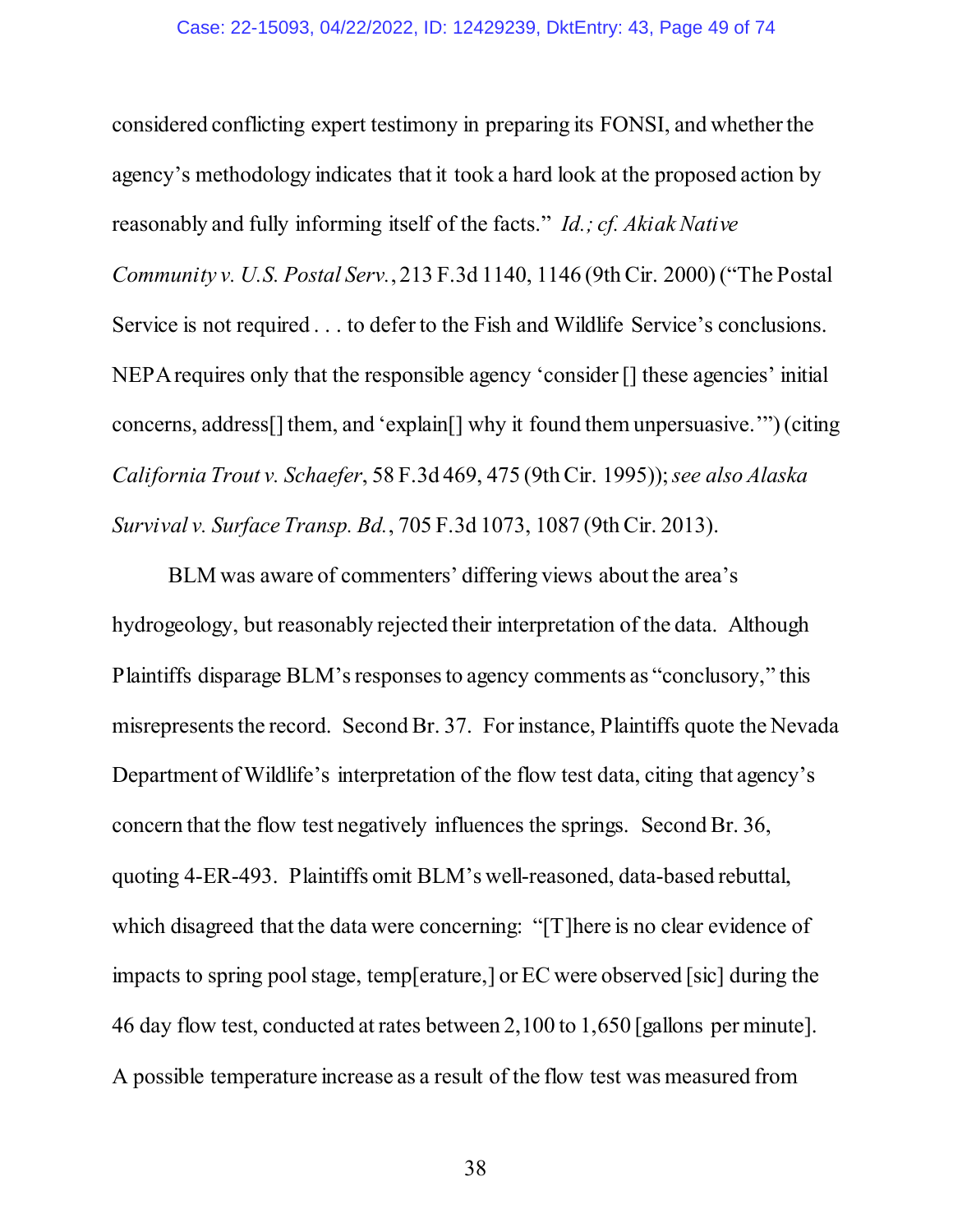about 139 to 145°F. However, this rise in temperature is not conclusively a result of the flow test, as post-test monitoring of temperatures ranged from 141 to 150°F (increasing trend) and the range of historical temperature measurements at [that spring] has been between 130 to 160°F, so temperatures throughout the flow test and post-test remained within the mid-range of historical measurements." 4-ER-493–494.

BLM similarly took a hard look at FWS' allegation that the hydrogeologic model conflicted with prior studies and the flow test data. It disagreed, explaining: "The inferences [by FWS] that the Dixie Meadows geothermal reservoir is associated with the Piedmont fault are incorrect. The EGS (2014) work [cited by FWS] was not intended to define the geothermal reservoir, nor did it have sufficient data to define the reservoir at the project development level. The geothermal reservoir that has been defined and tested by Ormat is a unique condition of permeability and temperature in Paleozoic sedimentary rocks (shale) which [are] typically not permeable, and resides deeper and west of the range-front fault system . . . Ormat has developed a 3D geologic framework model, using all available geologic data, which forms the basis for the Figure 16 cross-section, and conceptual flow system . . . The temp-gradient data . . . supports the flow system interpretation of thermal waters that are mixed with cooler meteoric groundwater discharging in Dixie Meadows." *Id.* Although BLM and commenters disagreed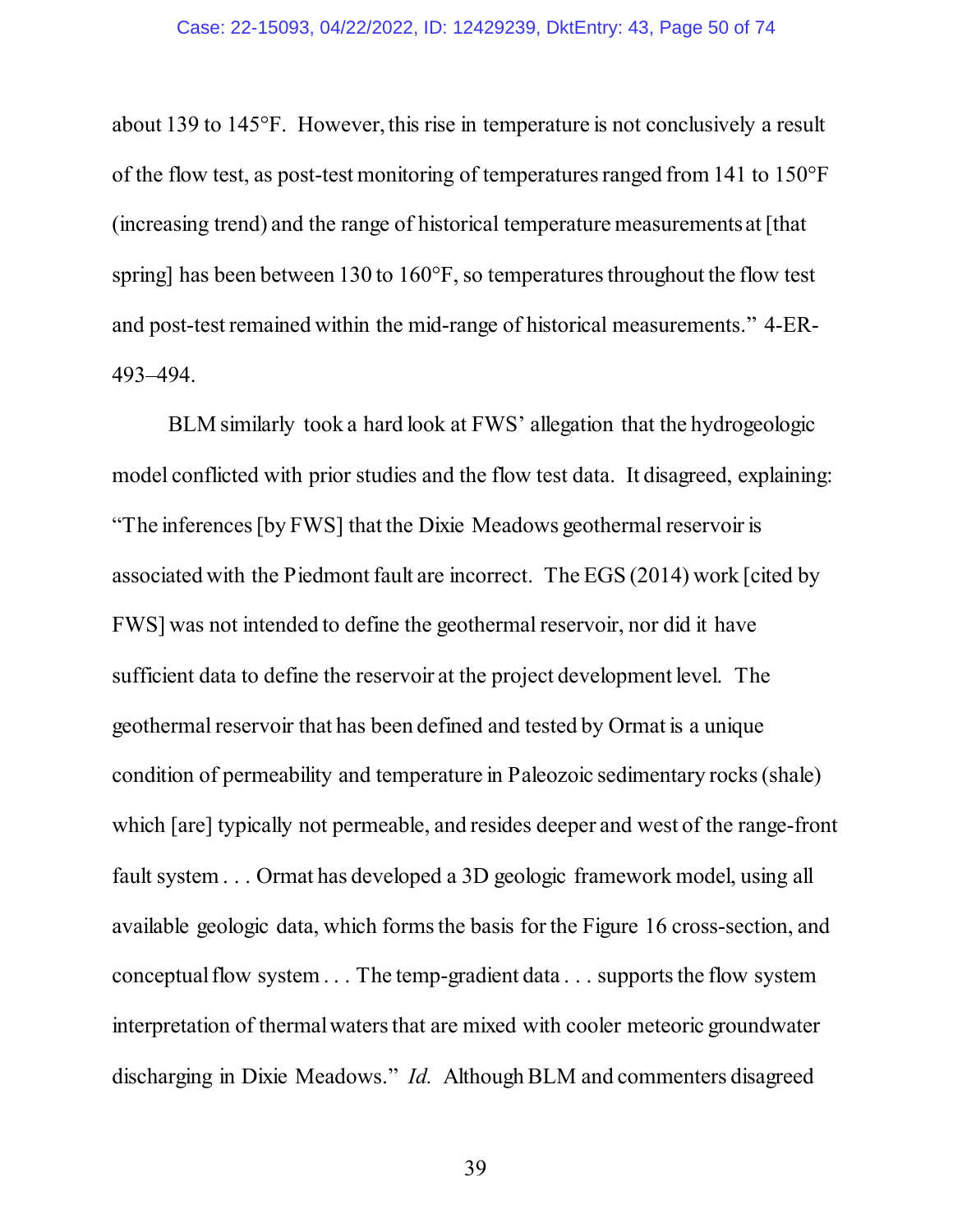about how to best interpret the existing data, *see, e.g.*, 4-ER-518–519; 4-ER-461, the critical point is that BLM, drawing on its expertise and knowledge of the record, responded with its own reasonable interpretation of the data. As this Court has explained, "when the record reveals that an agency based a finding of no significant impact upon relevant and substantial data, the fact that the record also contains evidence supporting a different scientific opinion does not render the agency's decision arbitrary and capricious." *Wetlands Action Network*, 222 F.3d at 1120–1121.

The same holds true for BLM's responsive comments on the ARMMP. First, the ARMMP's underlying premise—that aggressive monitoring would lead to early detection of any problems, and that early detection could prevent significant impacts—appears to have been accepted by all commenters. FWS did question the efficacy of the ARMMP's corrective measures, but, as with the dispute over the fault system, BLM expressly acknowledged that FWS disagreed but noted its own view that the ARMMP was "a sufficient tool to ensure significant adverse impacts do not occur" and explained its reasoning. 4-ER-531. These disagreements provide no evidence that BLM's decision not to prepare an EIS was arbitrary and capricious.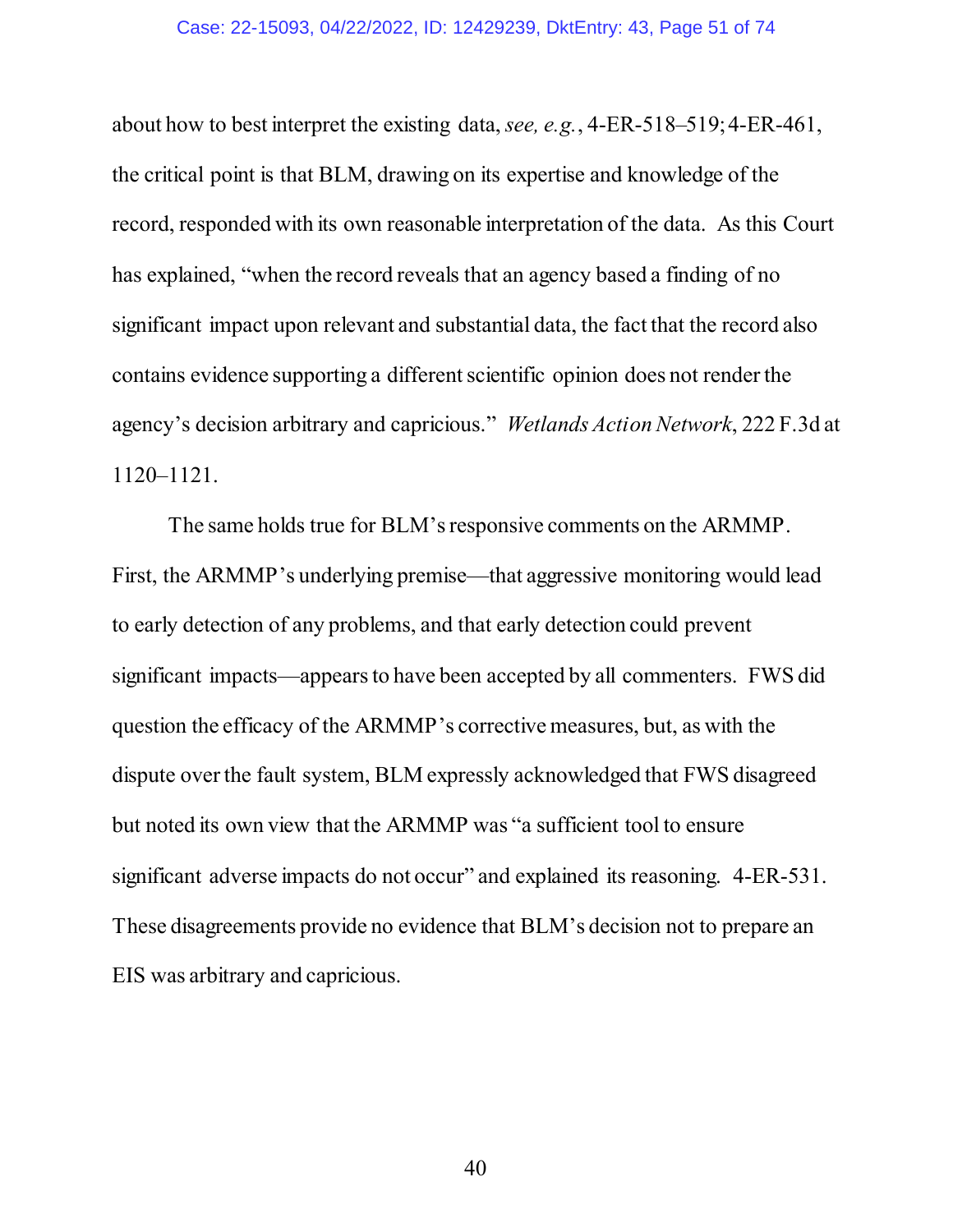## **B. BLM's EA took a hard look at the project's potential impacts.**

CBD/FPST also allege that the EA failed to include necessary information and therefore BLM did not take a sufficiently hard look at the project's impacts. The claims are meritless.

## **1. BLM took a hard look atthe possibility that the project could alter spring flows.**

CBD/FPST claim that BLM overlooked the risk that the project could irreparably harm the springs. Second Br. 37–40. The claim is misleading. BLM *did* consider the possibility that the project could affect the springs' flow. BLM's EA expressly recognized that the project could affect water resources (including the springs) by degrading surface water quality, altering water quantity, decreasing groundwater supply, or interfering with groundwater discharge, 3-ER-283, and acknowledged the presumed impact on surface water of a different geothermal facility in nearby Jersey Valley, 3-ER-394. *See also* 3-ER-395 (explaining that the project "has the potential to cumulatively affect the water quality, quantity, and/or temperature [in the Dixie Valley]"). For instance, BLM explained "[c]hanges in thermal feature surface expressions [i.e., hot springs] can accompany a geothermal development. Changes such as declines in thermal-water discharge, increases in fumarolic<sup>[10](#page-51-0)</sup> steam discharge, and surface subsidence have been documented,

 $\overline{a}$ 

<span id="page-51-0"></span><sup>&</sup>lt;sup>10</sup> Fumaroles are openings in the earth's surface that emit steam and volcanic gases.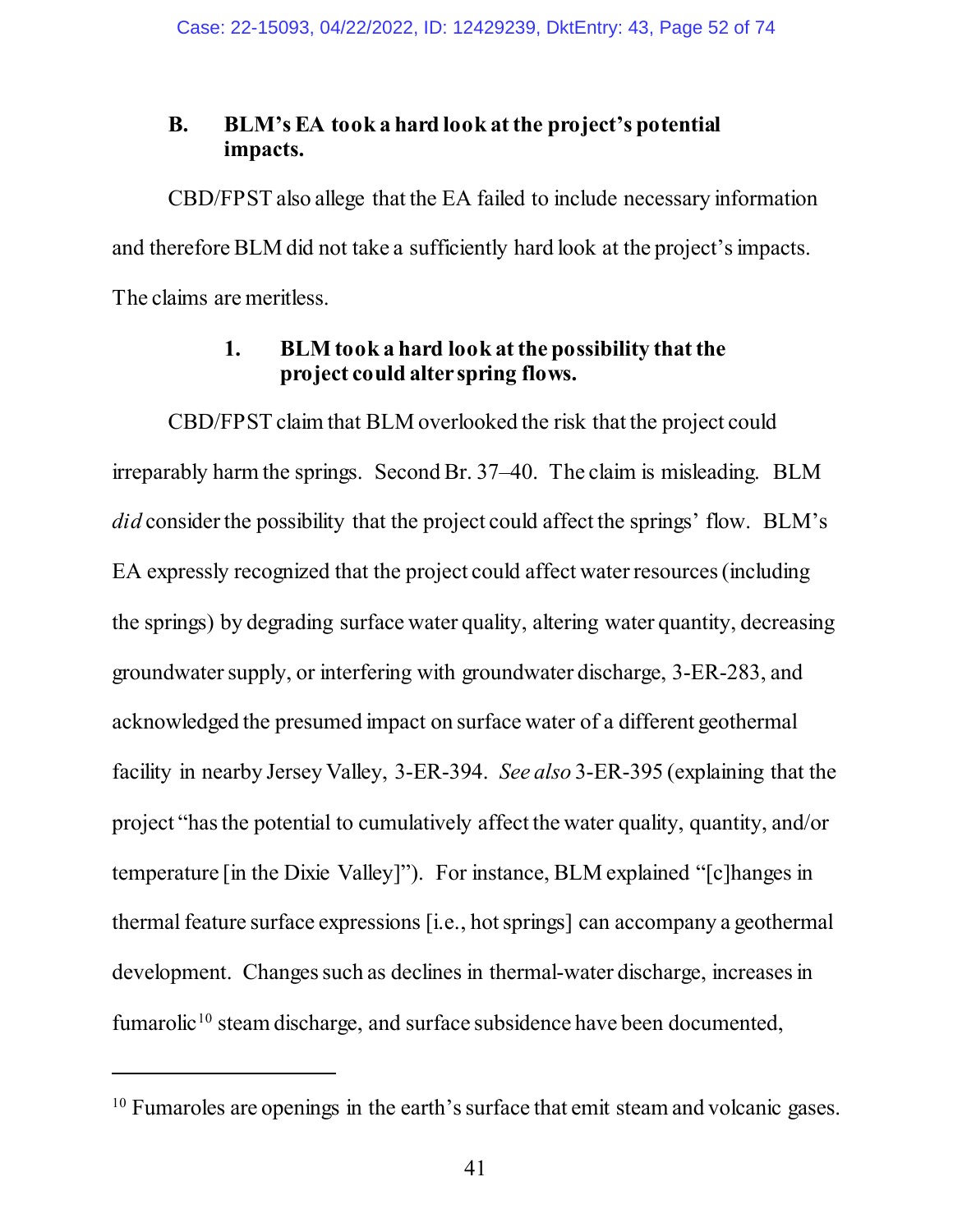#### Case: 22-15093, 04/22/2022, ID: 12429239, DktEntry: 43, Page 53 of 74

including geothermal developments in Dixie Valley." 3-ER-285–286. BLM cautioned that "[m]onitoring and mitigation measures would minimize, but may not completely avoid, long-term effects on the water quantity in the system." 3- ER-287. Far from "knowingly ignor[ing]" the possible impacts that the springs' flow could change, as Plaintiffs charge, BLM acknowledged that decreased water availability or other changes to the springs were possible. Second Br. 39.

But, because of the agency's confidence in the geologic model, the results of the flow test, and the protections afforded by the ARMMP, BLM did not believe that irreparable damage from dewatering was reasonably foreseeable—and so it was not required to consider the worst-case scenario in which the wetlands dried up. *See* 40 C.F.R. § 1508.8 (agency must consider effects of action that are reasonably foreseeable). Plaintiffs disagree with BLM's substantive conclusion that the impacts would be minimal, primarily because they disagree with the agency's assessment of the region's geology and they disagree about the effectiveness of the ARMMP. In other words, Plaintiffs have not identified a defect in the adequacy of the agency's *analysis*, and there was none. BLM took the requisite hard look at the project's potential effects on the springs.

# **2. BLM took a hard look at and mitigated the project's visual and aesthetic impacts on the Tribe.**

CBD/FPST maintain that BLM "wholly fail[ed] to consider or address [the project's] visual and aesthetic impacts" on the Tribe, Second Br. 40, and that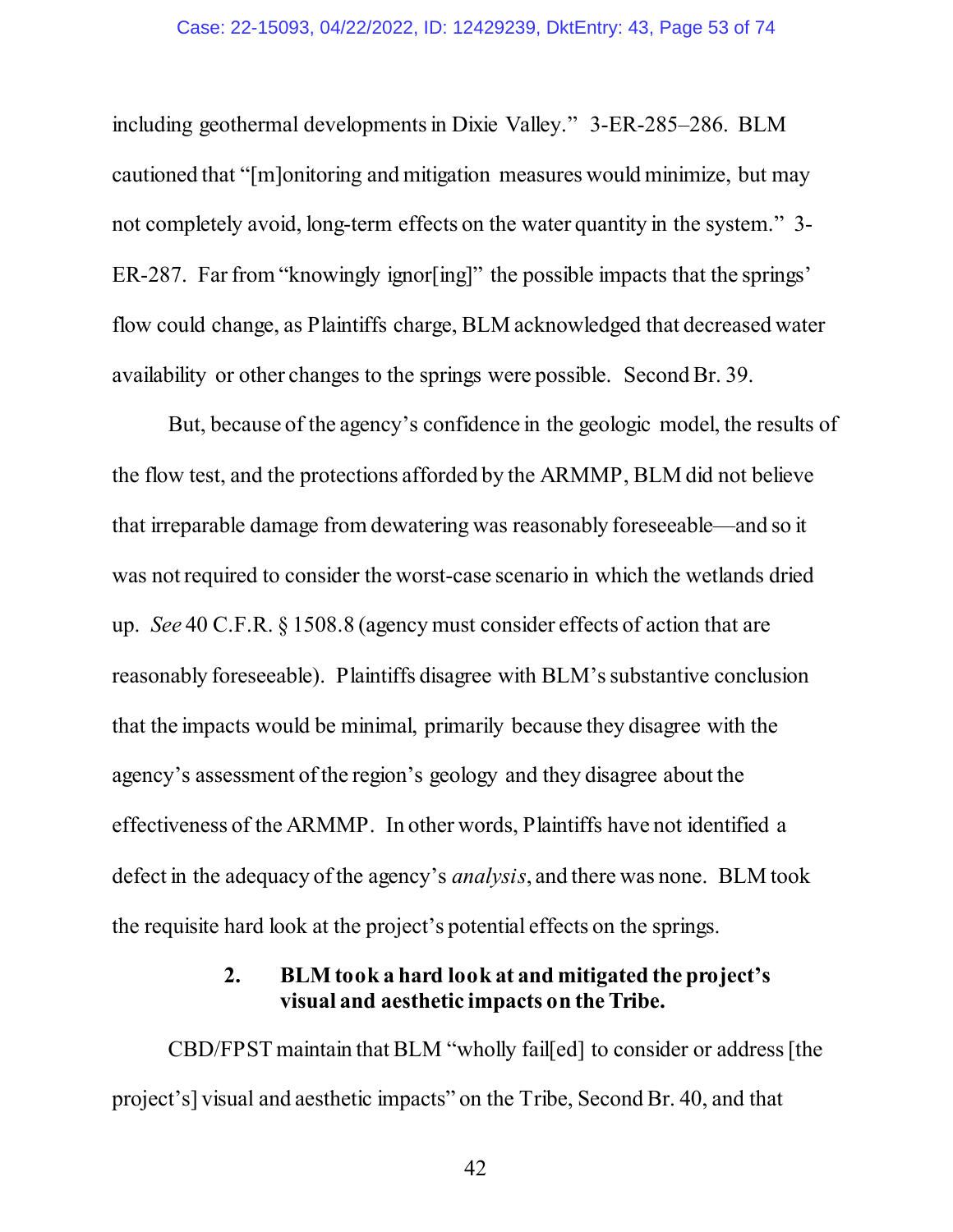#### Case: 22-15093, 04/22/2022, ID: 12429239, DktEntry: 43, Page 54 of 74

"BLM's *only* analysis of visual impacts is based on a 'casual observer' from six points on Dixie Valley Road, with no analysis from the springs themselves, and no consideration of heightened impacts to Tribal users," *id.* at 41 (emphasis added). The allegation that BLM failed to consider or mitigate the visual and aesthetic impacts of the project on the Tribe is false.  $\frac{11}{1}$  $\frac{11}{1}$  $\frac{11}{1}$ 

Plaintiffs complain that the visual impacts analysis contained in Appendix E fails to analyze the impacts the project will have specifically on Tribal users, but the purpose of *that* appendix is to analyze the project's visual impact from key points accessible to the general public. [12](#page-53-1) There is a *separate* section devoted solely to analyzing the impact of the project on the Tribe's religious practices, which discusses the visual and aesthetic impact of the project on the Tribe's religious

<span id="page-53-0"></span><sup>&</sup>lt;sup>11</sup> Plaintiffs also misstate the size of the facilities. Together, the facilities will take up to 32 acres, *not* the 126 acres Plaintiffs' allege. *Compare* 3-ER-223 *with*  Second Br. 41. Even including acreage for well pads, pipelines, access roads, and the *entire* 48-mile gen-tie line, the project's total acreage disturbance will be 111 acres, not 126 acres. 3-ER-223.

<span id="page-53-1"></span> $12$  To assess visual impacts of a proposed project on a landscape, BLM's standard practice is to take photos from "key observation points" where the general public might be present (e.g., from a public road). *See generally* 3-ER-361–365.

Plaintiffs bemoan the fact that BLM did not provide "analysis from the springs themselves"—in effect, suggesting that BLM should have made the view from the springs a key observation point. Second Br. 41. But the general public would not be present at the springs, which are of sacred importance to the Tribe and not a well-known public location.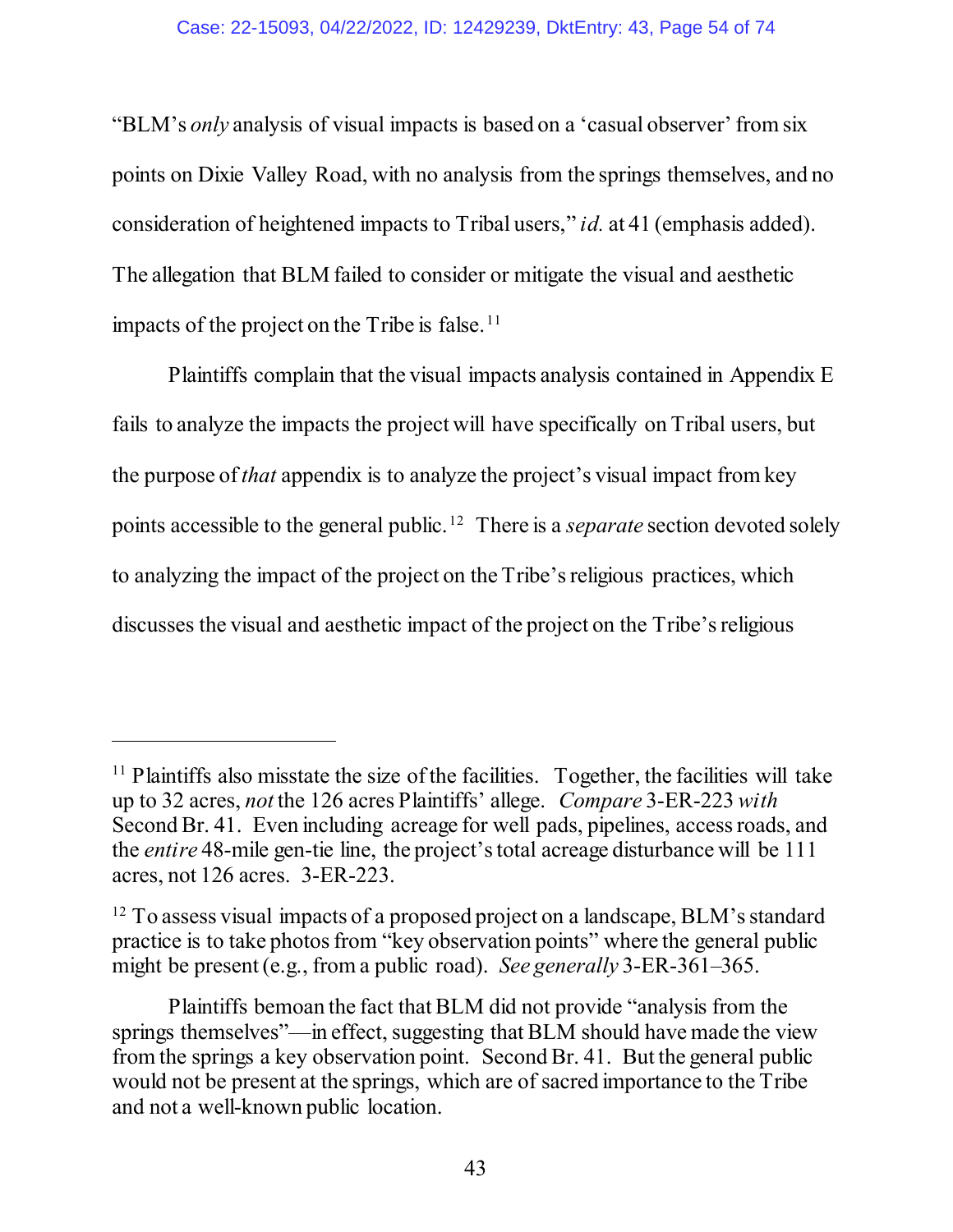practice. *See* 3-ER-375–380 (Native American Religious Concerns).<sup>[13](#page-54-0)</sup> In particular, that section recognizes that the project "would have impacts on" the Tribe "if it resulted in . . . [o]bstructing the view of Job Peak from the Dixie Meadows Hot Springs site, due to construction of the power plant(s), transmission lines, or other project components." 3-ER-378. The EA further notes that "BLM, in consultation with [Ormat], has redesigned the project to avoid, lessen, or minimize adverse audible or visual impacts and to avoid unnecessary interference with tribal religious practices," 3-ER-380, including by "[r]edesigning the project to move the location of one power plant farther south and the transmission line farther east from the Dixie Meadows Springs to lessen impacts on religious expression and adverse effects on the site[.]" 3-ER-379. The notion that BLM ignored the project's visual impacts on the Tribe's religious practice or failed to mitigate them is therefore belied by the record.

<span id="page-54-0"></span><sup>&</sup>lt;sup>13</sup> The visual and aesthetic impact of the project on the Tribe is also addressed in the EA's section discussing cultural resources, which specifically acknowledges that "Indirect impacts on cultural resources would include changing the character of the property's use or physical features in the property's setting, and introducing visual, atmospheric, or audible elements that diminish the integrity of the property's features. Construction of a geothermal plant, well pads, and associated facilities would place modern features onto a landscape that did not have them previously . . . The adverse effects [to the historic property] include visual and auditory indirect effects from the presence of power plants[.]" 3-ER-372–373.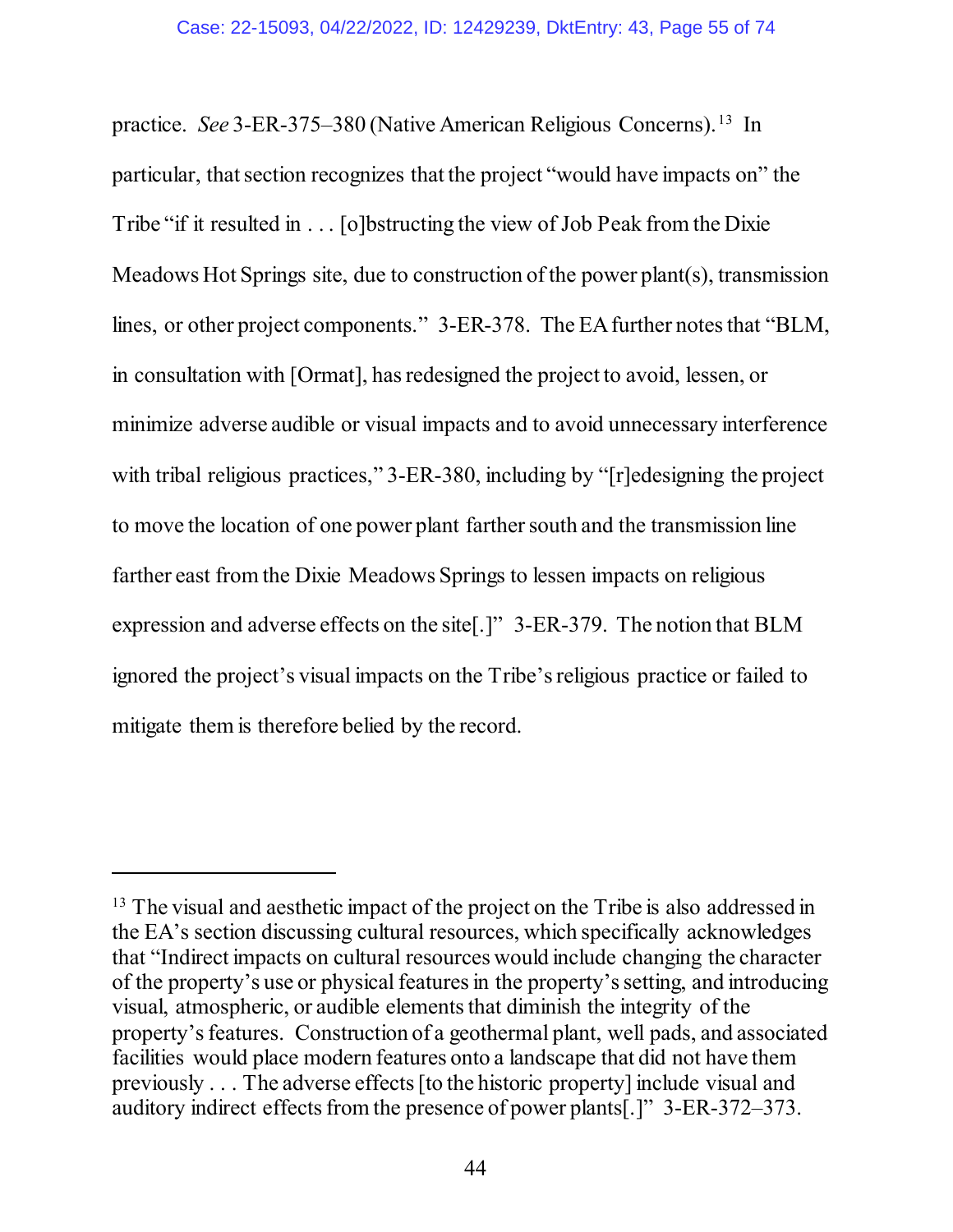### **C. BLM complied with all laws, regulations, and policies governing tribal consultation.**

### **1. Tribal ConsultationBackground**

BLM first conducted tribal outreach and consultation concerning geothermal development in the Dixie Valley in 2007, when Ormat acquired its leases in the area. Since that time, as the record demonstrates, BLM has consistently solicited FPST'sinformal and formal input and engagement. *See* 3-ER-369–375; 3-ER-375–380; 3-ER-401; 3-ER-404–409. This engagement, which fulfilled the agency's duties under NEPA, the National Historic Preservation Act Section 106, 54 U.S.C. § 300101 *et seq.*, the agency's relevant policy manuals, [14](#page-55-0) and all other departmental policies, has taken the form of dozens of informal interactions between the BLM field office's archeologist and the Tribe (including in-person meetings and email and telephonic communications), as well as ten formal, government-to-government meetings. *See* 1-FASER-5; 3-ER-404–409.

BLM first initiated Tribal consultation in April 2007, immediately before the lease sale at which Ormat acquired its initial leases. 3-ER-404. In 2010, when Ormat planned to conduct exploration activities, BLM sent the Tribe a letter including a project proposal, map, and request for information regarding cultural and ethnographic resources and requested a face-to-face meeting. 3-ER-405.

<span id="page-55-0"></span><sup>&</sup>lt;sup>14</sup> These include BLM Manual 170 (Tribal Relations) and BLM Handbook H-1780-1 (Improving and Sustaining BLM-Tribal Relations). 3-ER-375.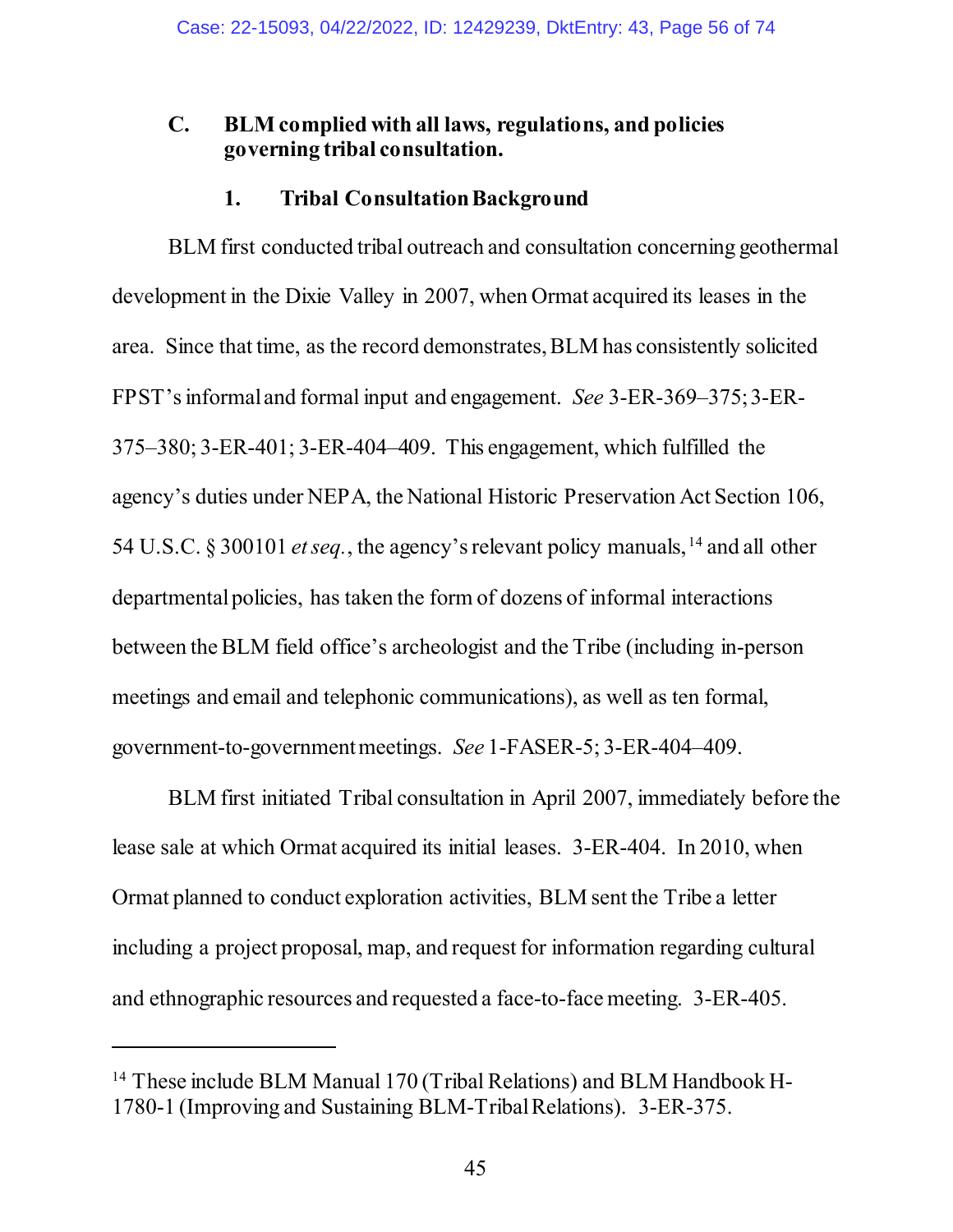During Ormat's exploration phase (between 2010 and 2015), BLM met with FPST nine times. *Id.* [15](#page-56-0)

After BLM learned Ormat intended to develop the resource for commercial production, BLM formally reached out again to the Tribe to consult about the project. 3-ER-405.As part of its obligations under the National Historic Preservation Act (NHPA), BLM, in consultation with the Nevada State Historic Preservation Officer, determined that the project was an undertaking that would adversely affect a historic property (i.e., the springs). <sup>[16](#page-56-1)</sup> As a result and as required by that Act, BLM considered, in consultation with the Tribe and others, how the agency could avoid, minimize, and mitigate those effects.

Over the course of several years, BLM conducted outreach to the Tribe, both formal and informal, and engaged in government-to-government consultation. As part of this outreach, BLM conducted several field trips to the Dixie Valley hot springs with the FPST so that BLM could identify the facilities' intended location,

<span id="page-56-0"></span><sup>&</sup>lt;sup>15</sup> Records documenting the substance of BLM-FPST communications are in the administrative record to be lodged in the district court.

<span id="page-56-1"></span><sup>&</sup>lt;sup>16</sup> Section 106 of the NHPA requires federal agencies to consider the effect of their actions on historic properties, consult with affected tribes when federal projects may affect historic properties of tribal religious or cultural significance, and provide the Advisory Council on Historic Preservation with an opportunity to comment on projects before implementation. It also requires agencies to create a Memorandum of Agreement resolving any adverse effects to a historic property. FPST has not alleged that BLM violated the NHPA. *See* 2-SER-582–588 (complaint).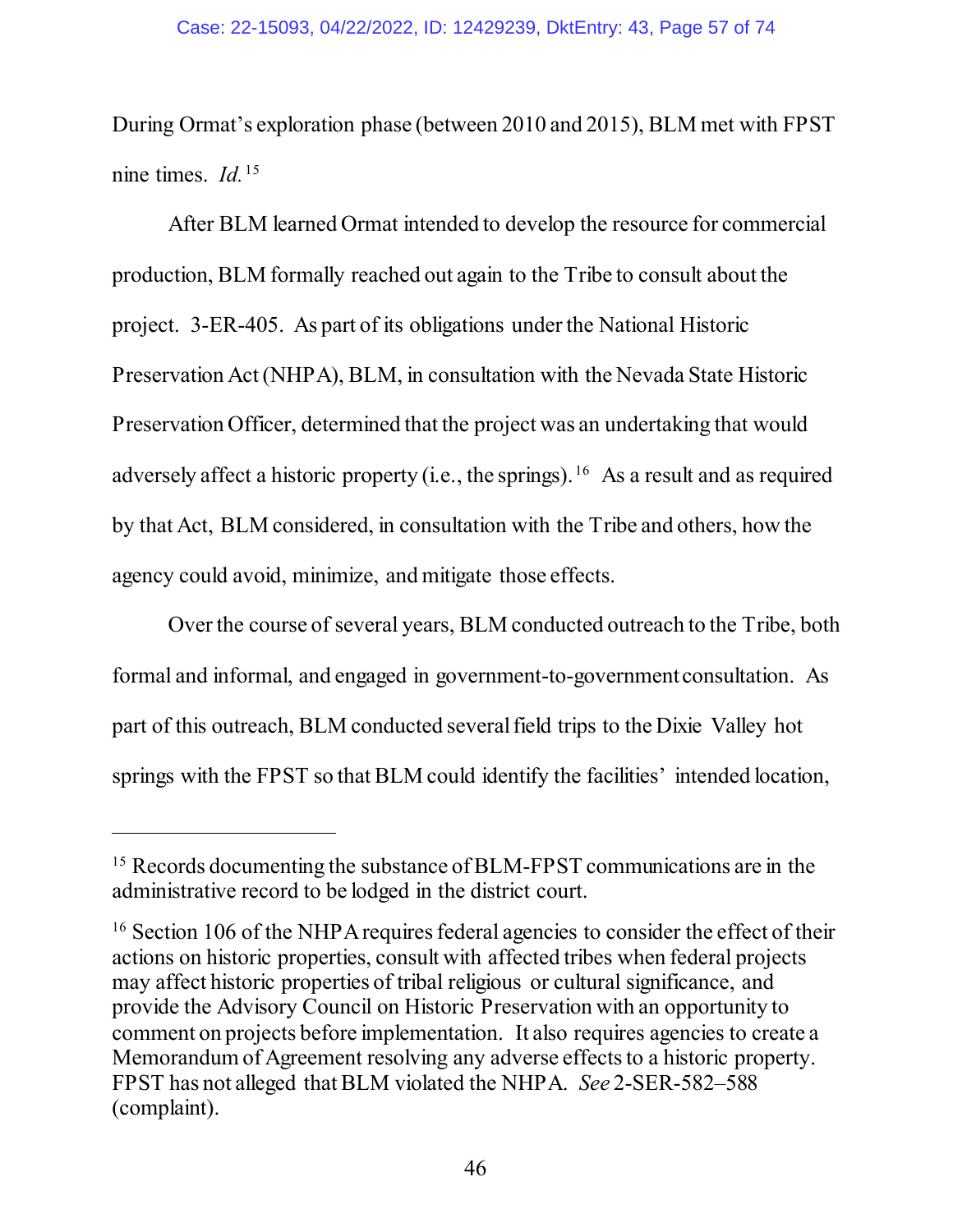discuss potential impacts, and solicit the Tribe's views on the project and how BLM could resolve (or at least consider) any Tribal concerns during decisionmaking. 3-ER-405. After multiple conversations with the Tribe, and pursuant to its NHPA obligations, BLM drafted a Memorandum of Agreement (MOA) to resolve how BLM would address adverse effects. The MOAreflected BLM's consultation with the Tribe, State Historic Preservation Officer, and Advisory Council on Historic Preservation, and its purpose was to formally memorialize resolutions to the Project's adverse effects. At BLM'sinvitation, the Tribe provided BLM with comments, recommendations, and proposed edits. This "productive and meaningful coordination . . . continued through the eventual execution of the [MOA] in September 2021." 1-FASER-7. BLM implemented all mitigation measures and resolutions brought forward by the Tribe in the MOA process, and did not refuse any Tribal request short of abandoning the project. 3- SER-599.

Besides the actions outlined in the MOA, which concerned impacts to the historic property, BLM also took several additional steps beyond those embodied in the MOA to accommodate the Tribe's concerns about the project's impacts on the Tribe's religious practice, such as by modifying the location of the gen-tie lie and resiting one of the power plants. 1-FASER-9–10; 4-ER-708–720; 3-ER-379– 380; 3-ER-370–374; 3-SER-599–601. BLM also considered the Tribe's input on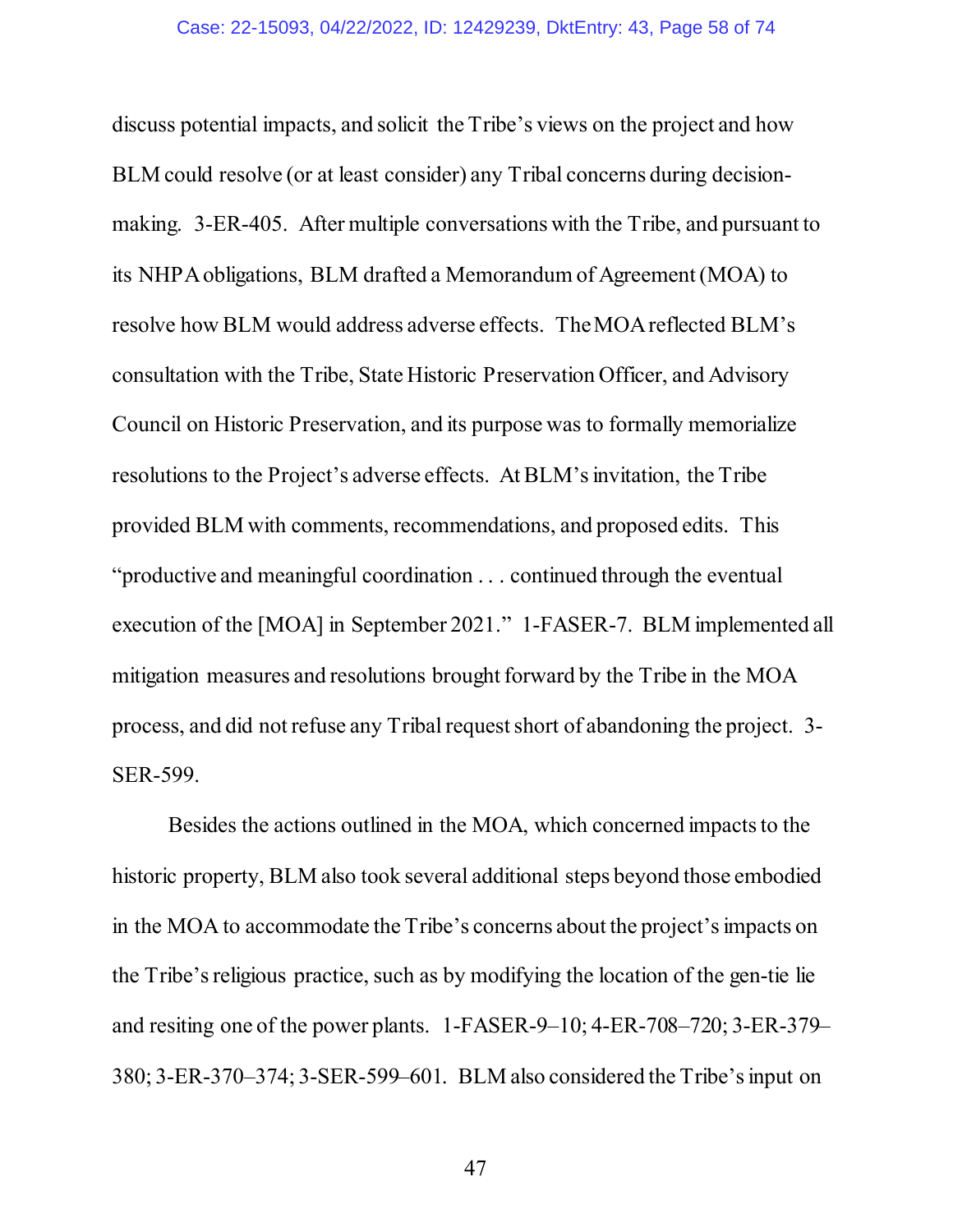the draft EAs and, in response to the Tribe's comments (and the comments of others), developed the draft ARMMP. 1-FASER-9–10; 3-SER-601.

# **2. BLM considered the FPST's input and accordingly its decision was not arbitrary and capricious.**

On November 15, 2021, Secretary of the Interior Debra Haaland issued Secretarial Order No. 3403, directing land management agencies to recognize the importance of tribal consultation and collaboration when making land management decisions. 1-SER-35–40. On November 16, Secretary Haaland also signed an interagency Memorandum of Understanding (MOU) among federal agencies "affirm[ing] their commitment to improve the protection of, and access to, Indigenous sacred sites through enhanced and improved interdepartmental coordination, collaboration, and action." 1-SER-42. The MOU, consistent with a prior Executive Order, defines "sacred site" as "any specific, discrete, narrowly delineated location on Federal land that is identified by an Indian Tribe." 1-SER-43. The MOU commits the departmental signatories to developing consistent policies and processes for addressing sacred sites and establishes a working group toward that end, 1-SER-44, and encourages agencies to continue to consider sacred sites early in agency decision-making and consult with tribes, 1-SER-45.

CBD/FPST allege that these policies provide for "enhanced consideration and protection of sacred sites." Second Br. 45. But these documents are highlevel, general statements of policy that reaffirm long-standing principles and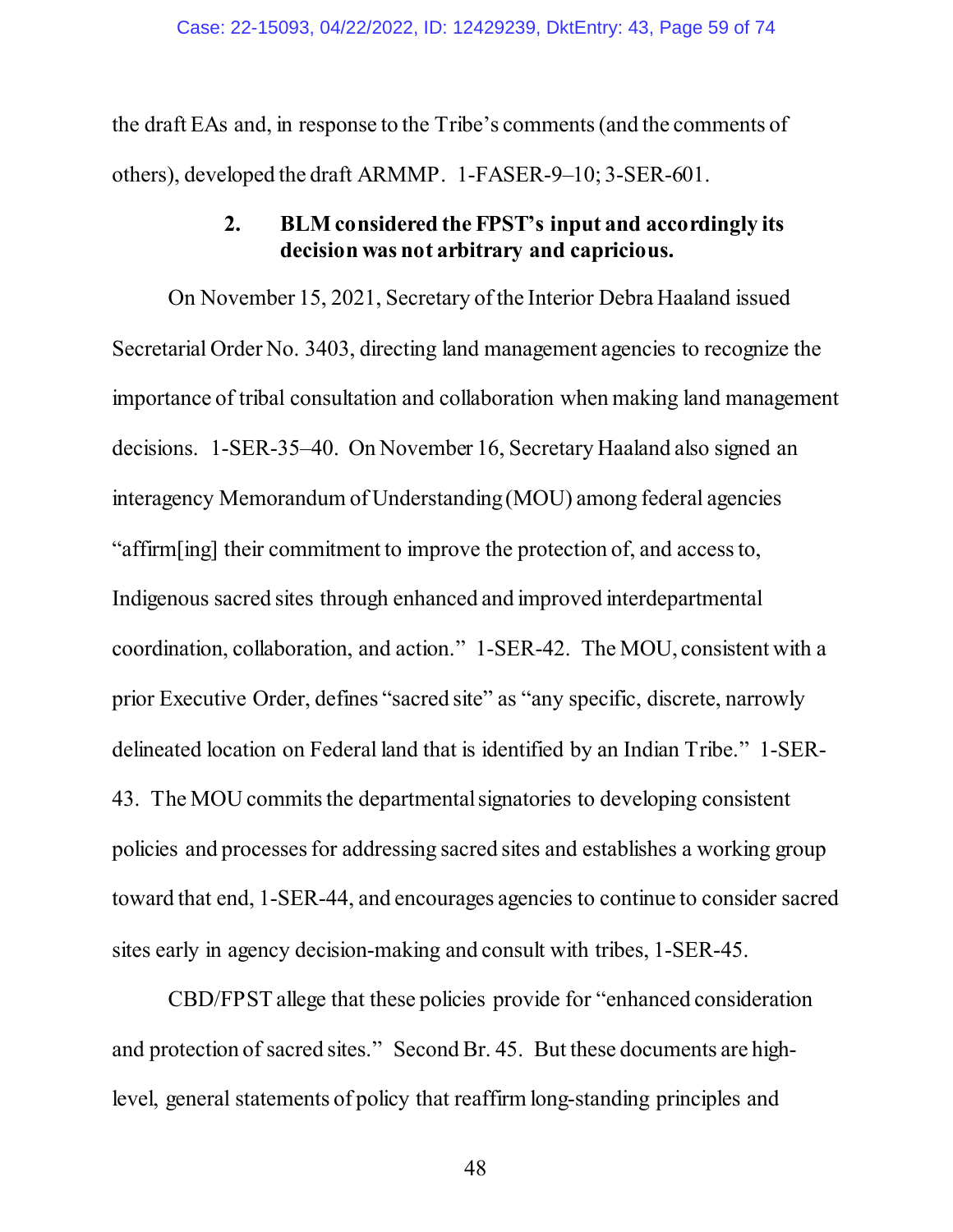requirements embodied in other laws and directives to involve tribal stakeholders in agency decision-making and consider tribal input to the extent feasible.

Contrary to Plaintiffs' assertion that BLM ignored the Tribe's input, the record establishes that BLM reached out to FPST at the earliest opportunities, engaged in significant and frequent consultation with the Tribe, recognized the Tribe's concerns about the project, and negotiated in good faith an MOA with the Tribe and, at the Tribe's request, the Advisory Council on Historic Preservation to address those concerns.

The notion that BLM ignored FPST's input is also belied by the MOA and BLM's other actions to modify the Project to minimize the impact on the Tribe. The MOA incorporates and adopts every single one of the requested resolutions the Tribe brought forward, including to develop additional ethnographic and archeological information, erect fencing around the site to protect ethnobotanicals from livestock, create improved trail access to the site, and conduct ethnobotanical surveys. 3-SER-599–601; 3-ER-373–374; 4-ER-710–711; 3-SER-599–602. And in addition to the MOA's specific resolutions, BLM also took several concrete actions to change the project to addressthe Tribe's expressed concerns. For example, one of the power plants was moved further south and the gen-tie line was moved further east from the hot springs to minimize noise, light, auditory and visual impacts on the Tribe's religious practice. 3-ER-367. BLM required other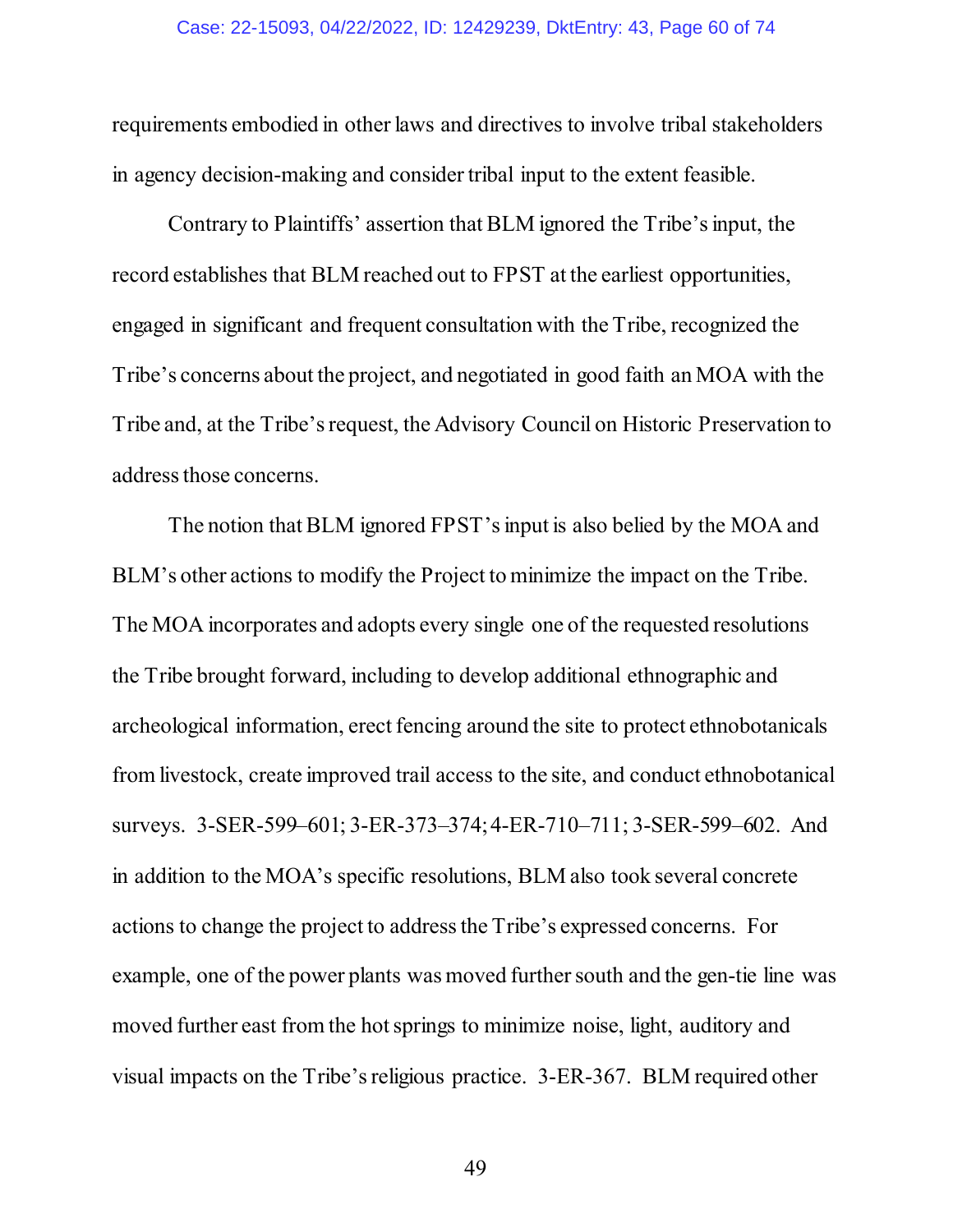#### Case: 22-15093, 04/22/2022, ID: 12429239, DktEntry: 43, Page 61 of 74

mitigation measures which will protect the Tribe's religious practice, such as requiring noise-dampening fencing and dark-sky compliant lighting. 4-ER-683– 685. BLM also developed and adopted the ARMMP in response to the concerns about the project's impacts on the springs expressed by FPST and others. 3-SER-600–601. The ARMMP's required monitoring includes for the health of the springs and Ormat is also required to monitor ethnobotanicals identified by the Tribe. 3-SER-600. And, of course, BLM has ensured that Tribal members will have continued access to their sacred site. *Id.*

Although the Tribe characterizes its claims in terms of BLM ignoring specific concerns, their real grievance is that BLM did not disapprove the project. The agency's ultimate decision to move forward with the project, however, is not per se evidence that the agency did not comply with these policies. The Tribe may disagree with BLM's decision to move forward with the project despite FPST's continued objections, but nothing in the November 2021 policy statements required BLM to disapprove the project. BLM must consult the Tribe and take its comments into account—which BLM indisputably did—not obtain the Tribe's consent. *Cf. Nat'l Mining Ass'n v. Zinke*, 877 F.3d 845, 869 n.26 (9th Cir. 2017) (noting that the Ninth Circuit has held "that federal agencies are not *compelled* to withdraw large tracts of public land from particular uses because of the potential impact on tribal resources"); *South Fork Band Council of W. Shoshone of Nevada*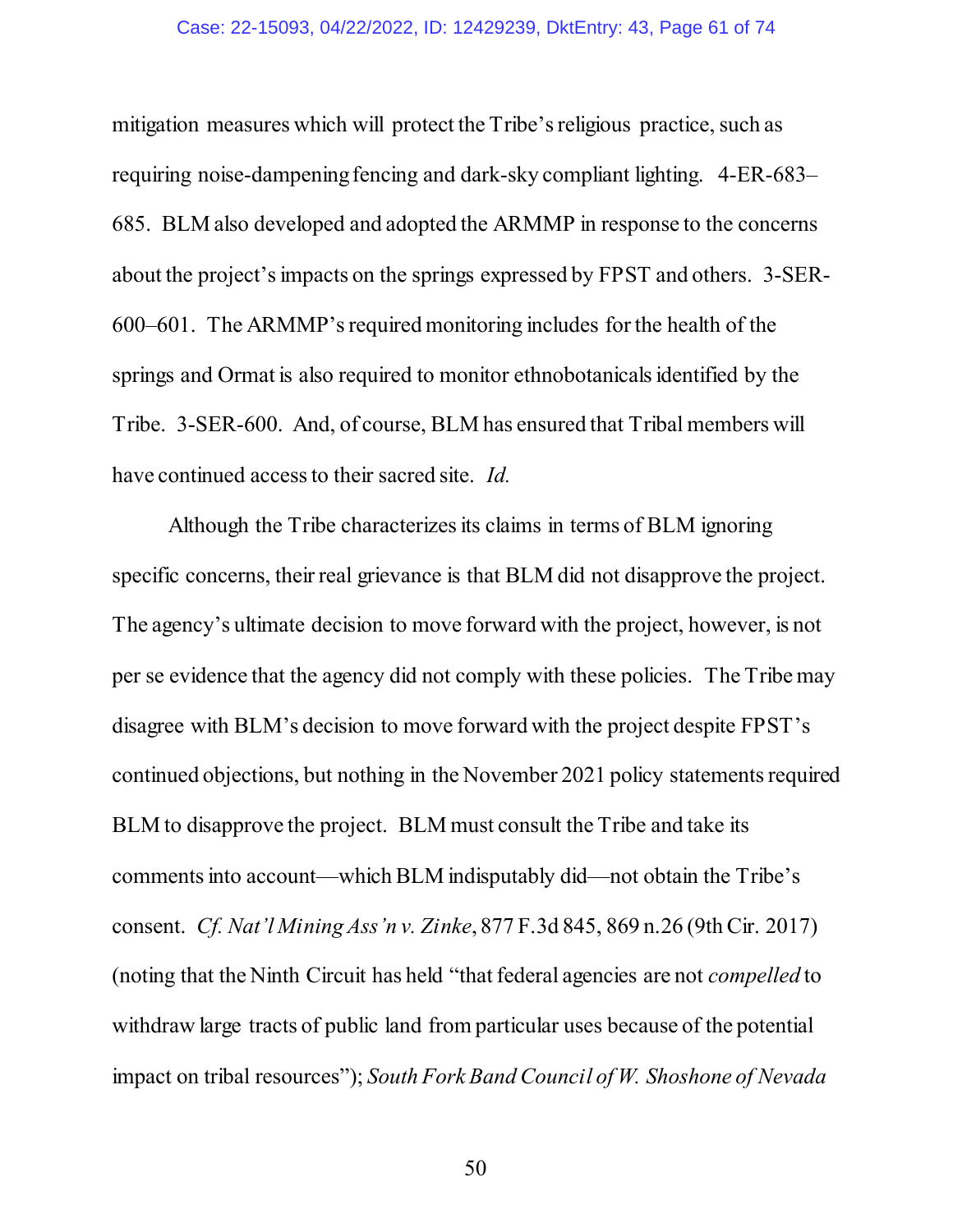*v. U.S. Dep't of Interior*, 588 F.3d 718, 724–725 (9th Cir. 2009) (upholding BLM action against a tribe's claim that agency was arbitrary and capricious for failing to treat entire mountain as sacred when the agency consulted tribe, assured tribe's continued access to and use of discrete sacred sites, and tribe did not articulate how their interest in the entire mountain could be accommodated).

### **D. Plaintiffs' RFRA claim lacks merit.**

RFRA provides that the federal government shall not impose a "substantial burden" on an individual's religious exercise unless the "application of the burden to the person" furthers a compelling government interest and is the least restrictive means of furthering that interest. 42 U.S.C. § 2000bb-1. FPST argues that the project substantially burdens their religious exercise because, in their view, the geothermal facility will desecrate the site, making their religious exercise "impossible." Second Br. 51.

FPST's argument is foreclosed by this Court's decision in *Navajo Nation v. U.S. Forest Serv.*, 535 F.3d 1058, 1063, 1069 (9th Cir. 2008) (en banc). In that case, plaintiffs, including several Tribes, alleged that the Forest Service's decision to permit the use of recycled wastewater to make snow at a ski resort on federal land would desecrate a sacred mountain and prevent them from performing religious ceremonies. In plaintiffs' view, the permit approval constituted a substantial burden and thus violated RFRA. *Id.* at 1063.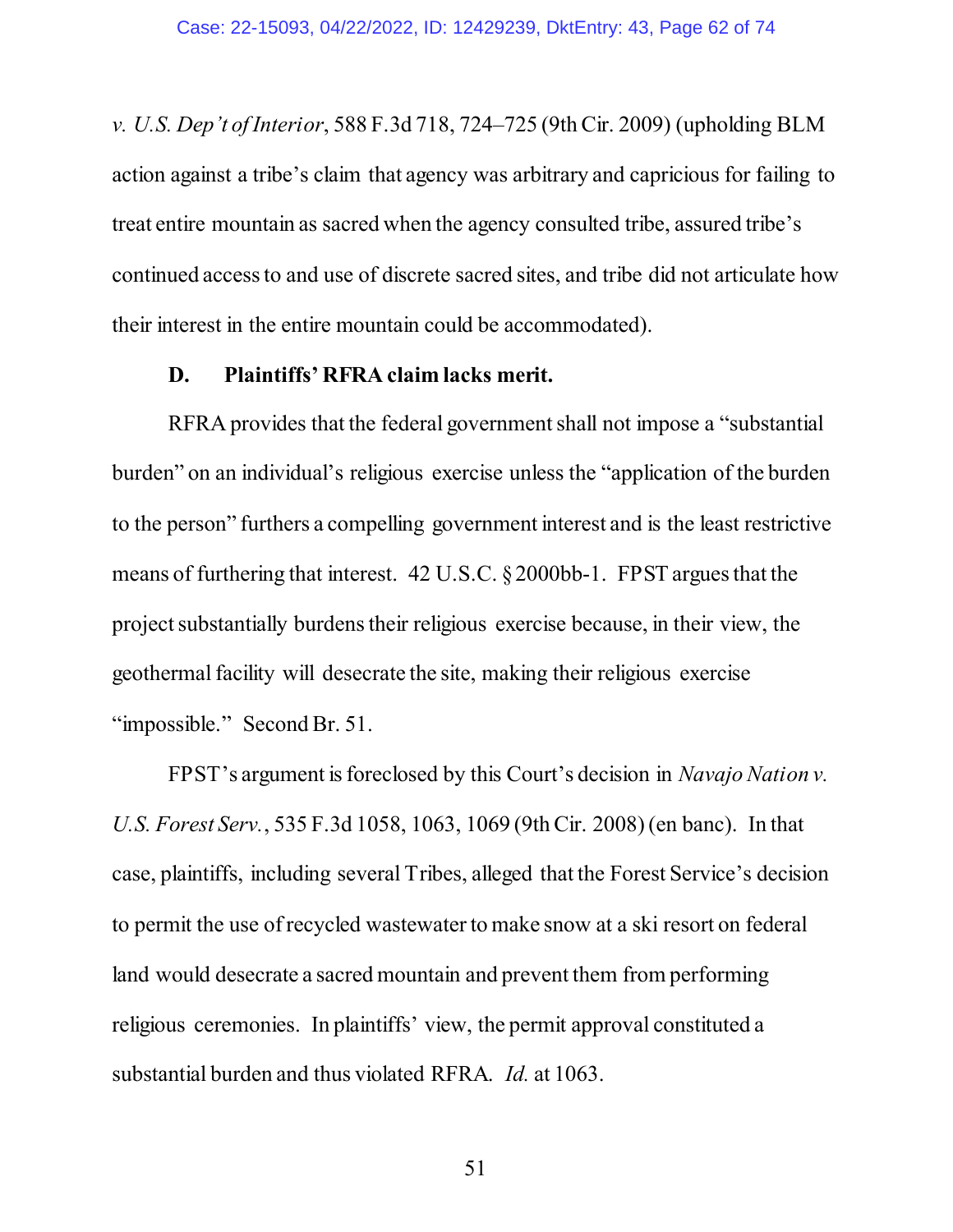This Court rejected that argument. As this Court recognized, Congress intended for substantial burden "to be defined by reference to Supreme Court precedent," *id.* at 1063, and, after analyzing that precedent in detail, this Court held that the Forest Service's decision did not violate RFRA. As the Court explained, "Under RFRA, a 'substantial burden' is imposed only when individuals are *forced to choose* between following the tenets of their religion and receiving a government benefit or [are] *coerced* to act contrary to their religious beliefs by the threat of civil or criminal sanctions. Any burden imposed on the exercise of religion short of that'—that is, without such forced choice or exercise of coercive power over the individual's liberty or property rights—"is not a 'substantial burden within the meaning of RFRA." *Id.* at 1069–1070 (emphasis added);*see also Snoqualmie Indian Tribe v. Federal Electricity Regulatory Comm'n*, 545 F.3d 1207, 1214 (9th Cir. 2008).

The *Navajo Nation* Court found instructive *Lyng v. Northwest Indian Cemetery Protective Ass'n*, 485 U.S. 439 (1988). *See Navajo Nation*, 535 F.3d at 1071–73. In *Lyng*, a group of Native Americans challenged the U.S. Forest Service's approval of a proposed road, which would disrupt the serenity and quiet of the forest necessary for their religious practice. The Supreme Court acknowledged that the road would "have severe adverse effects on the practice of [plaintiffs'] religion" by "diminish[ing] the sacredness" of the area and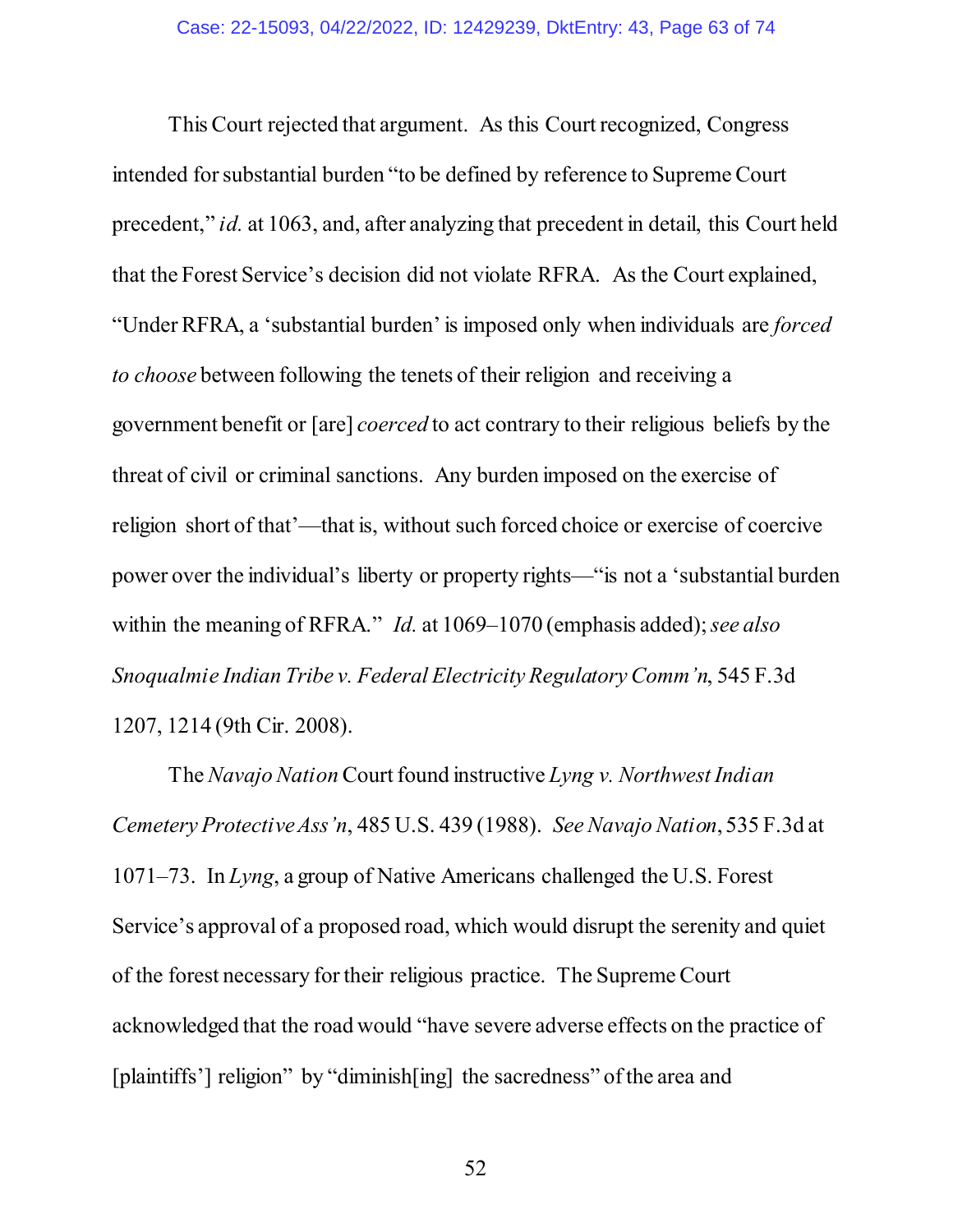"render[ing] any meaningful continuation of traditional practices impossible." 485 U.S. at 447, 451. Despite its sympathies for plaintiffs, the Court held that the government's use of federal land did not impose a cognizable burden on plaintiffs because they were neither "coerced by the Government's action into violating their religious beliefs" nor would the government's decision "penalize religious activity by denying" an otherwise-available benefit. *Id.* at 449. Government decisions "which may make it more difficult to practice certain religions but which have no tendency to coerce individuals into acting contrary to their religious beliefs, [do not] require the government to bring forward a compelling justification for its otherwise lawful actions." *Id.* at 450. "However much we might wish that it were otherwise, government simply could not operate if it were required to satisfy every citizen's religious needs and desires." *Id.* at 452.

This case is indistinguishable from *Lyng* and *Navajo Nation*. As in *Navajo Nation* and *Lyng*, Plaintiffs challenge a project on federal land, alleging that it will make their worship "impossible" by diminishing their spiritual fulfillment. *See Navajo Nation*, 535 F.3d at 1072. But here, as in *Lyng* and *Navajo Nation*,there is no forced choice or other coercion at work. The presence of construction and geothermal pumping on the government's land does not coerce the Plaintiffs to act contrary to their religious beliefs under the threat of sanctions, nor does it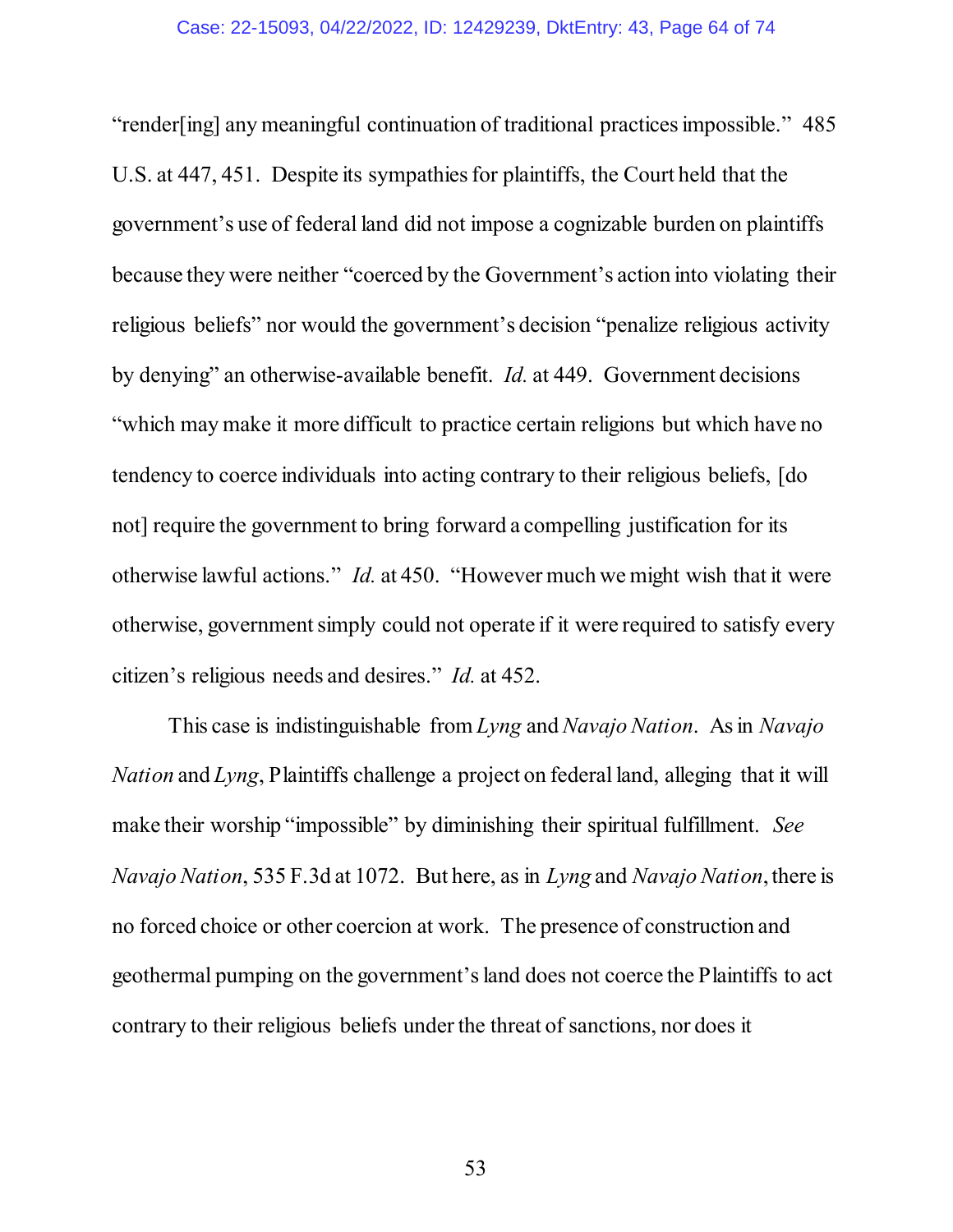condition a governmental benefit upon conduct that would violate their religious beliefs.

Plaintiffs' attempt to distinguish these controlling precedents, but the cases on which they rely are inapposite because they involve incarcerated plaintiffs, over whom the government exerts a degree of coercive "control unparalleled in civilian society," *Cutter v. Wilkinson*, 544 U.S. 709, 720–721 (2005), or government regulations of the plaintiffs' *own* property. These situations may involve the exercise of coercive power over an individual's liberty or property, but, as this Court recognized in *Navajo Nation*, government use of federal land does not. Absent such coercion, Plaintiffs cannot demonstrate the challenged action constitutes a substantial burden under RFRA and so have failed to demonstrate a likelihood of success on that claim.

### **II. The remaining** *Winter***factors counsel against an injunction.**

The proper focus of this Court's inquiry on the remaining *Winter* factors is whether the district court's balancing of the hardships was an abuse of discretion that is, if the district court's relative weighing of the harms and equities leaves this Court "with the definite and firm conviction that a mistake has been committed." *See Walczak v. EPL Prolong, Inc.*, 198 F.3d 725, 730 (9th Cir. 1999) (quoting *United States v. Gypsum Co.*, 333 U.S. 364, 395 (1948)); *see also Rufo v. Inmates of Suffolk Cnty. Jail*, 502 U.S. 367, 393–94 (1992) (O'Connor, J., concurring) ("If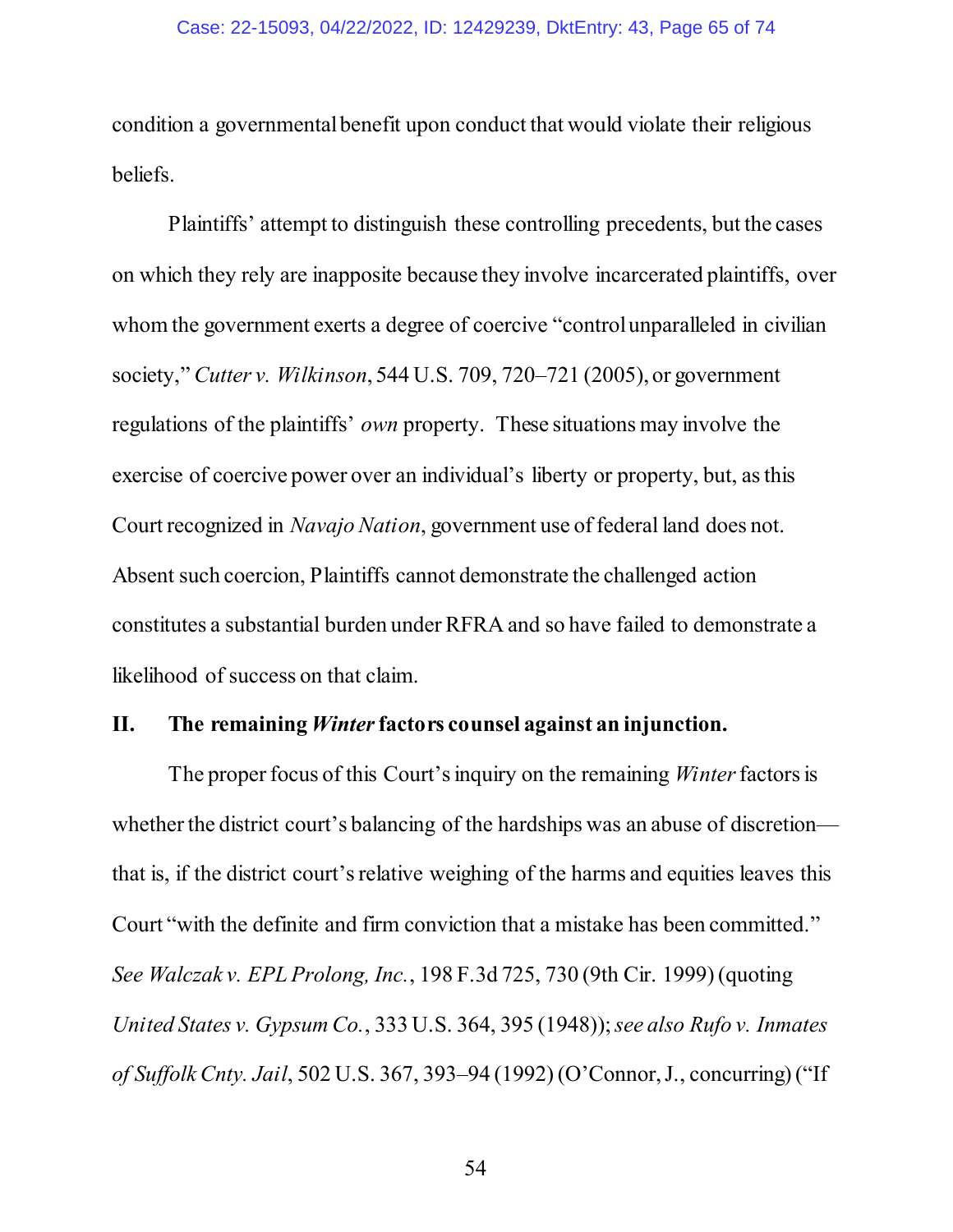#### Case: 22-15093, 04/22/2022, ID: 12429239, DktEntry: 43, Page 66 of 74

the District Court takes into account the relevant considerations . . . and accommodates them in a reasonable way, then the District Court's judgment will not be an abuse of its discretion, regardless of whether an appellate court would have reached the same outcome in the first instance."). Plaintiffs are not entitled to an injunction unless the *only* reasonable exercise of discretion would have been for the district court to find that the equities sharply favor Plaintiffs. The record here does not compel such a conclusion. To the contrary, the district court logically concluded that the remaining *Winter* factors weigh against enjoining the project's construction.

### **A. The district court correctly concluded Plaintiffs have not demonstrated irreparable harm from project** *operations***.**

The question before this Court is not whether irreparable harm will occur at some future point when the project's operations eventually begin, but whether Plaintiffs will suffer irreparable harm before a decision on the merits can be reached. The district court correctly found that construction, which is not occurring in the riparian area, will not itself harm the springs or the toad. The district court also reasoned that, based on its schedule and the parties' interest in expeditiously addressing the merits, it has time to adjudicate the merits prior to the start of operations. 1-ER-12. Thus, the proper focus of the irreparable harm inquiry is properly on harm *from construction*, not operations.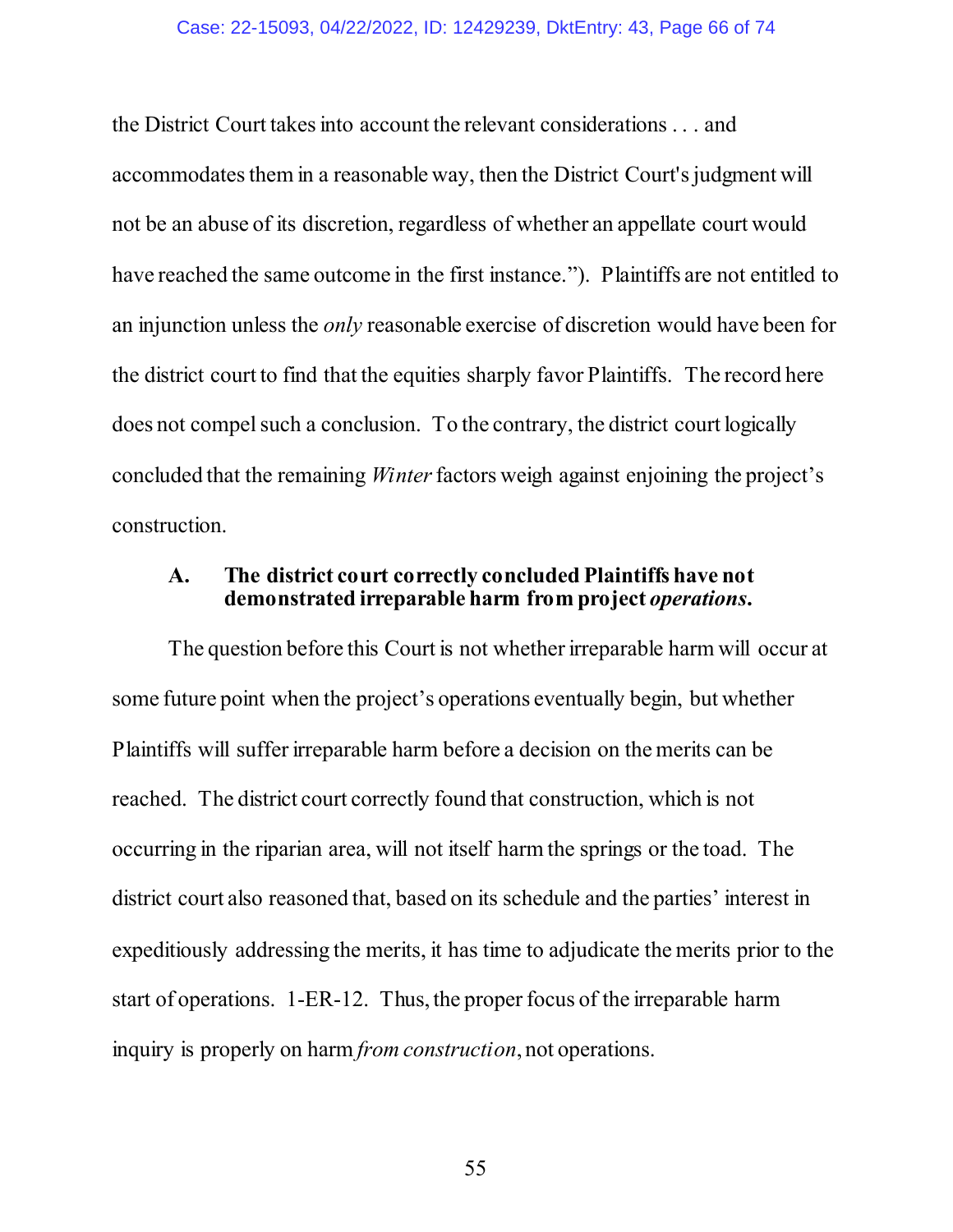Recent developments make the prospect of operations commencing before a merits decision even more remote. In light of the emergency listing, BLM has started informal consultation with FWS, and expects formal consultation to begin soon. Formal consultation will likely entail the adoption of reasonable and prudent measures to further protect the toad. BLM's commitment to the ongoing consultation and the agency's desire to finish that consultation expeditiously make it improbable that Plaintiffs' interest in the springs or the toad will be harmed before this case can be resolved on the merits.

# **B. The district court did not abuse its discretion concluding that, after 90 days, the equities weigh against an injunction.**

The district court found that construction would irreparably harm Plaintiffs' recreational and aesthetic interests in the project area, but that Plaintiffs' harms from construction were outweighed by the harms to Ormat and the public of enjoining the project. The record supports the district court's factual findings, and the district court's ultimate conclusion was a reasonable exercise of discretion.

The district court found that Plaintiffs had articulated a cognizable and irreparable harm to their aesthetic and recreational interests. [17](#page-66-0) Three

<span id="page-66-0"></span><sup>&</sup>lt;sup>17</sup> BLM does not agree that the temporary, intermittent noise- and light-related harms Plaintiffs allege that they suffer from construction are irreparable. Given the deferential standard of review and the fact-bound nature of the ultimate determination, however, BLM does not challenge the district court's contrary conclusion.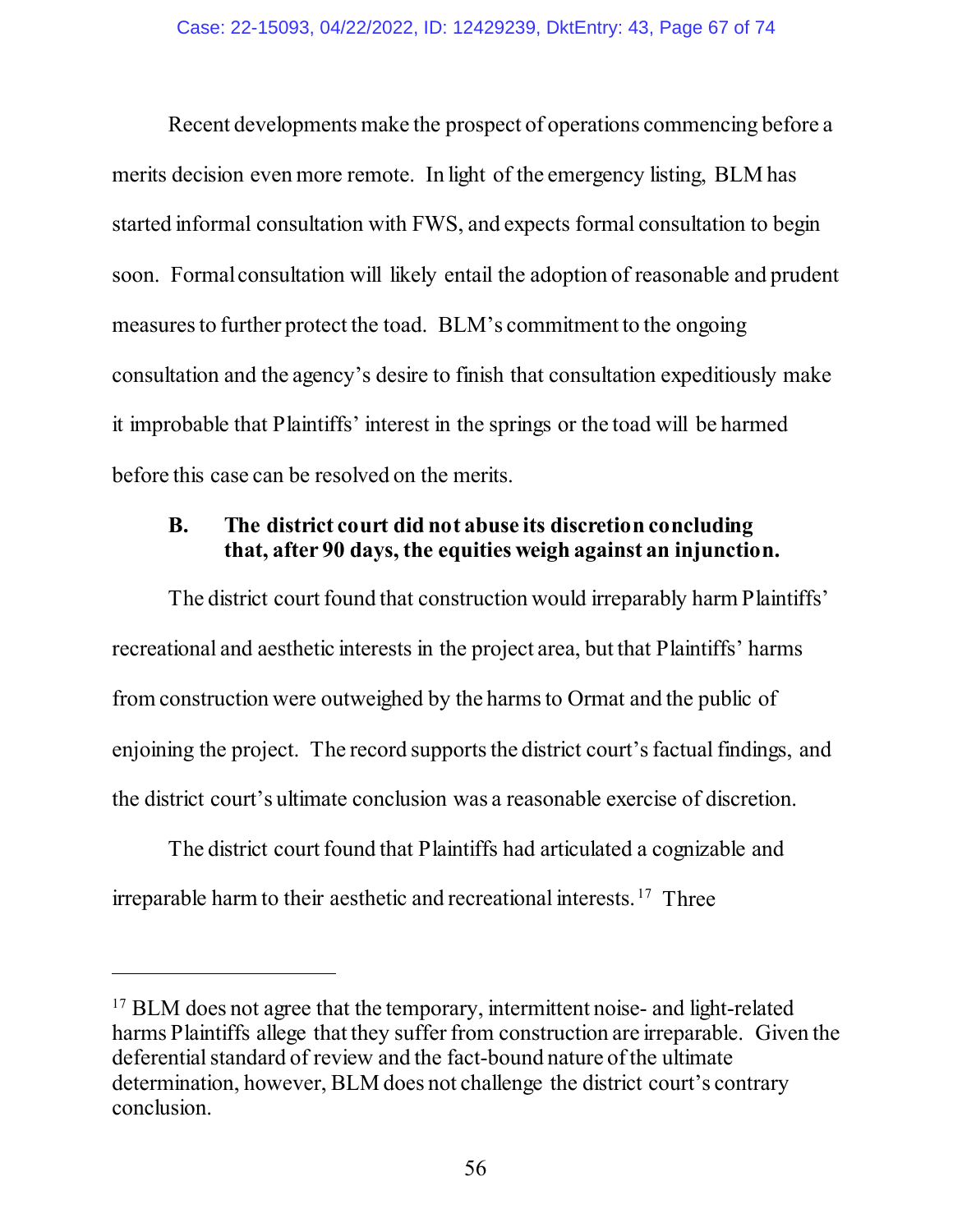considerations diminish the weight of Plaintiffs' alleged harm. The first factor mitigating the weight of Plaintiffs' harm is the context in which the construction takes place. No member of Plaintiffs' organizations, nor any other person, lives near the construction site. It is possible that Tribal members could experience construction's visual and auditory impacts if they visit the sacred site—which is approximately half a mile from the construction site—but the record contains no information about how often members visit the springs and at what times, and thus, there is no record evidence concerning the extent of their harm. Additionally, and contrary to Plaintiffs' assertions, the landscape prior to construction was not undisturbed; there are multiple existing wells in Dixie Meadows as well as a major transmission line. *See, e.g.*, 1-SER-28; 1-SER-31.

The second factor that reduces the weight of the harm to the Tribe is its own conduct. BLM has been engaged in ongoing consultation with the Tribe about this project, and could have accommodated a request to impose reasonable limitations or prohibitions on construction during certain times of the day or certain days to avoid disturbing FPST members' religious practice. The Tribe made no such request, however, and without more information about the Tribe's use of the site, BLM could not direct Ormat to follow a construction schedule that could have avoided or mitigated the Tribe's injury.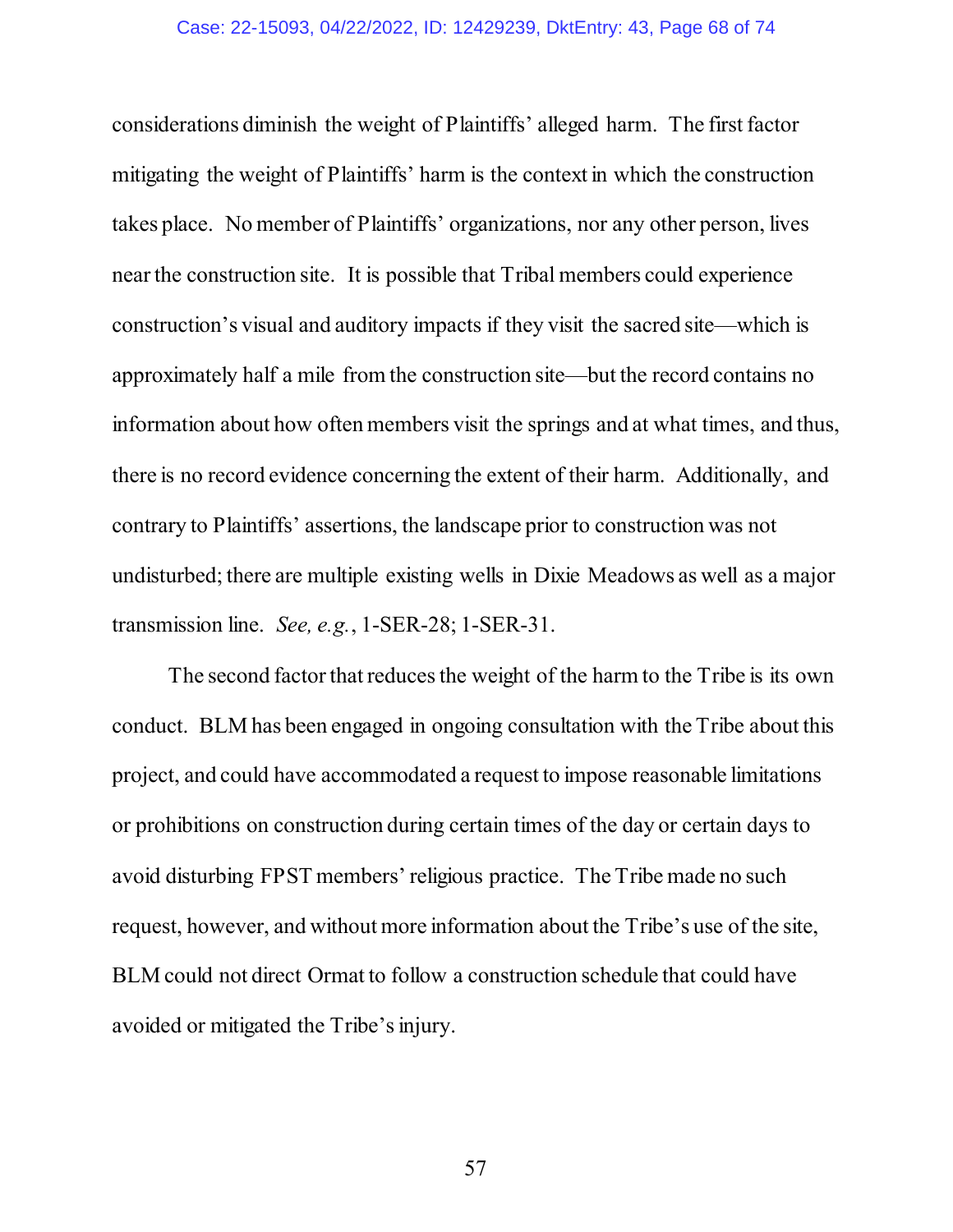The third factor reducing the weight of Plaintiffs' harm is that, in the event Plaintiffs succeed in permanently halting this project, all aboveground facilities can be removed and the surface reclaimed. *Cf.* 3-ER-239 (requiring, at the end of operations, all aboveground facilities and surface disturbances to be removed and reclaimed). This fact distinguishes this case from cases where there may be longterm damage to the environment, such as those involving logging of old growth forest. Here, in the event of an adverse ruling, BLM could require all structures to be removed and the ground replaced and reseeded with native plants, effectively restoring the landscape to its pre-construction condition.

The district court also appropriately weighed Ormat's substantial investment of resourcesin the project and the public interest. The district court noted the \$68 million Ormat has spent to date on the project and the decade the company invested in developing the site's geothermal potential, as well as the company's need to finish construction before the end of the year to make its investment economically feasible, as reasons in favor of denying a longer injunction. 1-ER-14–15. The court also appropriately recognized the public's interest in meeting state renewable energy goals, the royalties that would accrue to the federal government from the project, the development of geothermal energy on federal lands (which Congress encouraged by passing the GSA), and the project's positive climate impact due to its ability to provide "clean energy 24 hours per day, 7 days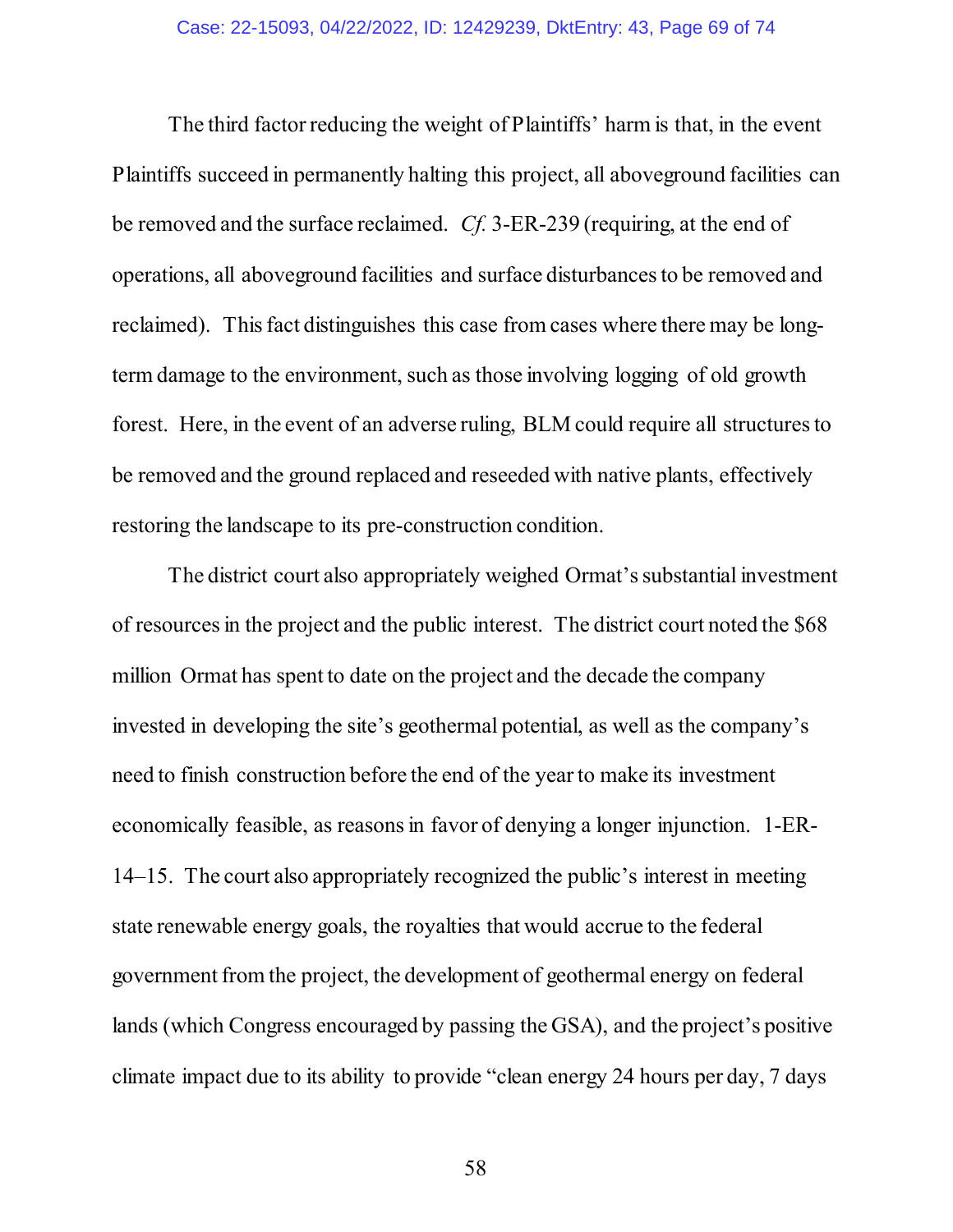per week." 1-ER-15. In light of these considerations, the district court did not abuse its discretion in concluding that an injunction longer than 90 days was inappropriate.

Notably, Plaintiffs do not contend that the court's reasoning was an abuse of discretion. They instead list other factors in an attempt to persuade this Court to balance the harms anew. But in any event, they are incorrect. Although CBD/FPST suggest that the project's benefits would accrue solely to Ormat, this is mistaken. The public benefits of the project also include reduced greenhouse gas emissions, the provision of a source of zero-emissions baseload power, and increased federal royalties. CBD/FPST also assert that there is a strong public interest in protecting the Tribe's sacred site, but BLM has adequately protected that public interest by complying with the NHPA, addressing adverse impacts to the Tribe through the negotiated MOA, and requiring Ormat to take other steps to minimize the project's aesthetic impacts to the site.

In reply, CBD/FPST may also argue that the emergency listing of the Dixie Valley Toad tips the balance of the equities and the public interest in their favor. This new development, however, is not relevant to whether the district court abused its discretion in denying an injunction beyond 90 days. The appropriate time to consider the emergency listing is if and when Plaintiffs bring claims alleging ESA violations, not in this appeal concerning the propriety of enjoining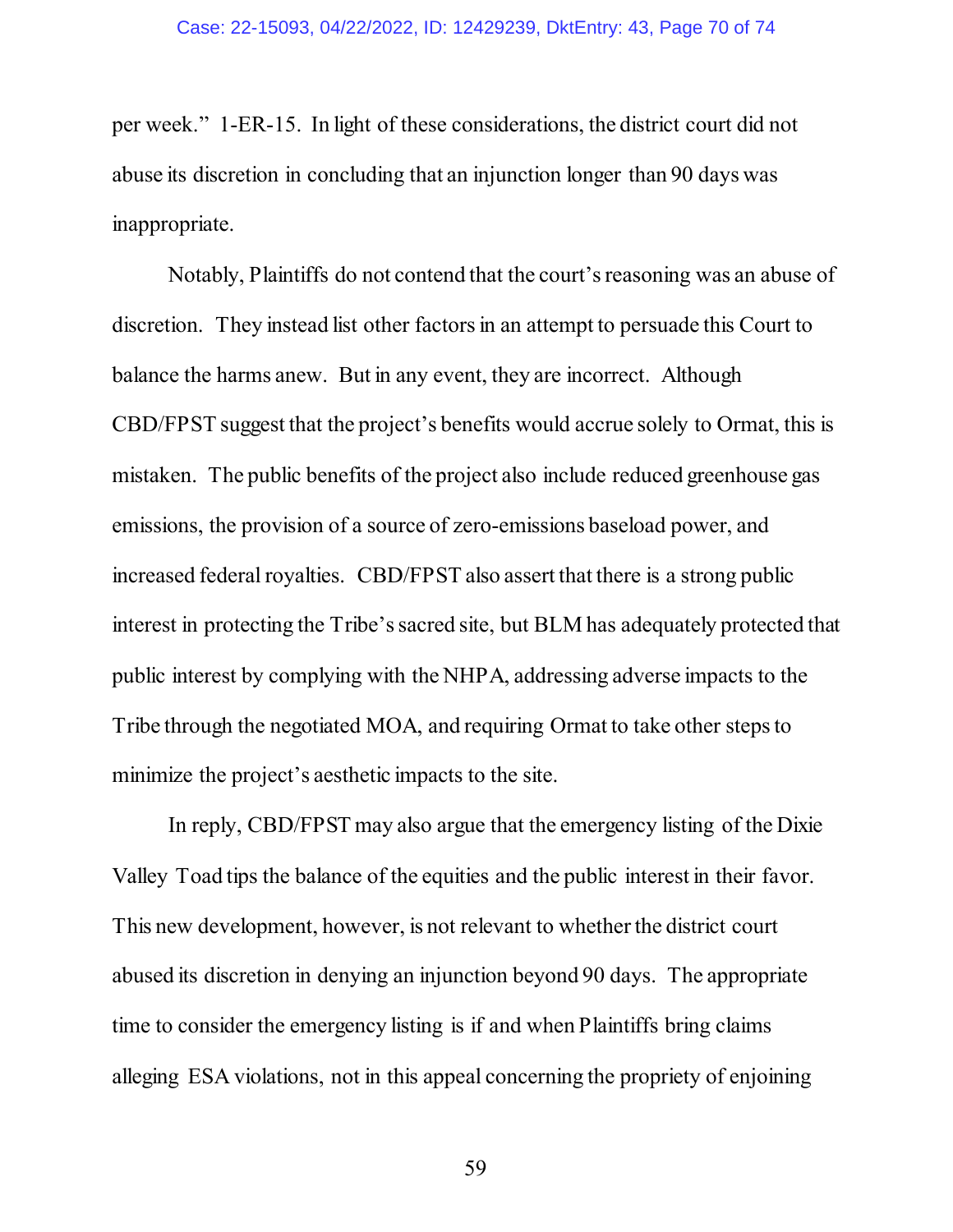BLM's purported violations of NEPA, the APA, and RFRA. In any event, the listing does not automatically justify injunctive relief. FWS listed the species in part due to that agency's concerns that the project's *operations* could impact the toad. The listing decision in no way suggested the toad would be harmed by the construction activities now underway, and a merits decision can be reached before operations commence. Moreover, in the absence of allegations and evidence to the contrary, this Court should assume that the ongoing consultation process between BLM and FWS will adequately protect the DVT.

For the reasons explained above, the district did not abuse its discretion in concluding that the balance of the equities and public interest favored a limited, 90-day injunction. [18](#page-70-0)

### **CONCLUSION**

For the foregoing reasons, this Court should affirm the district court's denial of an injunction beyond 90 days.

 $\overline{a}$ 

<span id="page-70-0"></span><sup>&</sup>lt;sup>18</sup> If this Court concludes Plaintiffs are entitled to an injunction, BLM requests that the Court limit the scope of the injunction to construction activities and exclude from the injunction the collection of any monitoring data required by the ARMMP.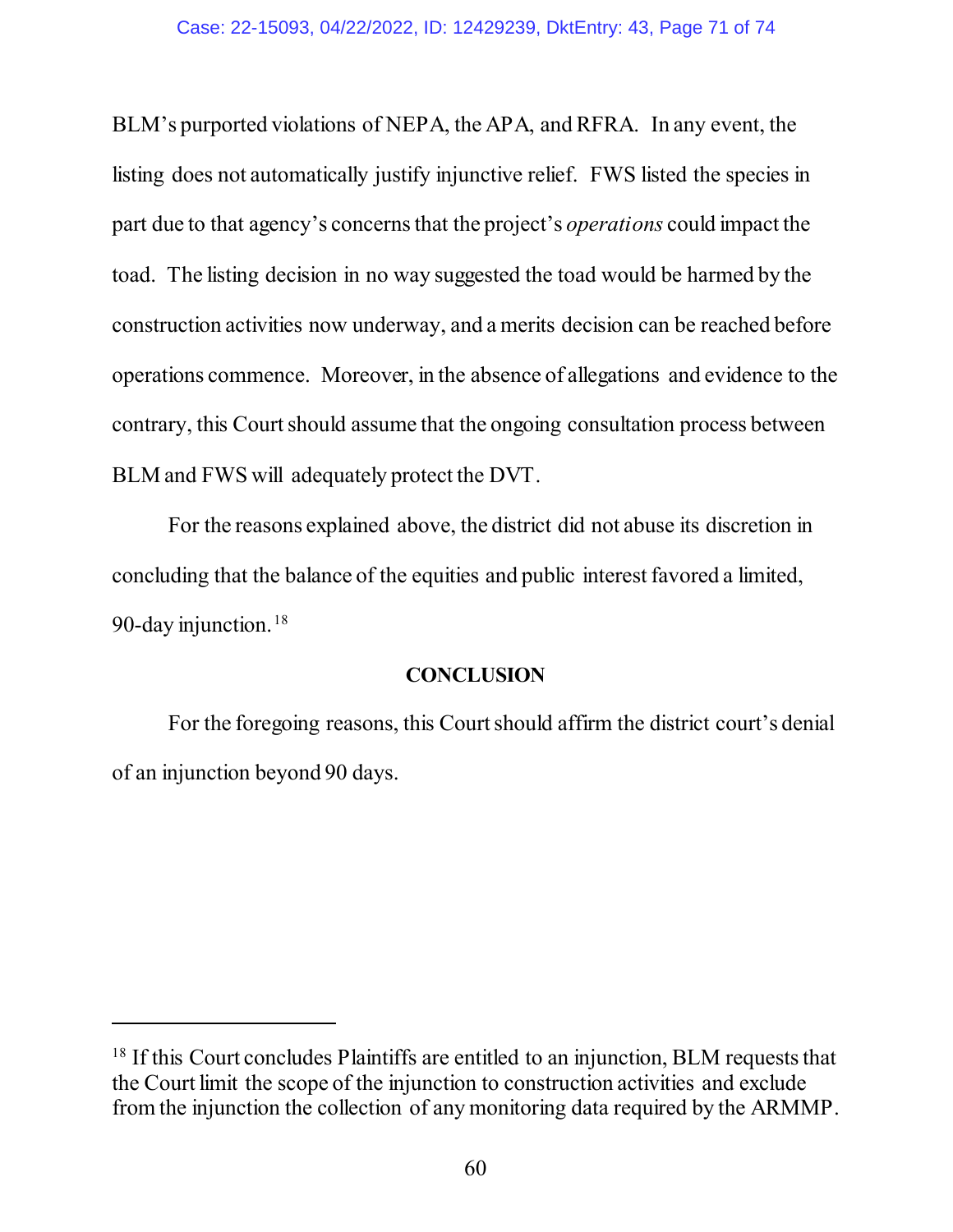Respectfully submitted,

/s/ *Michelle Melton* TODD KIM *Assistant Attorney General* JOAN PEPIN MICHELLE MELTON *Attorneys* Environment and Natural Resources Division U.S. Department of Justice

Of Counsel:

JANELL BOGUE *Attorney* Office of the Solicitor U.S. Department of the Interior

April 22, 2022  $90 - 2 - 4 - 16502$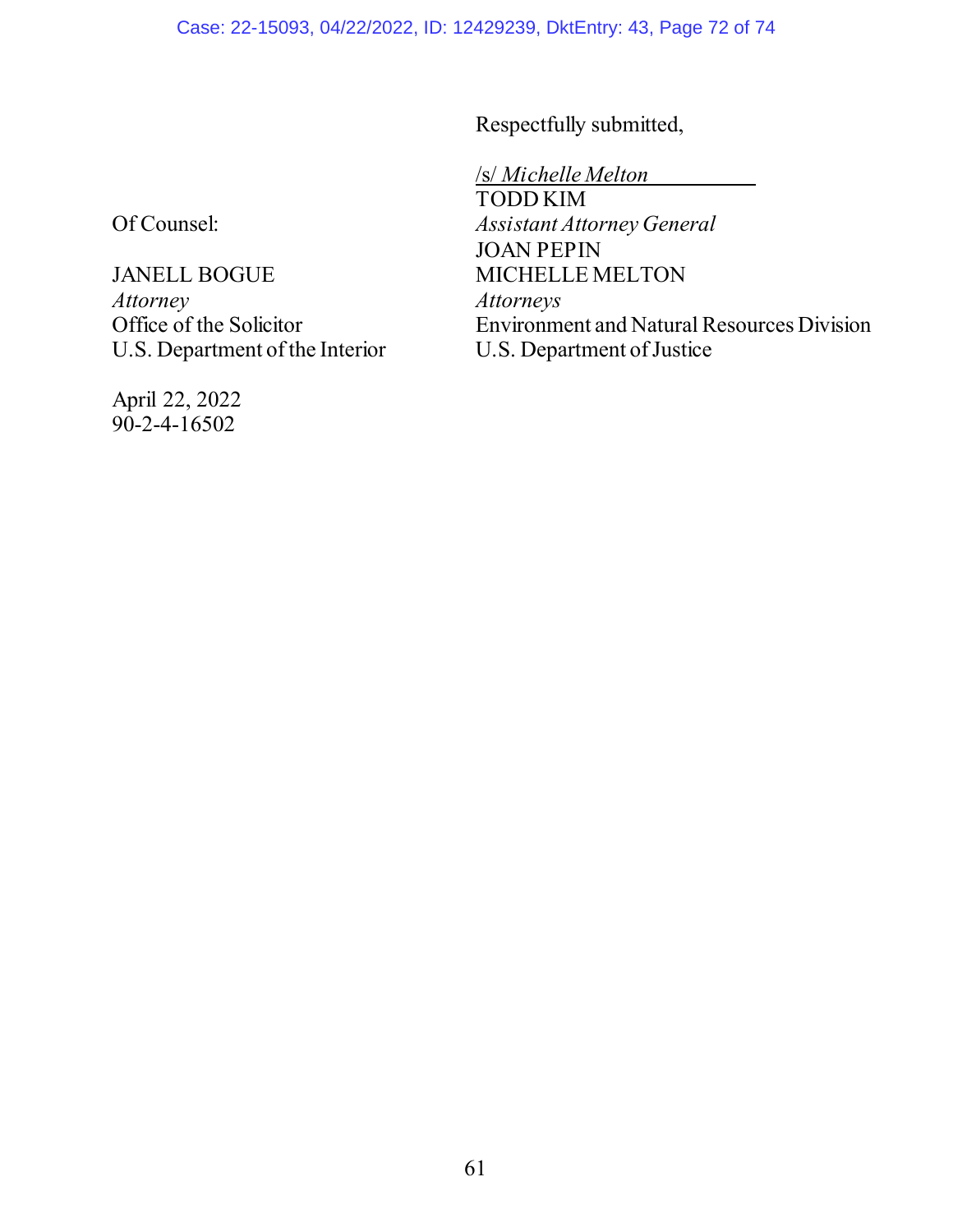Case: 22-15093, 04/22/2022, ID: 12429239, DktEntry: 43, Page 73 of 74

## **STATEMENT OF PRIOR OR RELATED CASES**

The United States is not aware of any related cases.